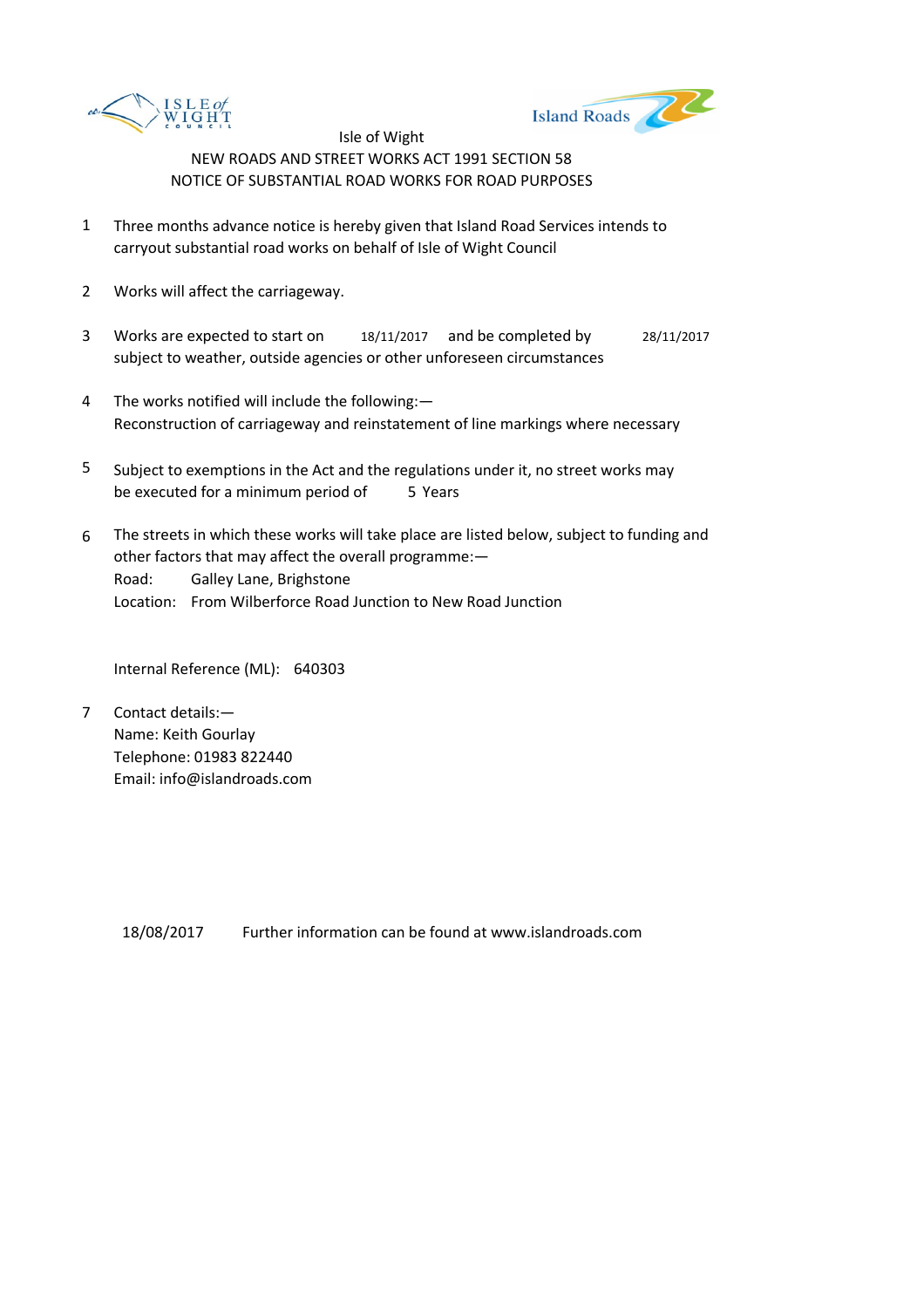



- 1 Three months advance notice is hereby given that Island Road Services intends to carryout substantial road works on behalf of Isle of Wight Council
- 2 Works will affect the carriageway.
- 3 Works are expected to start on 18/11/2017 and be completed by 28/11/2017 subject to weather, outside agencies or other unforeseen circumstances
- 4 The works notified will include the following:— Reconstruction of carriageway and reinstatement of line markings where necessary
- 5 be executed for a minimum period of 5 Years Subject to exemptions in the Act and the regulations under it, no street works may
- 6 Road: Galley Lane, Brighstone Location: From Ashley Way Junction to Wilberforce Road Junction The streets in which these works will take place are listed below, subject to funding and other factors that may affect the overall programme:—

Internal Reference (ML): 640302

7 Contact details:— Name: Keith Gourlay Telephone: 01983 822440 Email: info@islandroads.com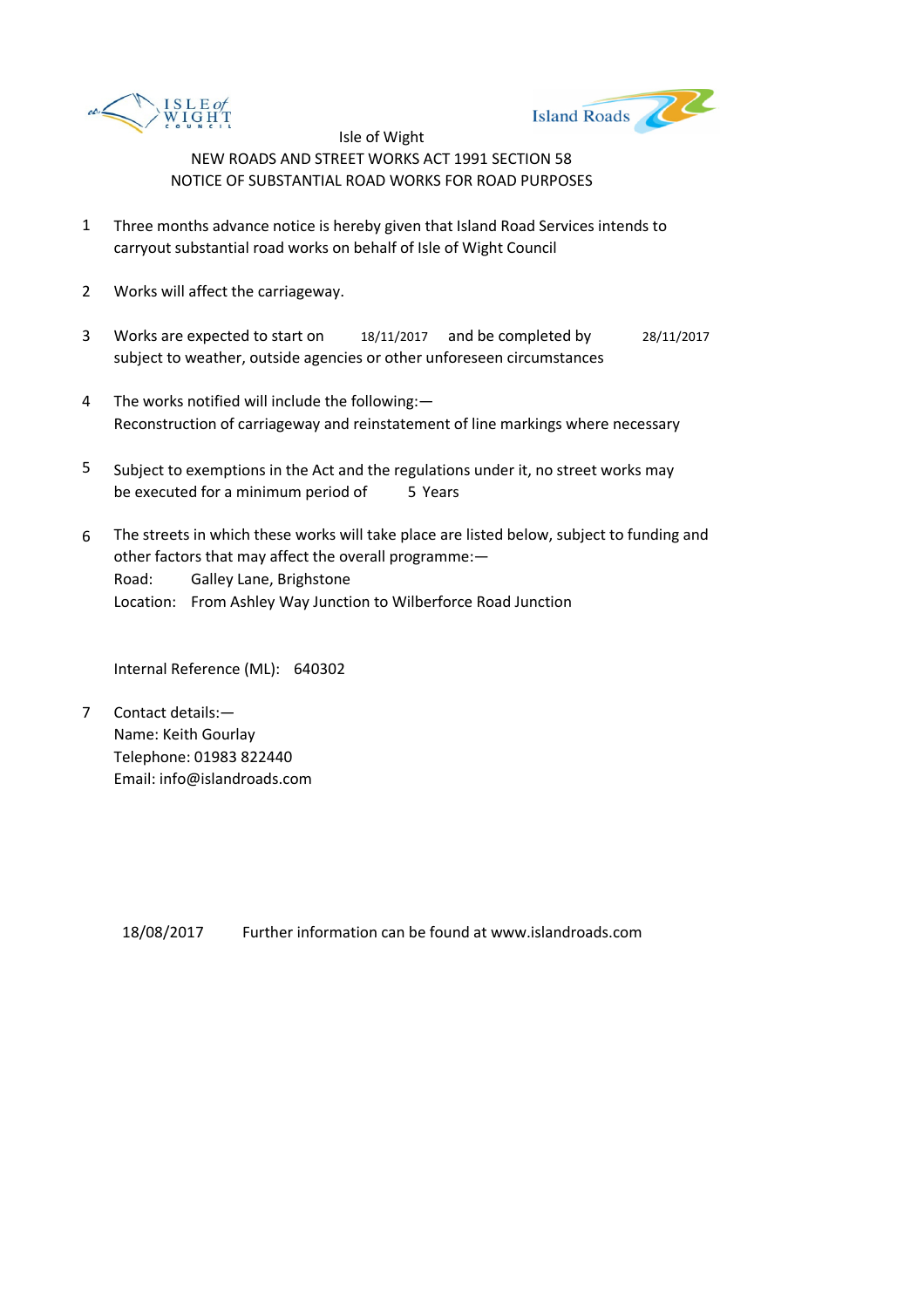



- 1 Three months advance notice is hereby given that Island Road Services intends to carryout substantial road works on behalf of Isle of Wight Council
- 2 Works will affect the carriageway.
- 3 Works are expected to start on 18/11/2017 and be completed by 28/11/2017 subject to weather, outside agencies or other unforeseen circumstances
- 4 The works notified will include the following:— Reconstruction of carriageway and reinstatement of line markings where necessary
- 5 be executed for a minimum period of 5 Years Subject to exemptions in the Act and the regulations under it, no street works may
- 6 Road: Galley Lane, Brighstone Location: From Main Road Junction to Ashley Way Junction The streets in which these works will take place are listed below, subject to funding and other factors that may affect the overall programme:—

Internal Reference (ML): 640301

7 Contact details:— Name: Keith Gourlay Telephone: 01983 822440 Email: info@islandroads.com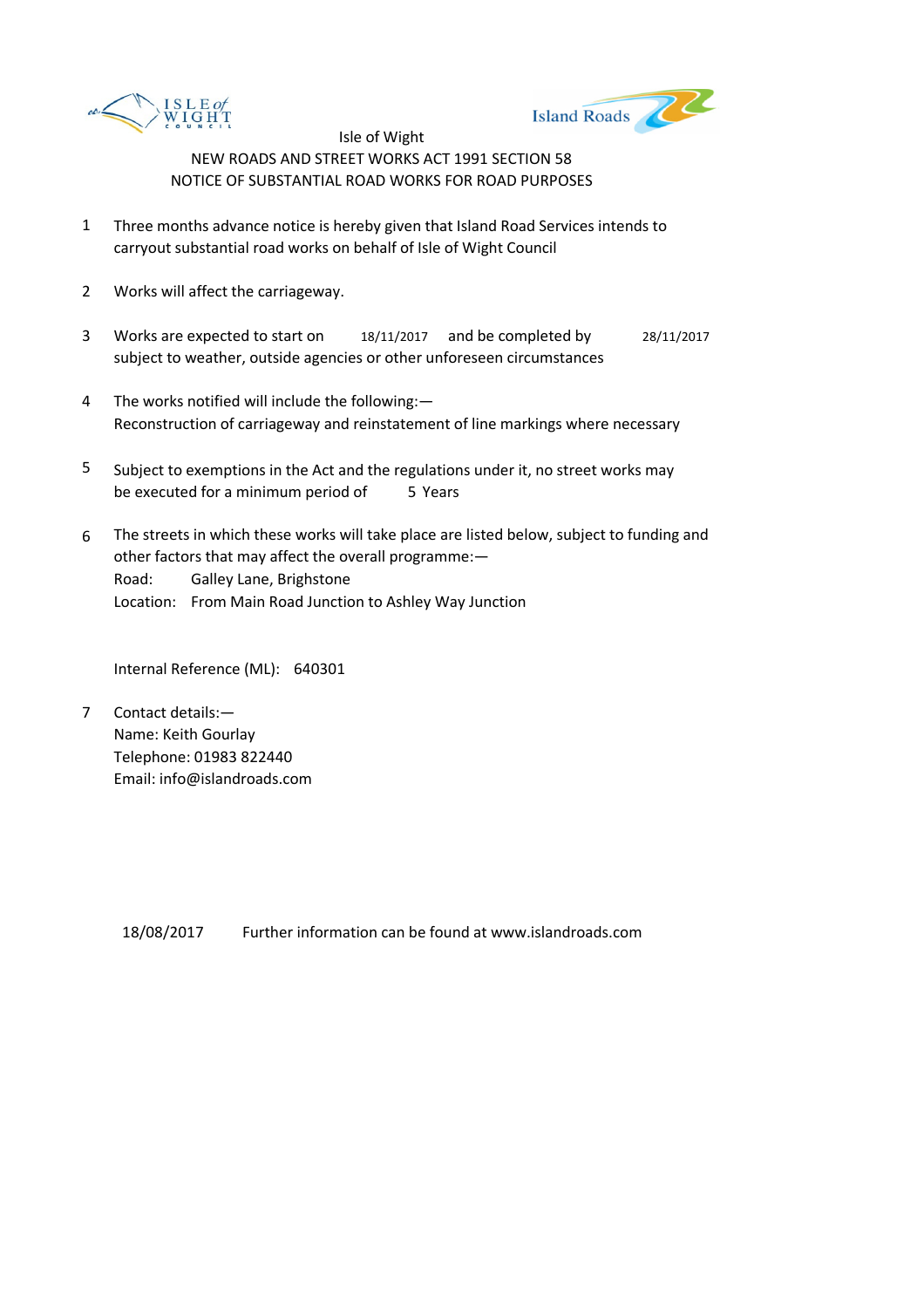



- 1 Three months advance notice is hereby given that Island Road Services intends to carryout substantial road works on behalf of Isle of Wight Council
- 2 Works will affect the carriageway.
- 3 Works are expected to start on 18/11/2017 and be completed by 28/11/2017 subject to weather, outside agencies or other unforeseen circumstances
- 4 The works notified will include the following:— Reconstruction of carriageway and reinstatement of line markings where necessary
- 5 be executed for a minimum period of 5 Years Subject to exemptions in the Act and the regulations under it, no street works may
- 6 Road: Main Road, Brighstone Location: From Chilton Lane Junction to Moortown Lane Junction The streets in which these works will take place are listed below, subject to funding and other factors that may affect the overall programme:—

Internal Reference (ML): 630126

7 Contact details:— Name: Keith Gourlay Telephone: 01983 822440 Email: info@islandroads.com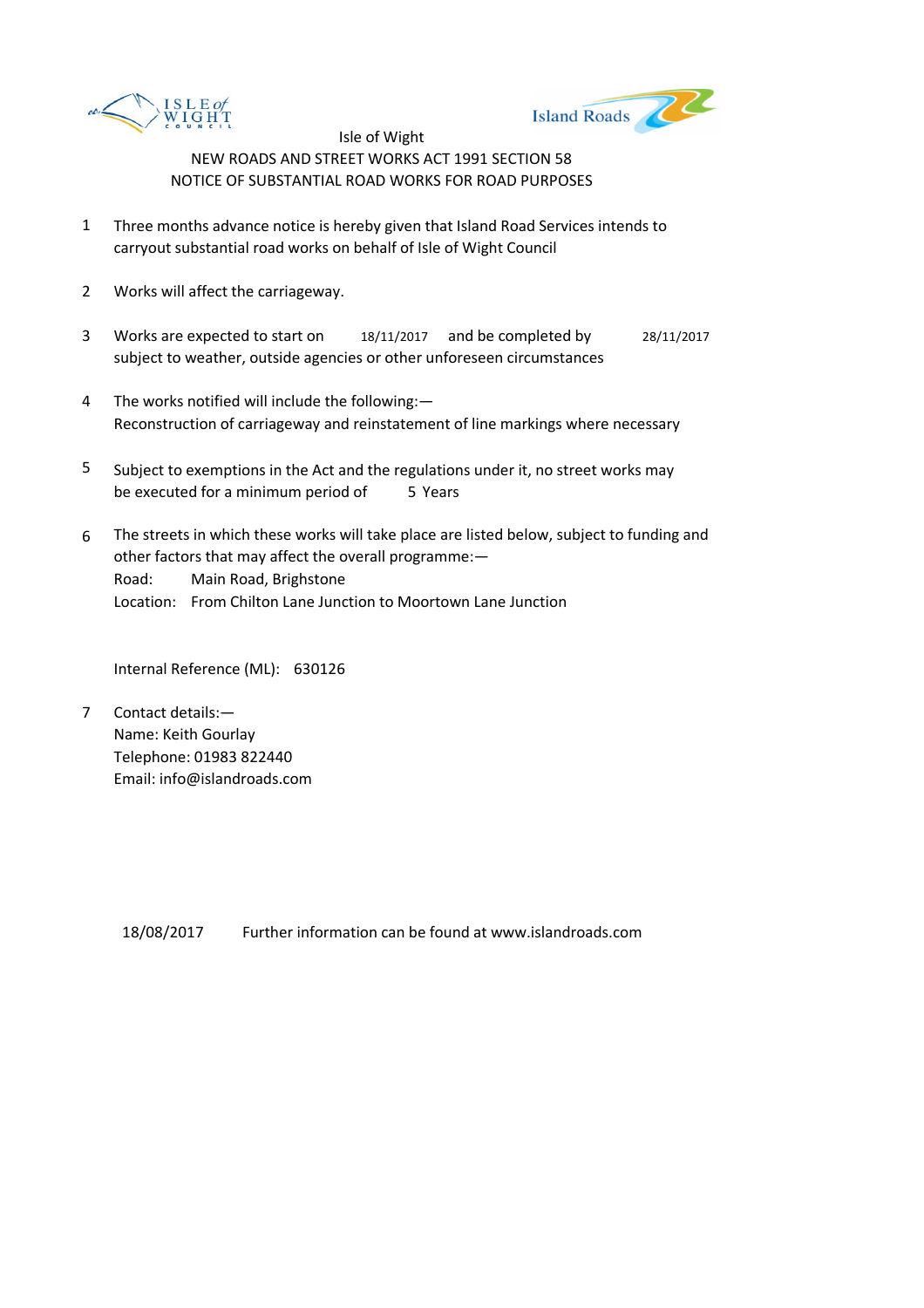



- 1 Three months advance notice is hereby given that Island Road Services intends to carryout substantial road works on behalf of Isle of Wight Council
- 2 Works will affect the carriageway.
- 3 Works are expected to start on 18/11/2017 and be completed by 28/11/2017 subject to weather, outside agencies or other unforeseen circumstances
- 4 The works notified will include the following:— Reconstruction of carriageway and reinstatement of line markings where necessary
- 5 be executed for a minimum period of 5 Years Subject to exemptions in the Act and the regulations under it, no street works may
- 6 Road: Hunny Hill, Brighstone Location: From 480 metres North of Chilton Lane Junction to Chilton Lane Junction The streets in which these works will take place are listed below, subject to funding and other factors that may affect the overall programme:—

Internal Reference (ML): 630125

7 Contact details:— Name: Keith Gourlay Telephone: 01983 822440 Email: info@islandroads.com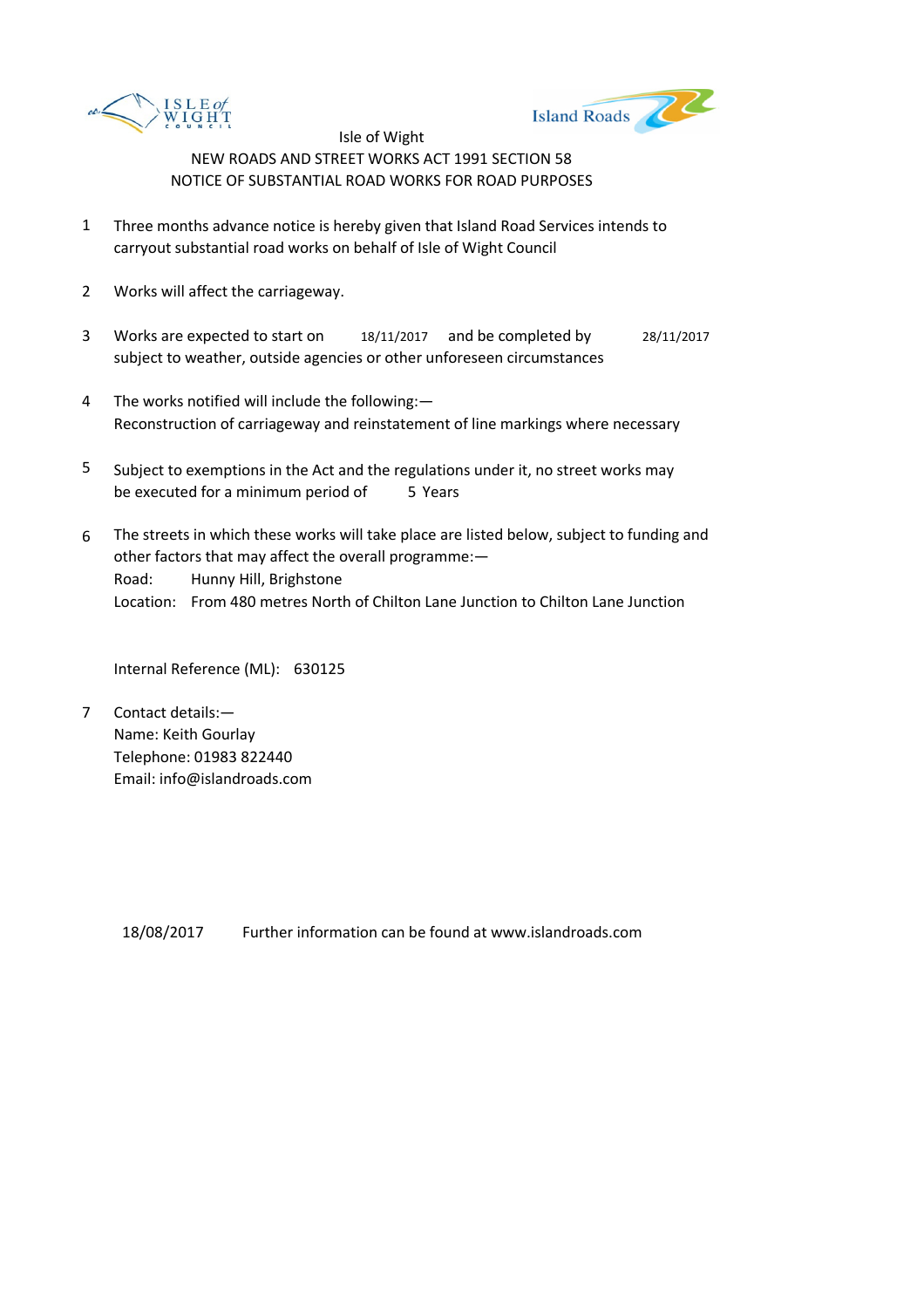



- 1 Three months advance notice is hereby given that Island Road Services intends to carryout substantial road works on behalf of Isle of Wight Council
- 2 Works will affect the carriageway.
- 3 Works are expected to start on 18/11/2017 and be completed by 28/11/2017 subject to weather, outside agencies or other unforeseen circumstances
- 4 The works notified will include the following:— Reconstruction of carriageway and reinstatement of line markings where necessary
- 5 be executed for a minimum period of 5 Years Subject to exemptions in the Act and the regulations under it, no street works may
- 6 Road: The Broadway, Totland Location: From The Broadway Roundabout to Granville Road Junction The streets in which these works will take place are listed below, subject to funding and other factors that may affect the overall programme:—

Internal Reference (ML): 630095/2

7 Contact details:— Name: Keith Gourlay Telephone: 01983 822440 Email: info@islandroads.com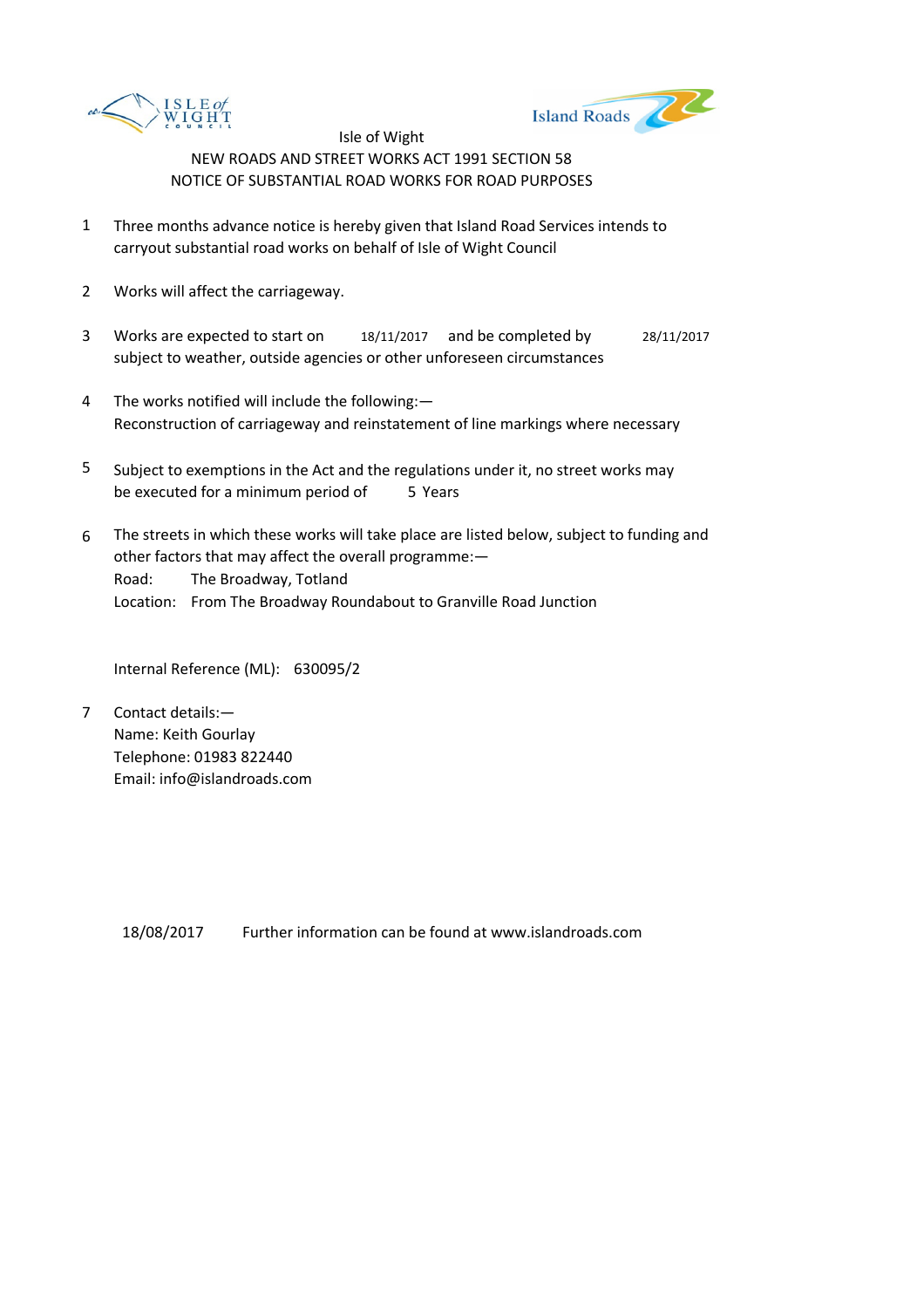



- 1 Three months advance notice is hereby given that Island Road Services intends to carryout substantial road works on behalf of Isle of Wight Council
- 2 Works will affect the carriageway.
- 3 Works are expected to start on 18/11/2017 and be completed by 28/11/2017 subject to weather, outside agencies or other unforeseen circumstances
- 4 The works notified will include the following:— Reconstruction of carriageway and reinstatement of line markings where necessary
- 5 be executed for a minimum period of 5 Years Subject to exemptions in the Act and the regulations under it, no street works may
- 6 Road: Freshwater Road, Shalfleet Location: From Newbridge Road Junction to Lynch Lane Junction The streets in which these works will take place are listed below, subject to funding and other factors that may affect the overall programme:—

Internal Reference (ML): 620166/1

7 Contact details:— Name: Keith Gourlay Telephone: 01983 822440 Email: info@islandroads.com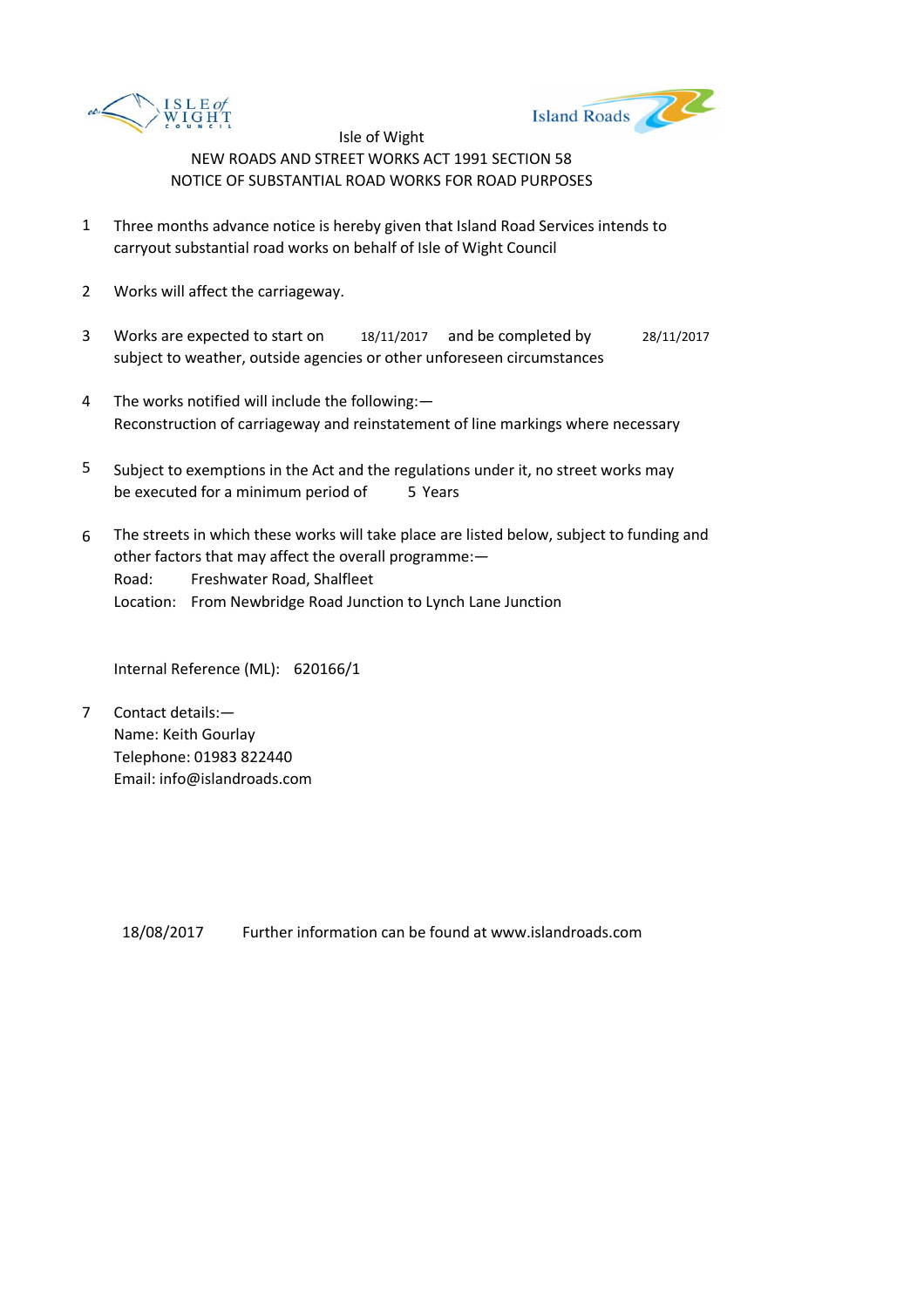



- 1 Three months advance notice is hereby given that Island Road Services intends to carryout substantial road works on behalf of Isle of Wight Council
- 2 Works will affect the carriageway.
- 3 Works are expected to start on 18/11/2017 and be completed by 28/11/2017 subject to weather, outside agencies or other unforeseen circumstances
- 4 The works notified will include the following:— Reconstruction of carriageway and reinstatement of line markings where necessary
- 5 be executed for a minimum period of 5 Years Subject to exemptions in the Act and the regulations under it, no street works may
- 6 The streets in which these works will take place are listed below, subject to funding and other factors that may affect the overall programme:—

Road: Freshwater Road, Shalfleet

Location: From 527 metres west of Newbridge Road Junction to Newbridge Road **Junction** 

Internal Reference (ML): 620165/1

7 Contact details:— Name: Keith Gourlay Telephone: 01983 822440 Email: info@islandroads.com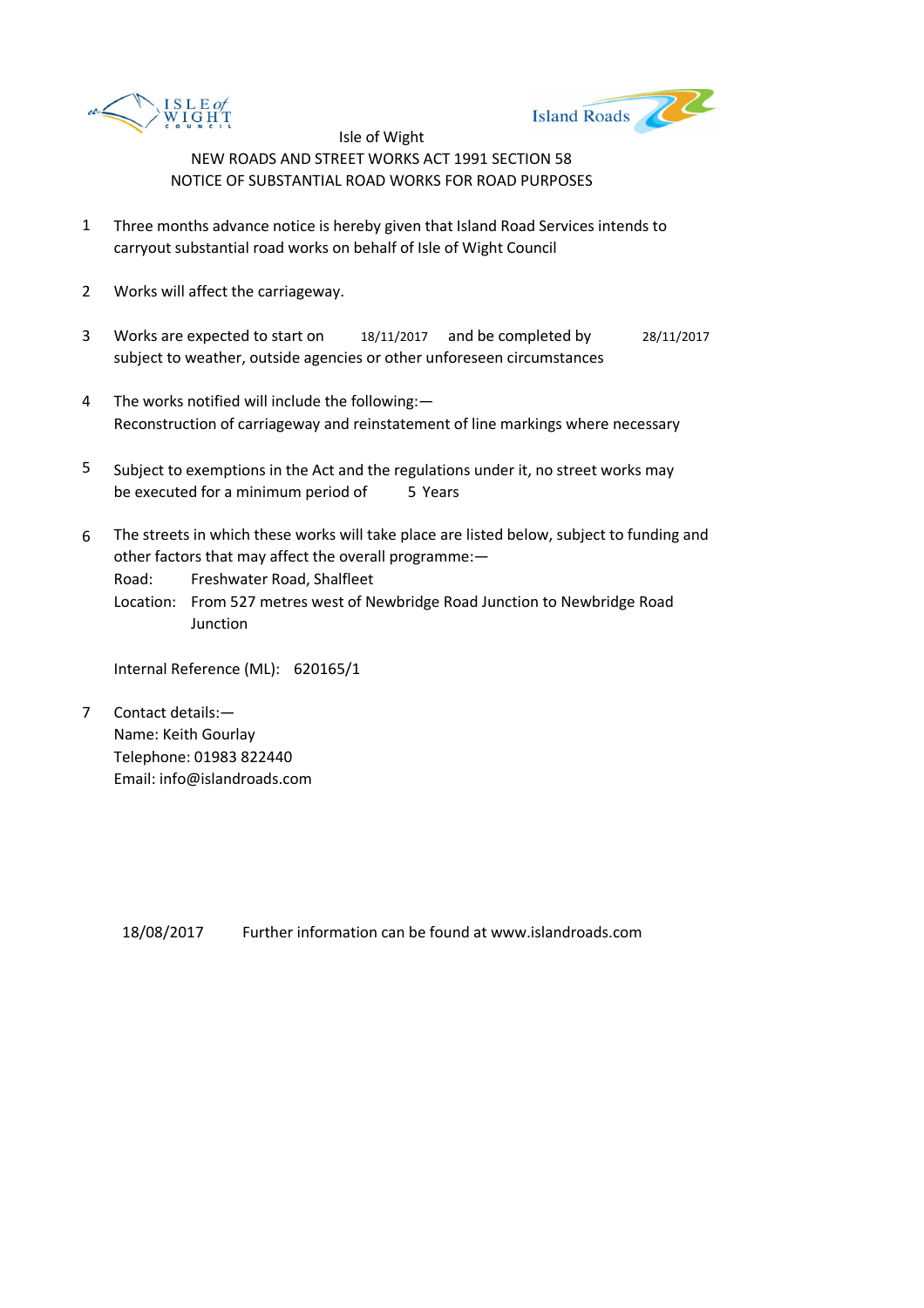



- 1 Three months advance notice is hereby given that Island Road Services intends to carryout substantial road works on behalf of Isle of Wight Council
- 2 Works will affect the carriageway.
- 3 Works are expected to start on 18/11/2017 and be completed by 28/11/2017 subject to weather, outside agencies or other unforeseen circumstances
- 4 The works notified will include the following:— Reconstruction of carriageway and reinstatement of line markings where necessary
- 5 be executed for a minimum period of 5 Years Subject to exemptions in the Act and the regulations under it, no street works may
- 6 The streets in which these works will take place are listed below, subject to funding and other factors that may affect the overall programme:—

Road: Freshwater Road, Shalfleet

Location: From 1027 metres west of Newbridge Road Junction to 527 metres west of Newbridge Road Junction

Internal Reference (ML): 620164/1

7 Contact details:— Name: Keith Gourlay Telephone: 01983 822440 Email: info@islandroads.com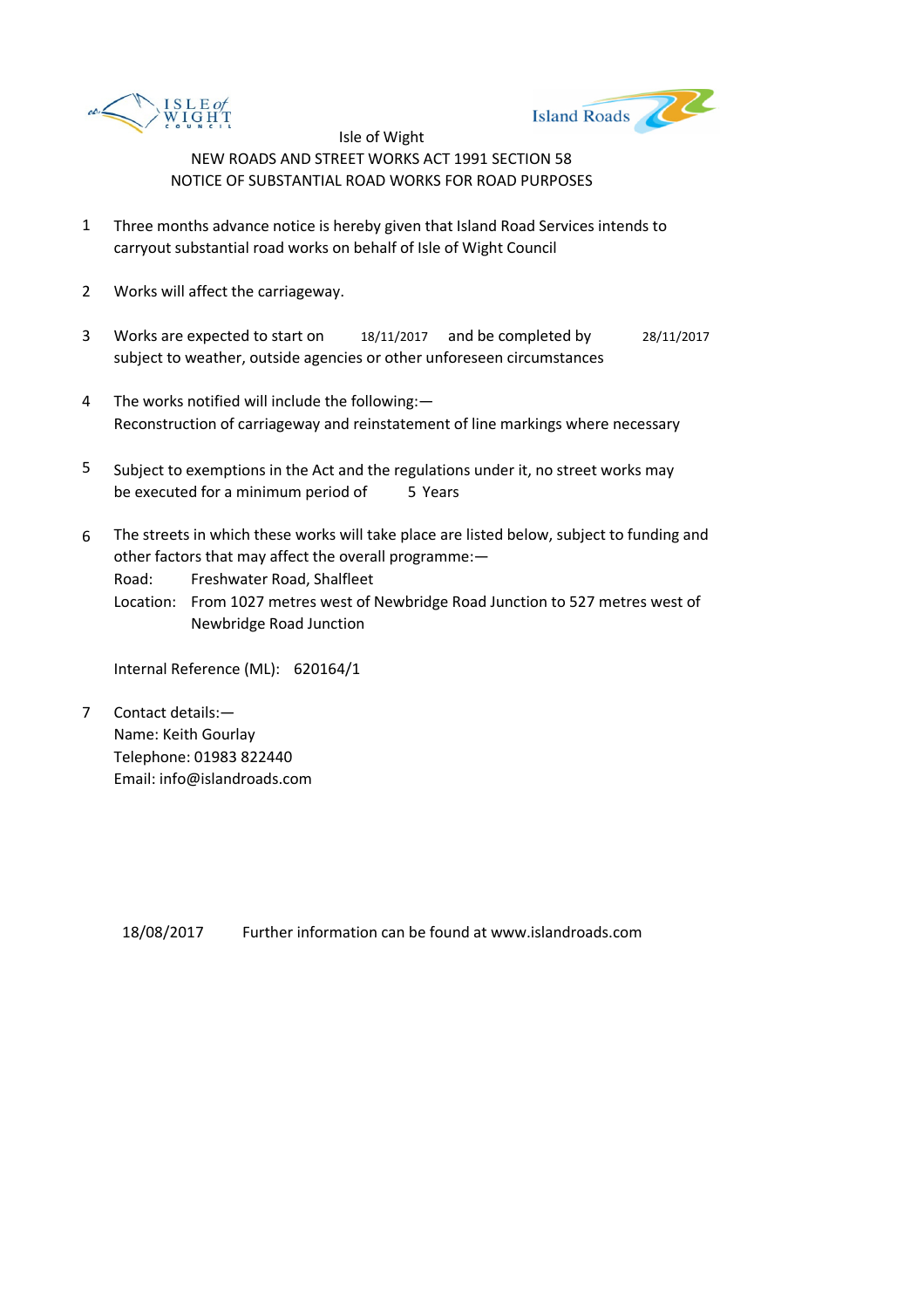



- 1 Three months advance notice is hereby given that Island Road Services intends to carryout substantial road works on behalf of Isle of Wight Council
- 2 Works will affect the carriageway.
- 3 Works are expected to start on 18/11/2017 and be completed by 28/11/2017 subject to weather, outside agencies or other unforeseen circumstances
- 4 The works notified will include the following:— Reconstruction of carriageway and reinstatement of line markings where necessary
- 5 be executed for a minimum period of 5 Years Subject to exemptions in the Act and the regulations under it, no street works may
- 6 Road: Avenue Road, Freshwater Location: Whole Length The streets in which these works will take place are listed below, subject to funding and other factors that may affect the overall programme:—

Internal Reference (ML): 620050/5

7 Contact details:— Name: Keith Gourlay Telephone: 01983 822440 Email: info@islandroads.com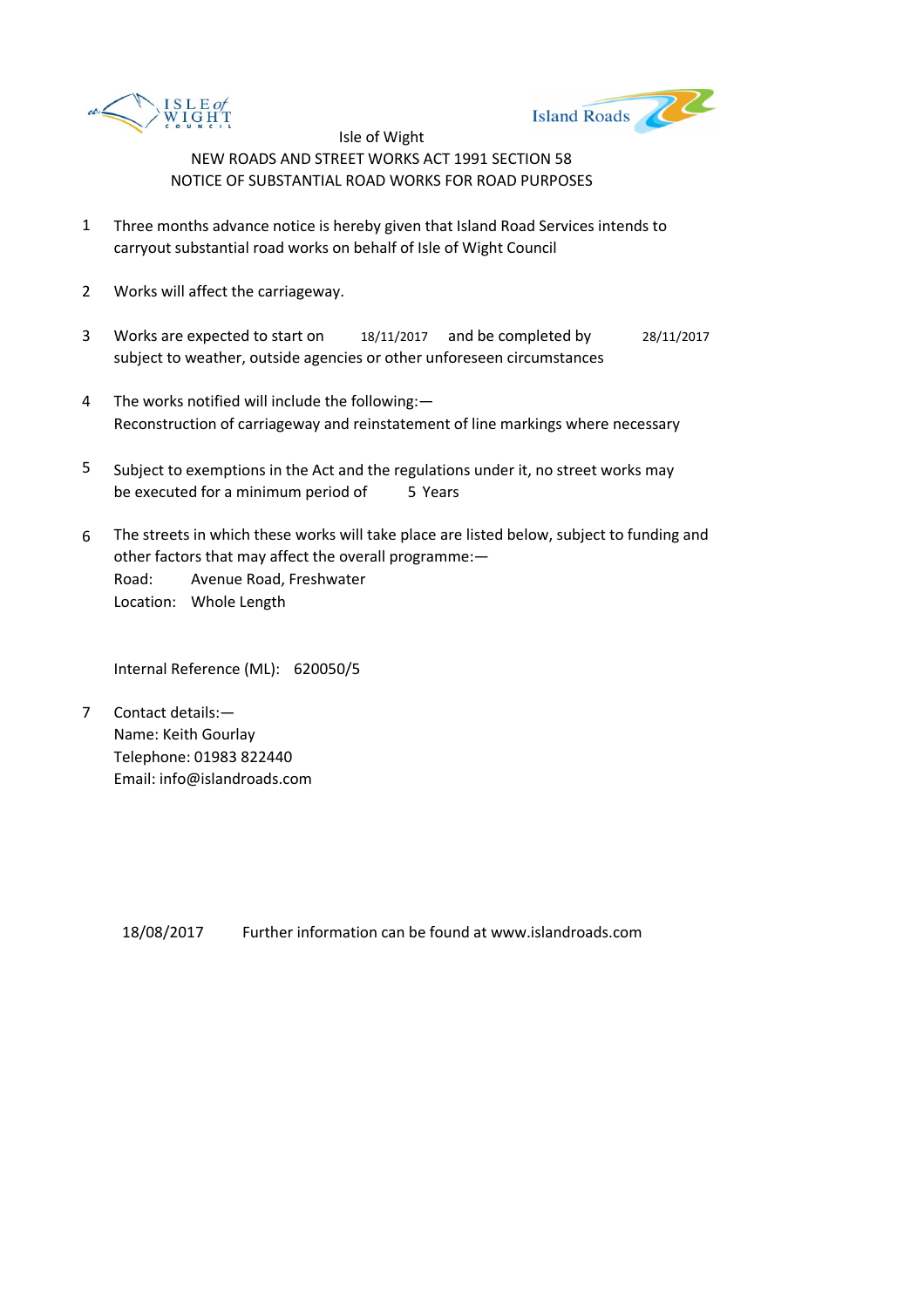



- 1 Three months advance notice is hereby given that Island Road Services intends to carryout substantial road works on behalf of Isle of Wight Council
- 2 Works will affect the carriageway.
- 3 Works are expected to start on 18/11/2017 and be completed by 28/11/2017 subject to weather, outside agencies or other unforeseen circumstances
- 4 The works notified will include the following:— Reconstruction of carriageway and reinstatement of line markings where necessary
- 5 be executed for a minimum period of 5 Years Subject to exemptions in the Act and the regulations under it, no street works may
- 6 Road: Hill Lane, Freshwater Location: From 154m West of Pixley Hill Junction to Pixley Hill Junction The streets in which these works will take place are listed below, subject to funding and other factors that may affect the overall programme:—

Internal Reference (ML): 620009/1

7 Contact details:— Name: Keith Gourlay Telephone: 01983 822440 Email: info@islandroads.com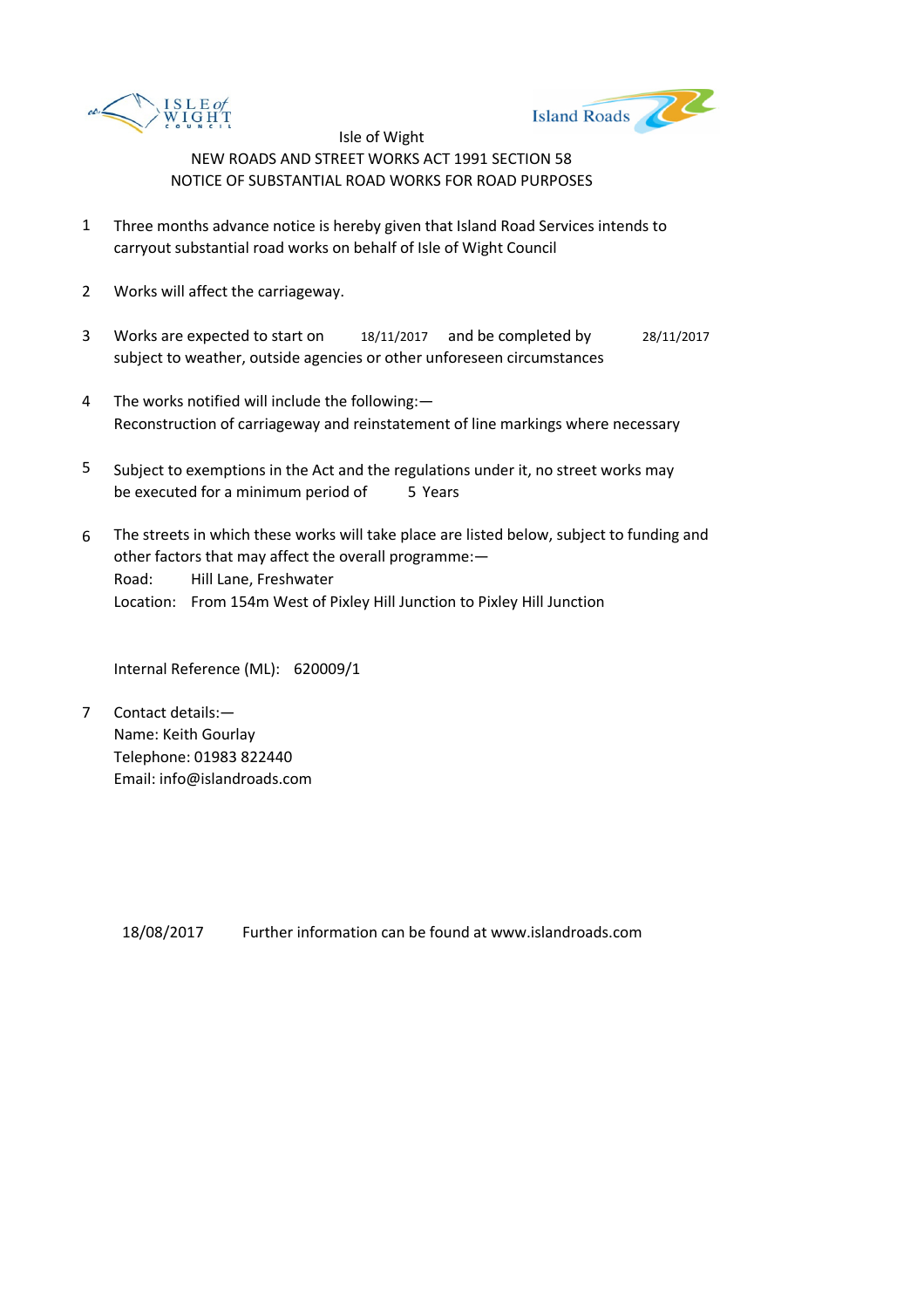



- 1 Three months advance notice is hereby given that Island Road Services intends to carryout substantial road works on behalf of Isle of Wight Council
- 2 Works will affect the carriageway.
- 3 Works are expected to start on 18/11/2017 and be completed by 28/11/2017 subject to weather, outside agencies or other unforeseen circumstances
- 4 The works notified will include the following:— Reconstruction of carriageway and reinstatement of line markings where necessary
- 5 be executed for a minimum period of 5 Years Subject to exemptions in the Act and the regulations under it, no street works may
- 6 The streets in which these works will take place are listed below, subject to funding and other factors that may affect the overall programme:—

Road: Hill Lane, Freshwater

Location: From 300m North of Norton Green Junction to 154m west of Pixley Hill **Junction** 

Internal Reference (ML): 620008/1

7 Contact details:— Name: Keith Gourlay Telephone: 01983 822440 Email: info@islandroads.com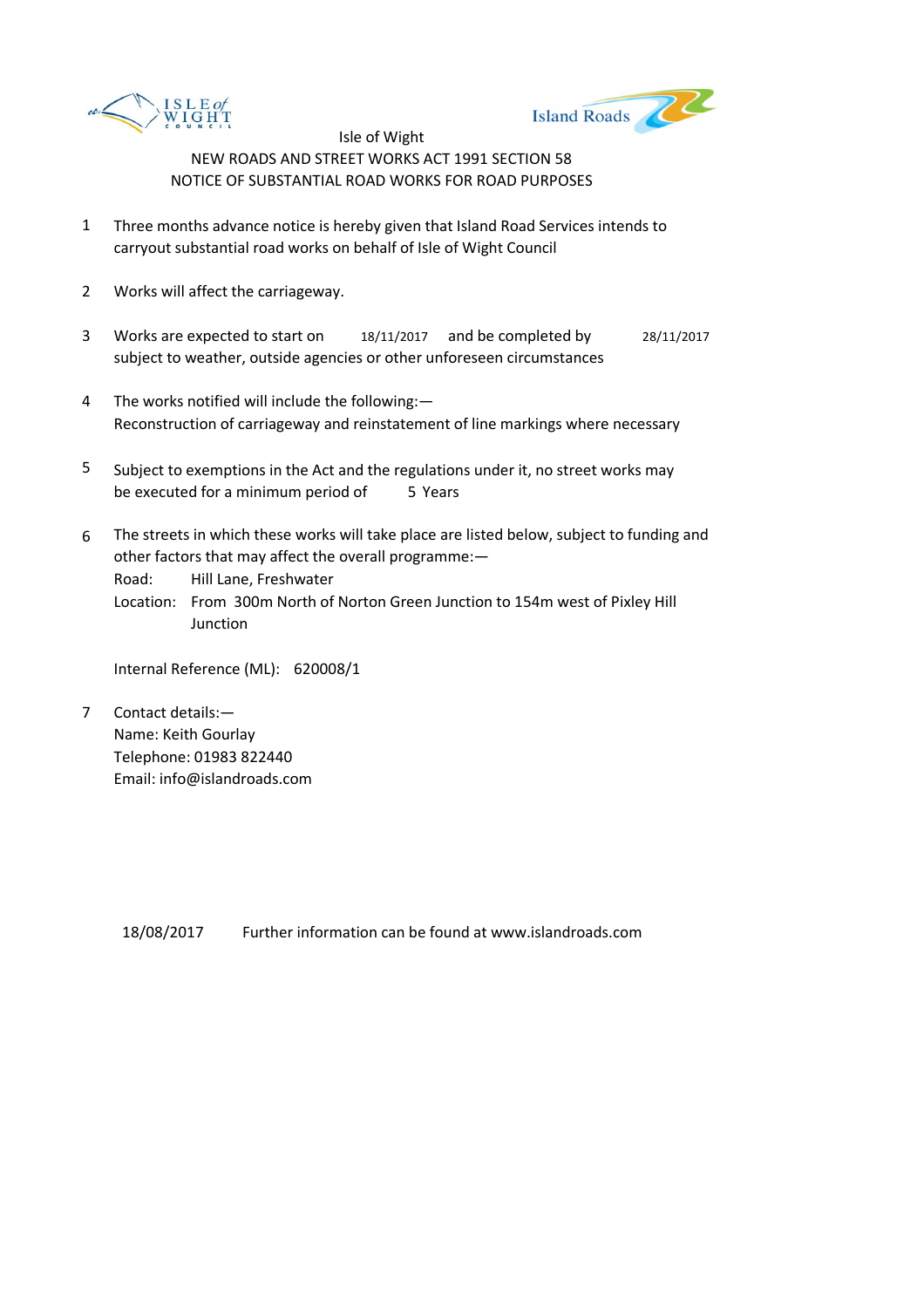



- 1 Three months advance notice is hereby given that Island Road Services intends to carryout substantial road works on behalf of Isle of Wight Council
- 2 Works will affect the carriageway.
- 3 Works are expected to start on 18/11/2017 and be completed by 28/11/2017 subject to weather, outside agencies or other unforeseen circumstances
- 4 The works notified will include the following:— Reconstruction of carriageway and reinstatement of line markings where necessary
- 5 be executed for a minimum period of 5 Years Subject to exemptions in the Act and the regulations under it, no street works may
- 6 Road: Madeira Road, Ventnor Location: Bonchurch Village Road Junction to Madeira Vale Junction The streets in which these works will take place are listed below, subject to funding and other factors that may affect the overall programme:—

Internal Reference (ML): 540269/1

7 Contact details:— Name: Keith Gourlay Telephone: 01983 822440 Email: info@islandroads.com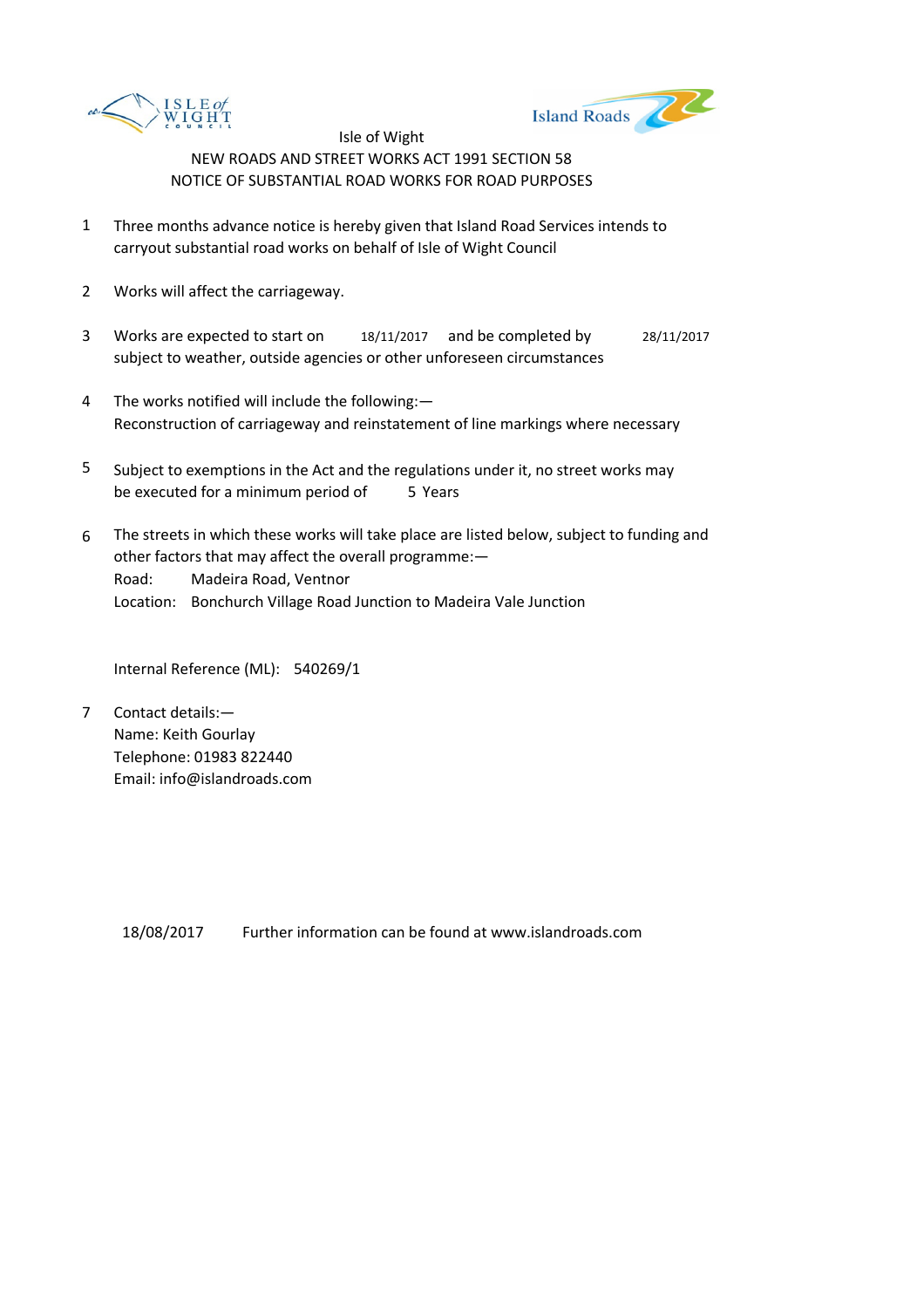



- 1 Three months advance notice is hereby given that Island Road Services intends to carryout substantial road works on behalf of Isle of Wight Council
- 2 Works will affect the carriageway.
- 3 Works are expected to start on 18/11/2017 and be completed by 28/11/2017 subject to weather, outside agencies or other unforeseen circumstances
- 4 The works notified will include the following:— Reconstruction of carriageway and reinstatement of line markings where necessary
- 5 be executed for a minimum period of 5 Years Subject to exemptions in the Act and the regulations under it, no street works may
- 6 Road: Madeira Road, Ventnor Location: From 180m South of Trinity Road Junction to Madeira Vale Junction The streets in which these works will take place are listed below, subject to funding and other factors that may affect the overall programme:—

Internal Reference (ML): 540267/1

7 Contact details:— Name: Keith Gourlay Telephone: 01983 822440 Email: info@islandroads.com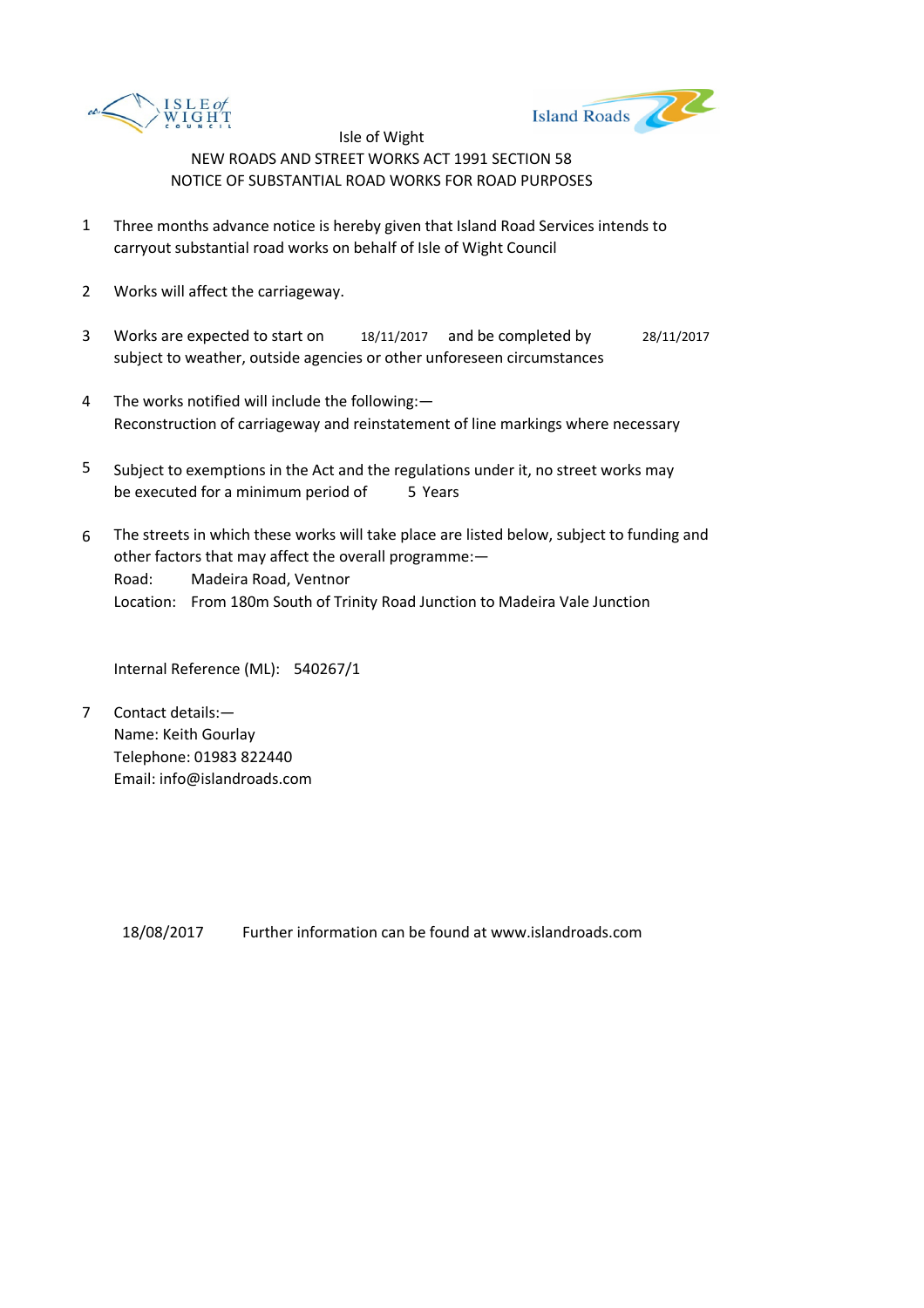



- 1 Three months advance notice is hereby given that Island Road Services intends to carryout substantial road works on behalf of Isle of Wight Council
- 2 Works will affect the carriageway.
- 3 Works are expected to start on 18/11/2017 and be completed by 28/11/2017 subject to weather, outside agencies or other unforeseen circumstances
- 4 The works notified will include the following:— Reconstruction of carriageway and reinstatement of line markings where necessary
- 5 be executed for a minimum period of 5 Years Subject to exemptions in the Act and the regulations under it, no street works may
- 6 Road: Sea Street, Newport Location: Whole Length The streets in which these works will take place are listed below, subject to funding and other factors that may affect the overall programme:—

Internal Reference (ML): 240284

7 Contact details:— Name: Keith Gourlay Telephone: 01983 822440 Email: info@islandroads.com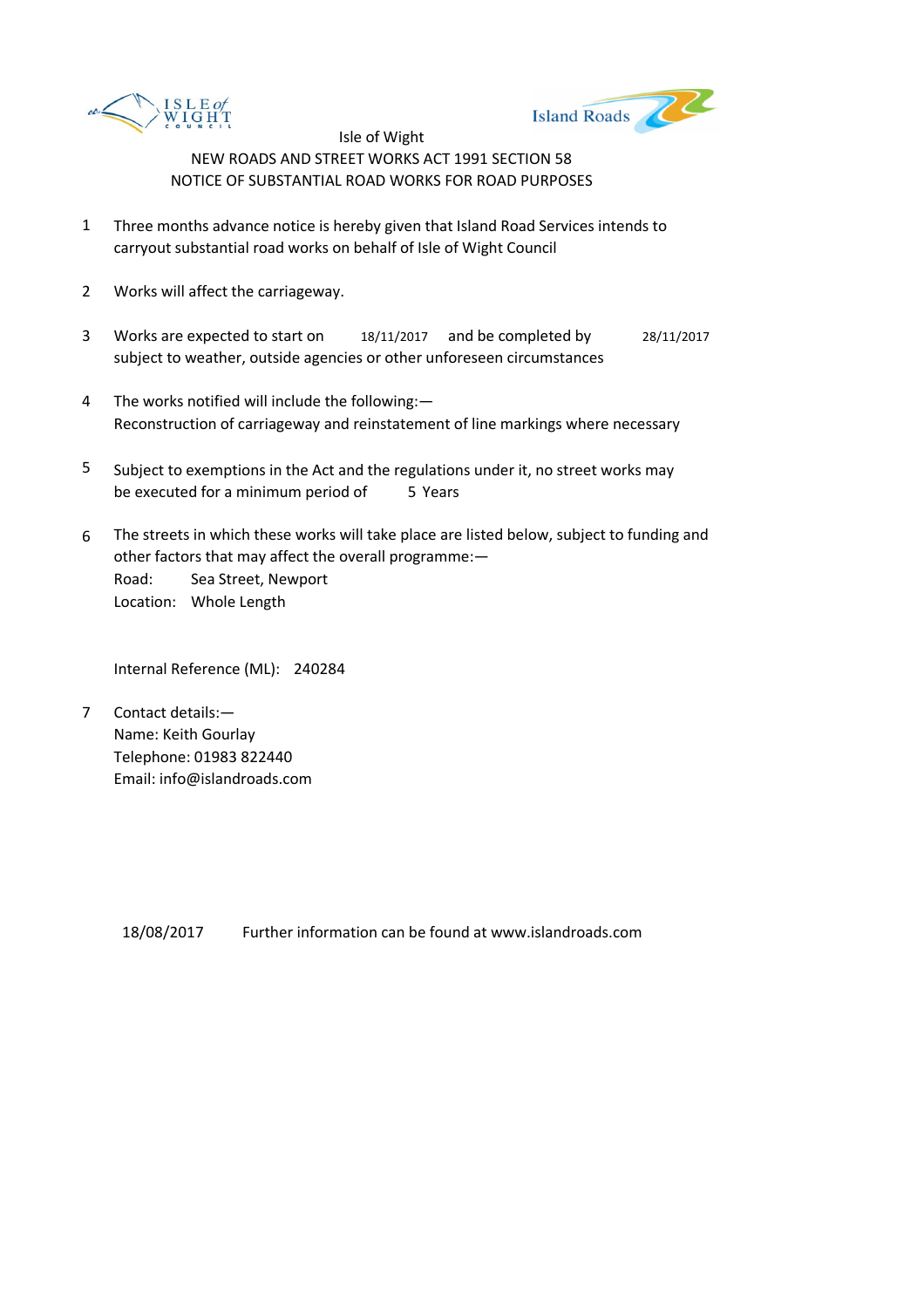



- 1 Three months advance notice is hereby given that Island Road Services intends to carryout substantial road works on behalf of Isle of Wight Council
- 2 Works will affect the carriageway.
- 3 Works are expected to start on 18/11/2017 and be completed by 28/11/2017 subject to weather, outside agencies or other unforeseen circumstances
- 4 The works notified will include the following:— Reconstruction of carriageway and reinstatement of line markings where necessary
- 5 be executed for a minimum period of 5 Years Subject to exemptions in the Act and the regulations under it, no street works may
- 6 Road: Halberry Lane, Newport Location: From Harvey Road Junction to Fairlee Road Junction The streets in which these works will take place are listed below, subject to funding and other factors that may affect the overall programme:—

Internal Reference (ML): 240218/1

7 Contact details:— Name: Keith Gourlay Telephone: 01983 822440 Email: info@islandroads.com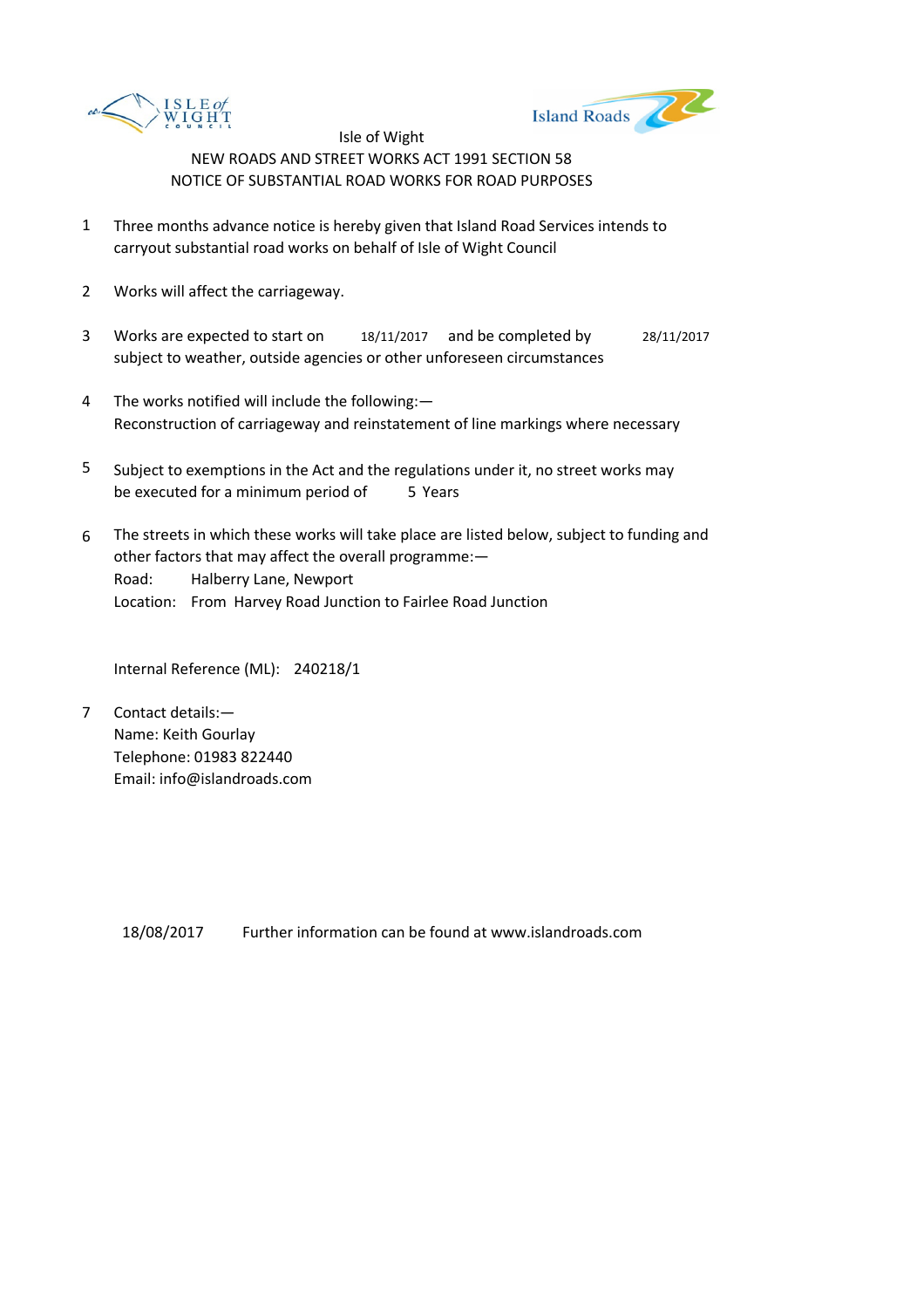



- 1 Three months advance notice is hereby given that Island Road Services intends to carryout substantial road works on behalf of Isle of Wight Council
- 2 Works will affect the carriageway.
- 3 Works are expected to start on 18/11/2017 and be completed by 28/11/2017 subject to weather, outside agencies or other unforeseen circumstances
- 4 The works notified will include the following:— Reconstruction of carriageway and reinstatement of line markings where necessary
- 5 be executed for a minimum period of 5 Years Subject to exemptions in the Act and the regulations under it, no street works may
- 6 Road: Halberry Lane, Newport Location: From Gordon Road Junction to Harvey Road Junction The streets in which these works will take place are listed below, subject to funding and other factors that may affect the overall programme:—

Internal Reference (ML): 240217/2

7 Contact details:— Name: Keith Gourlay Telephone: 01983 822440 Email: info@islandroads.com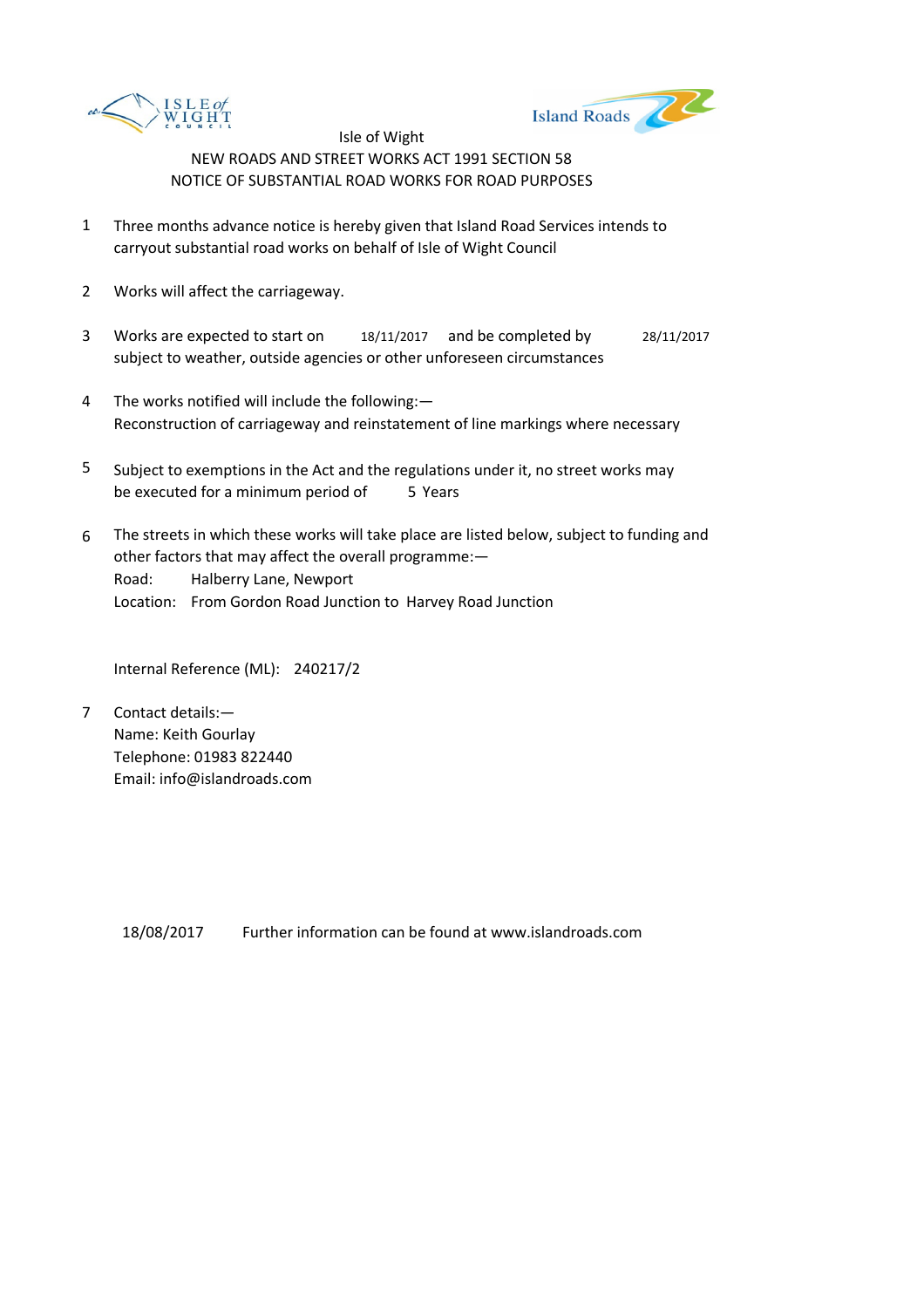



- 1 Three months advance notice is hereby given that Island Road Services intends to carryout substantial road works on behalf of Isle of Wight Council
- 2 Works will affect the carriageway.
- 3 Works are expected to start on 18/11/2017 and be completed by 28/11/2017 subject to weather, outside agencies or other unforeseen circumstances
- 4 The works notified will include the following:— Reconstruction of carriageway and reinstatement of line markings where necessary
- 5 be executed for a minimum period of 5 Years Subject to exemptions in the Act and the regulations under it, no street works may
- 6 Road: Cross Lane, Newport Location: From Victoria Road Junction to Gordon Road Junction The streets in which these works will take place are listed below, subject to funding and other factors that may affect the overall programme:—

Internal Reference (ML): 240217/1

7 Contact details:— Name: Keith Gourlay Telephone: 01983 822440 Email: info@islandroads.com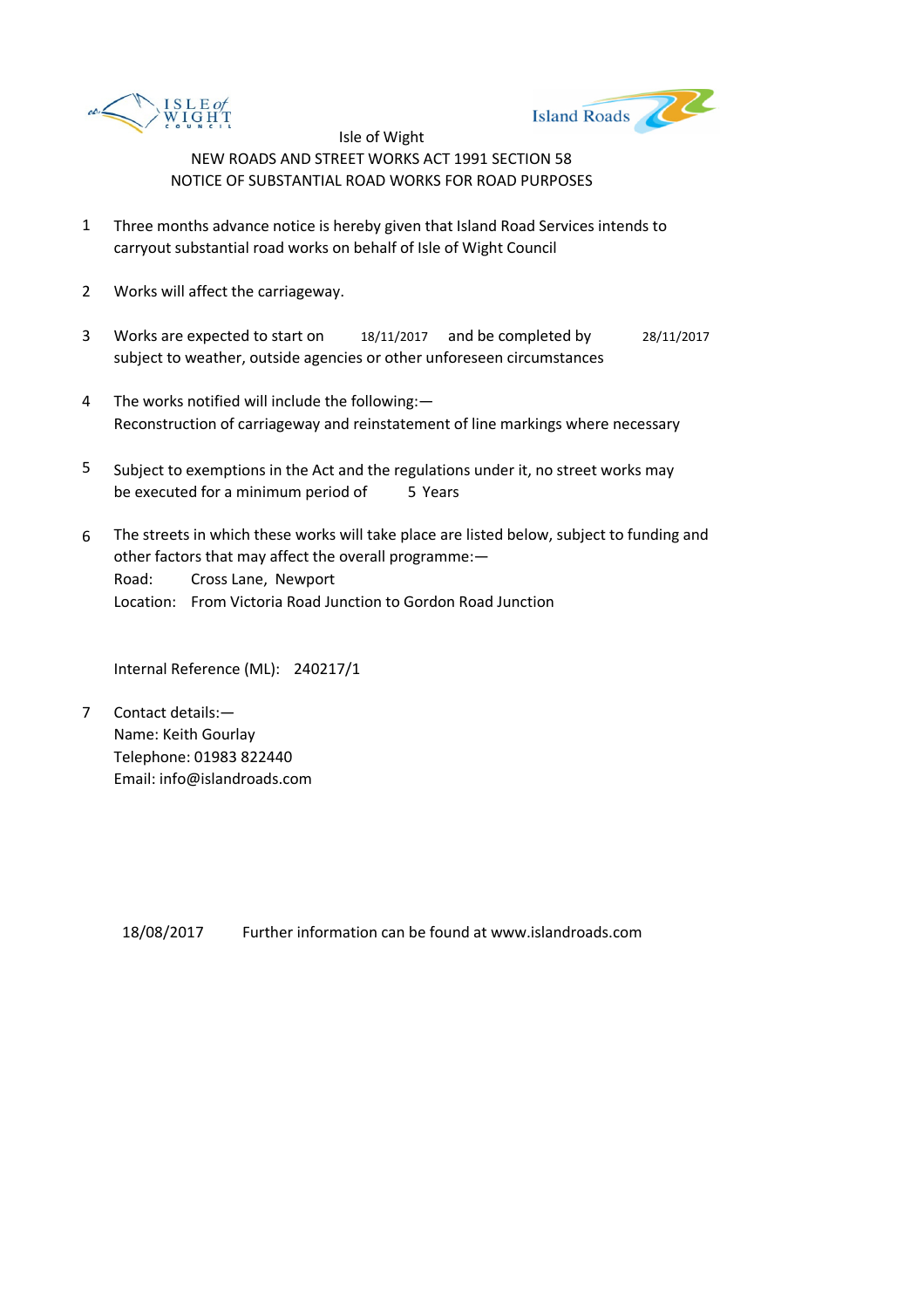



- 1 Three months advance notice is hereby given that Island Road Services intends to carryout substantial road works on behalf of Isle of Wight Council
- 2 Works will affect the carriageway.
- 3 Works are expected to start on 18/11/2017 and be completed by 28/11/2017 subject to weather, outside agencies or other unforeseen circumstances
- 4 The works notified will include the following:— Reconstruction of carriageway and reinstatement of line markings where necessary
- 5 be executed for a minimum period of 5 Years Subject to exemptions in the Act and the regulations under it, no street works may
- 6 Road: Cross Lane, Newport Location: From Staplers Road Junction to Victoria Road Junction The streets in which these works will take place are listed below, subject to funding and other factors that may affect the overall programme:—

Internal Reference (ML): 240216/1

7 Contact details:— Name: Keith Gourlay Telephone: 01983 822440 Email: info@islandroads.com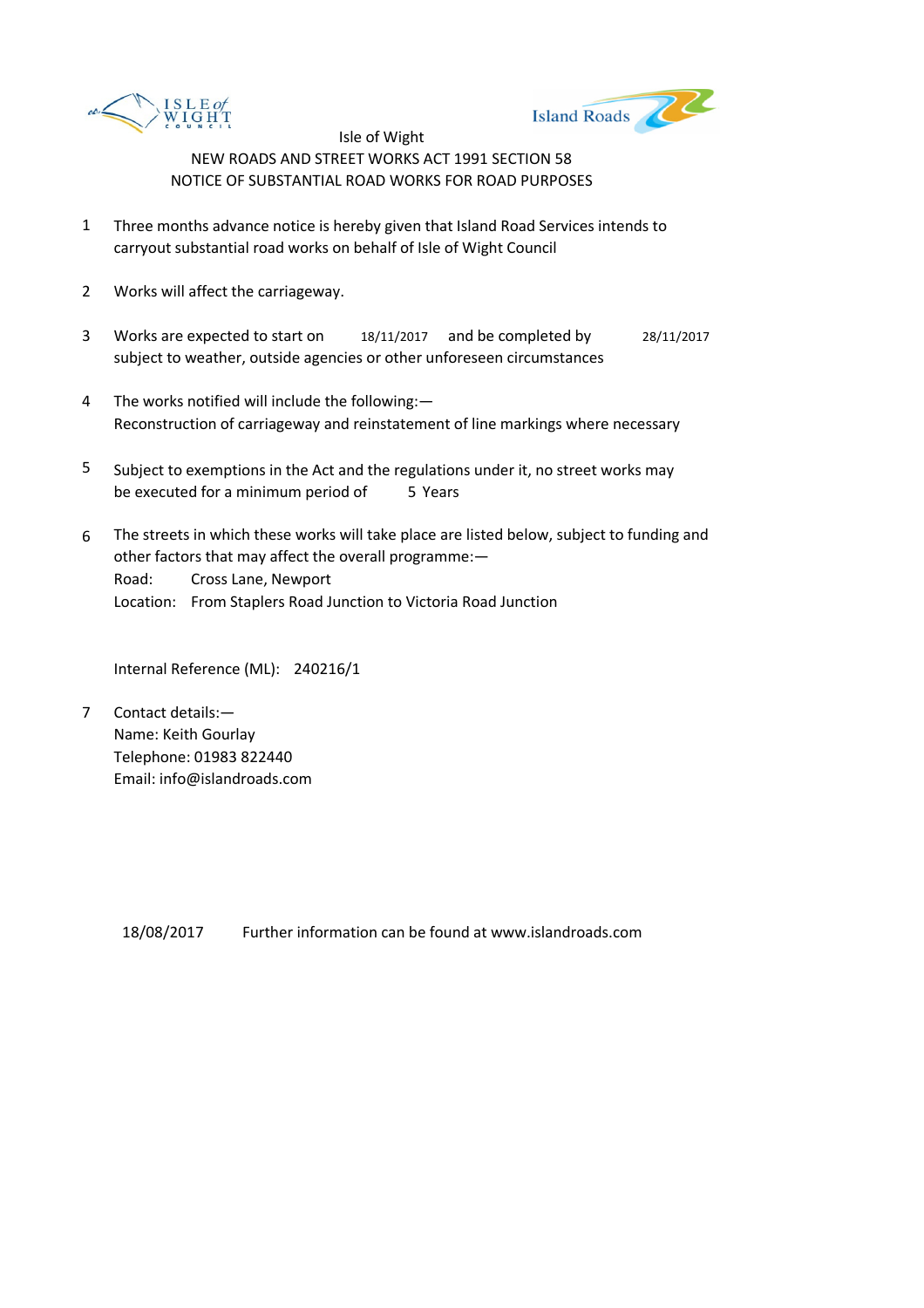



- 1 Three months advance notice is hereby given that Island Road Services intends to carryout substantial road works on behalf of Isle of Wight Council
- 2 Works will affect the carriageway.
- 3 Works are expected to start on 18/11/2017 and be completed by 28/11/2017 subject to weather, outside agencies or other unforeseen circumstances
- 4 The works notified will include the following:— Reconstruction of carriageway and reinstatement of line markings where necessary
- 5 be executed for a minimum period of 5 Years Subject to exemptions in the Act and the regulations under it, no street works may
- 6 Road: Quay Street, Newport Location: Whole Length The streets in which these works will take place are listed below, subject to funding and other factors that may affect the overall programme:—

Internal Reference (ML): 240169

7 Contact details:— Name: Keith Gourlay Telephone: 01983 822440 Email: info@islandroads.com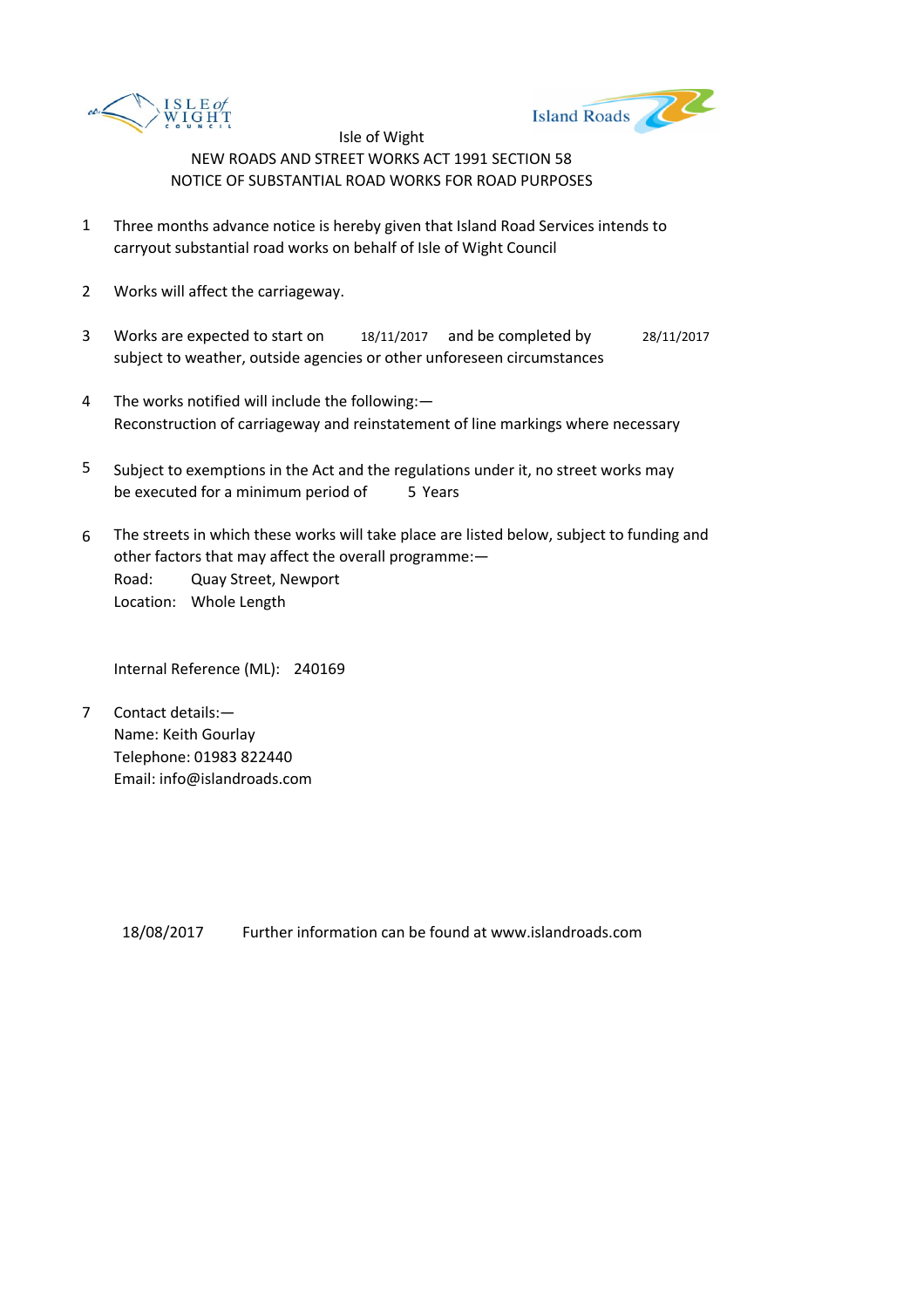



- 1 Three months advance notice is hereby given that Island Road Services intends to carryout substantial road works on behalf of Isle of Wight Council
- 2 Works will affect the carriageway.
- 3 Works are expected to start on 18/11/2017 and be completed by 28/11/2017 subject to weather, outside agencies or other unforeseen circumstances
- 4 The works notified will include the following:— Reconstruction of carriageway and reinstatement of line markings where necessary
- 5 be executed for a minimum period of 5 Years Subject to exemptions in the Act and the regulations under it, no street works may
- 6 Road: Calbourne Road, Newport Location: From Alvington Road Junction to Clatterford Road Junction The streets in which these works will take place are listed below, subject to funding and other factors that may affect the overall programme:—

Internal Reference (ML): 220097/1

7 Contact details:— Name: Keith Gourlay Telephone: 01983 822440 Email: info@islandroads.com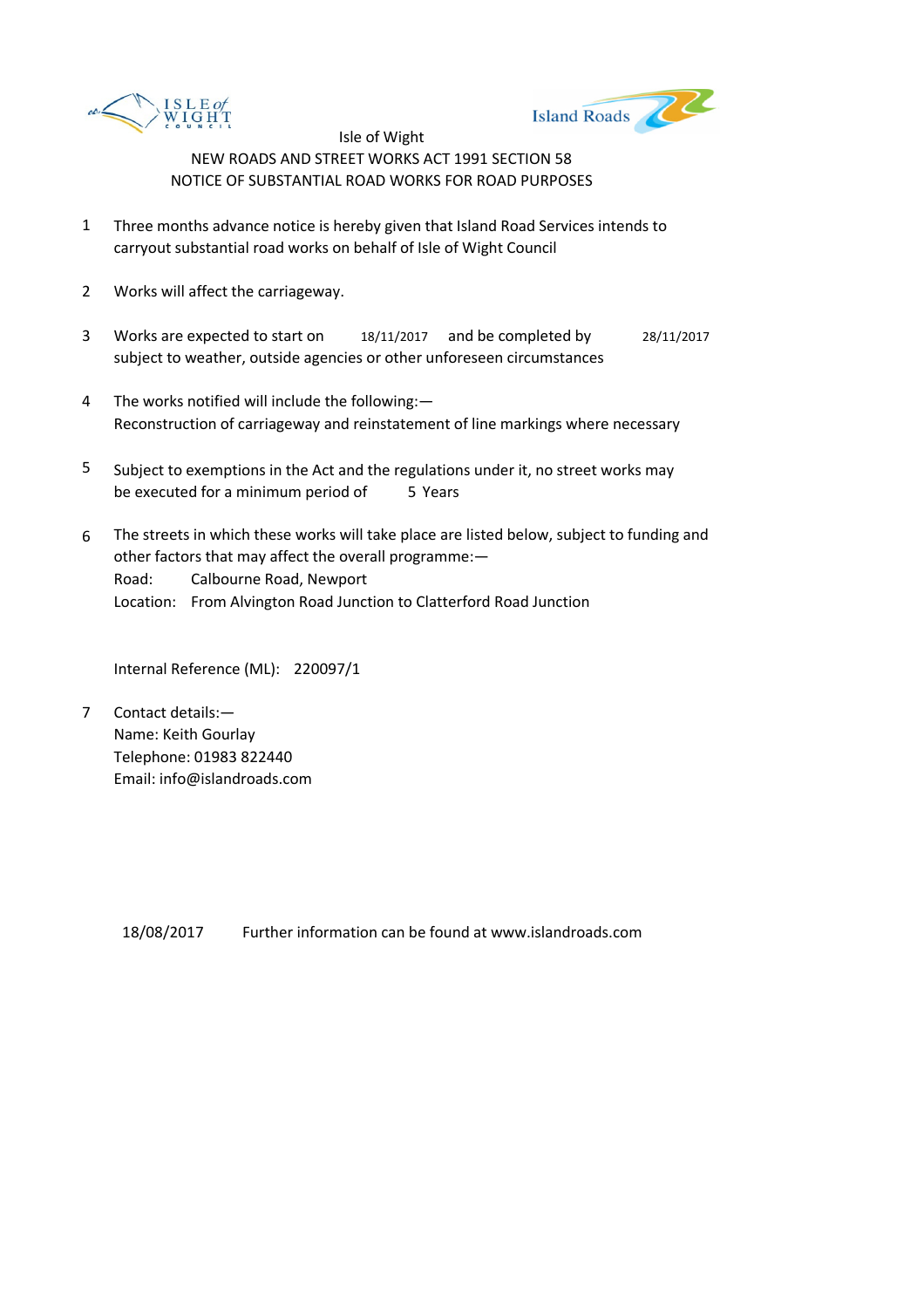



- 1 Three months advance notice is hereby given that Island Road Services intends to carryout substantial road works on behalf of Isle of Wight Council
- 2 Works will affect the carriageway.
- 3 Works are expected to start on 18/11/2017 and be completed by 28/11/2017 subject to weather, outside agencies or other unforeseen circumstances
- 4 The works notified will include the following:— Reconstruction of carriageway and reinstatement of line markings where necessary
- 5 be executed for a minimum period of 5 Years Subject to exemptions in the Act and the regulations under it, no street works may
- 6 Road: Calbourne Road, Newport Location: From 450m east Of Manor Farm Lane Junction to Alvington Road Junction The streets in which these works will take place are listed below, subject to funding and other factors that may affect the overall programme:—

Internal Reference (ML): 220096

7 Contact details:— Name: Keith Gourlay Telephone: 01983 822440 Email: info@islandroads.com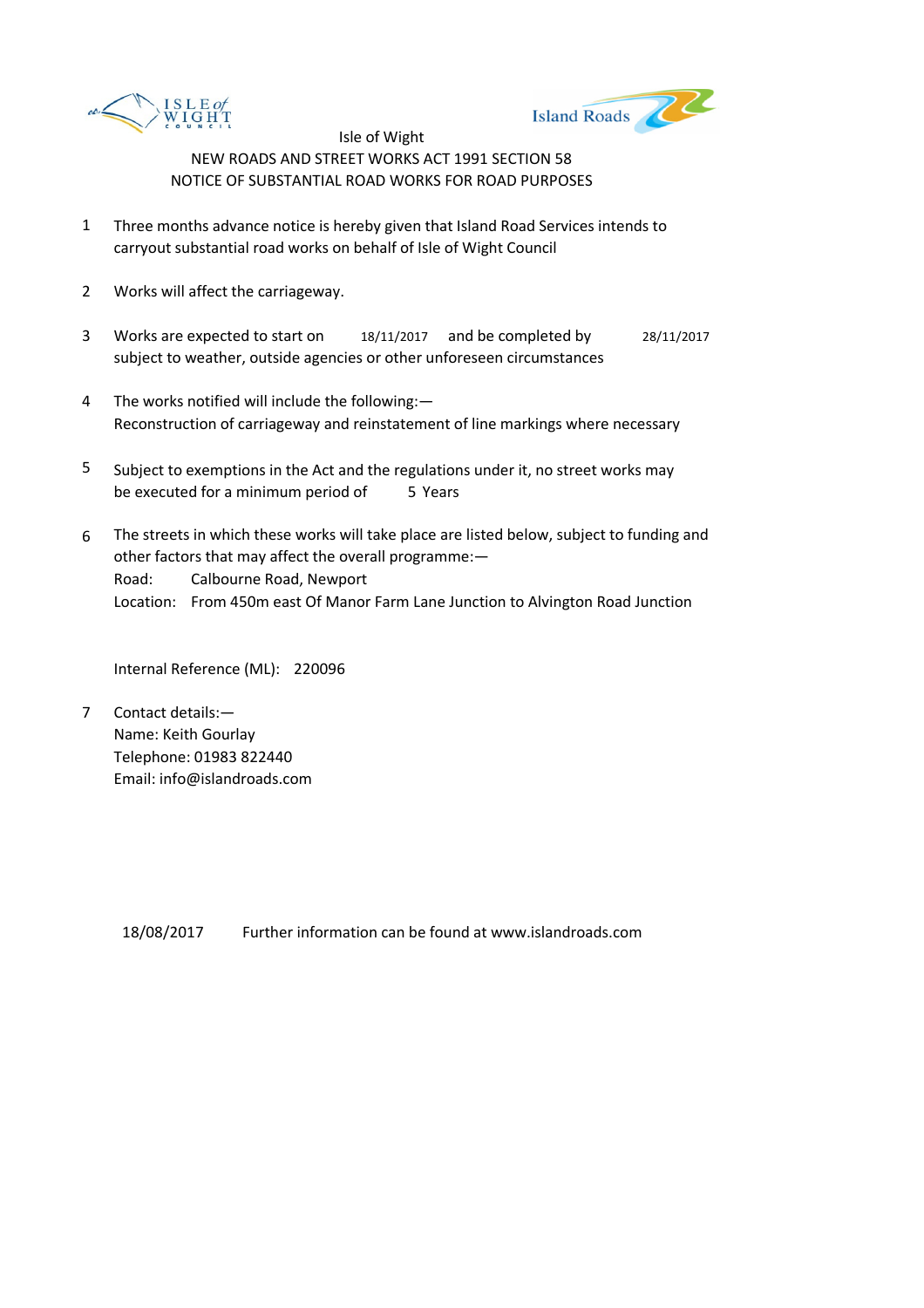



- 1 Three months advance notice is hereby given that Island Road Services intends to carryout substantial road works on behalf of Isle of Wight Council
- 2 Works will affect the carriageway.
- 3 Works are expected to start on 18/11/2017 and be completed by 28/11/2017 subject to weather, outside agencies or other unforeseen circumstances
- 4 The works notified will include the following:— Reconstruction of carriageway and reinstatement of line markings where necessary
- 5 be executed for a minimum period of 5 Years Subject to exemptions in the Act and the regulations under it, no street works may
- 6 Road: High Street, Newport Location: From Carisbrooke Road Junction to St James Street Junction The streets in which these works will take place are listed below, subject to funding and other factors that may affect the overall programme:—

Internal Reference (ML): 210076/1

7 Contact details:— Name: Keith Gourlay Telephone: 01983 822440 Email: info@islandroads.com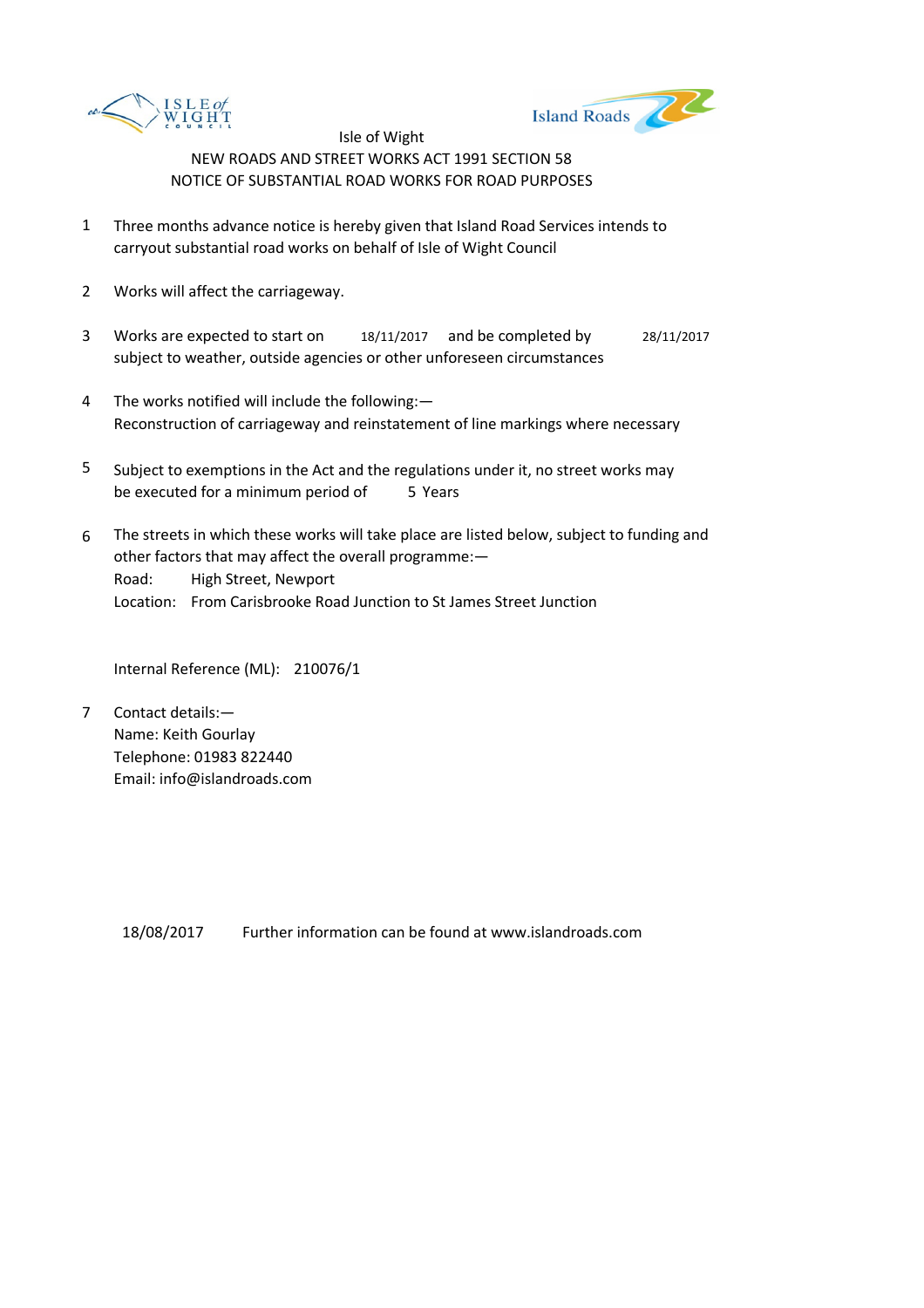



- 1 Three months advance notice is hereby given that Island Road Services intends to carryout substantial road works on behalf of Isle of Wight Council
- 2 Works will affect the carriageway.
- 3 Works are expected to start on 18/11/2017 and be completed by 28/11/2017 subject to weather, outside agencies or other unforeseen circumstances
- 4 The works notified will include the following:— Reconstruction of carriageway and reinstatement of line markings where necessary
- 5 be executed for a minimum period of 5 Years Subject to exemptions in the Act and the regulations under it, no street works may
- 6 Road: New Barn Road, East Cowes Location: From York Avenue Junction to Old Road Junction The streets in which these works will take place are listed below, subject to funding and other factors that may affect the overall programme:—

Internal Reference (ML): 140284

7 Contact details:— Name: Keith Gourlay Telephone: 01983 822440 Email: info@islandroads.com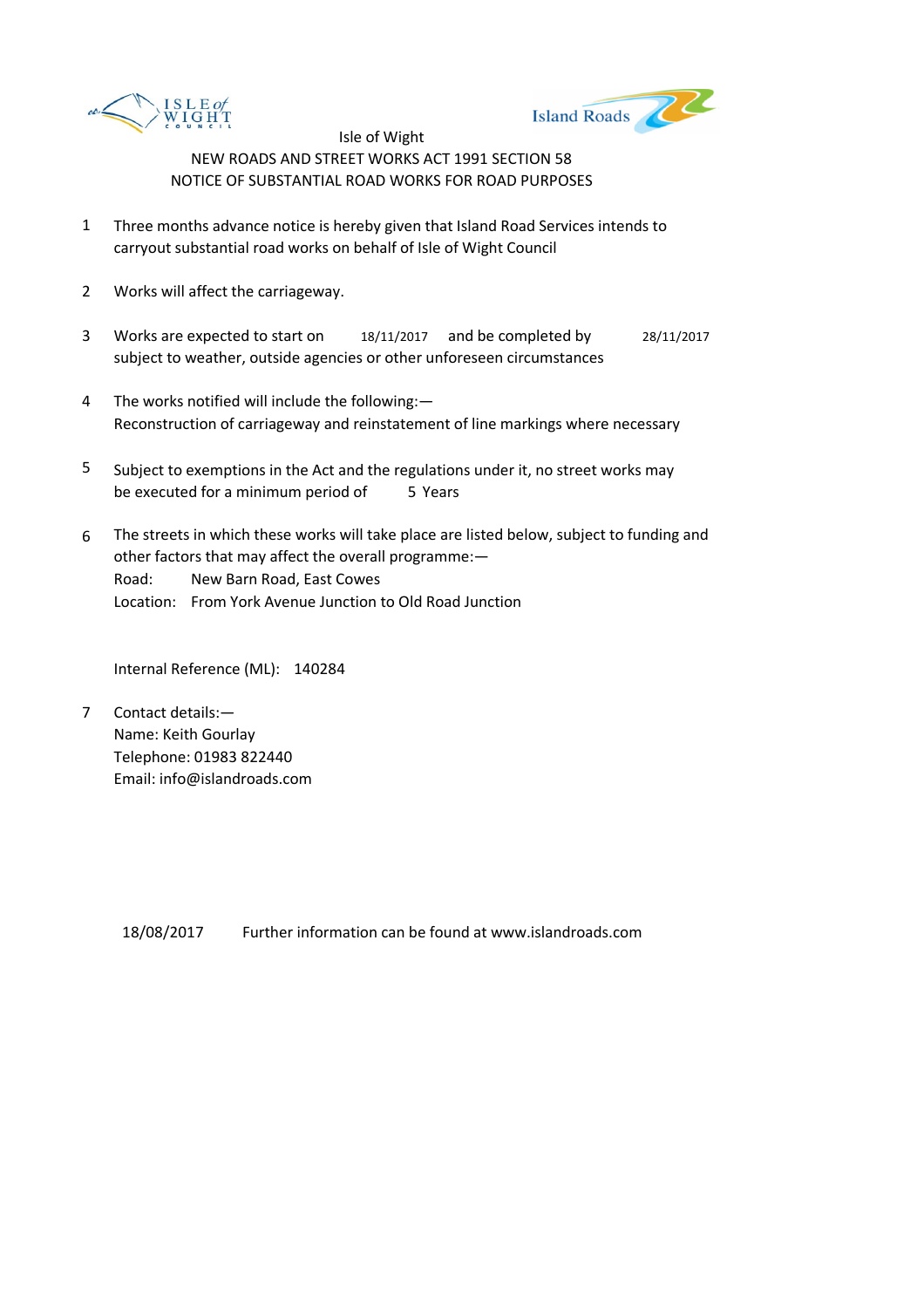



- 1 Three months advance notice is hereby given that Island Road Services intends to carryout substantial road works on behalf of Isle of Wight Council
- 2 Works will affect the carriageway.
- 3 Works are expected to start on 18/11/2017 and be completed by 28/11/2017 subject to weather, outside agencies or other unforeseen circumstances
- 4 The works notified will include the following:— Reconstruction of carriageway and reinstatement of line markings where necessary
- 5 be executed for a minimum period of 5 Years Subject to exemptions in the Act and the regulations under it, no street works may
- 6 Road: Yaverland Road, Sandown Location: From 231 metres South of Sandown Road Junction to Sandown Road Junction The streets in which these works will take place are listed below, subject to funding and other factors that may affect the overall programme:—

Internal Reference (ML): 430106

7 Contact details:— Name: Keith Gourlay Telephone: 01983 822440 Email: info@islandroads.com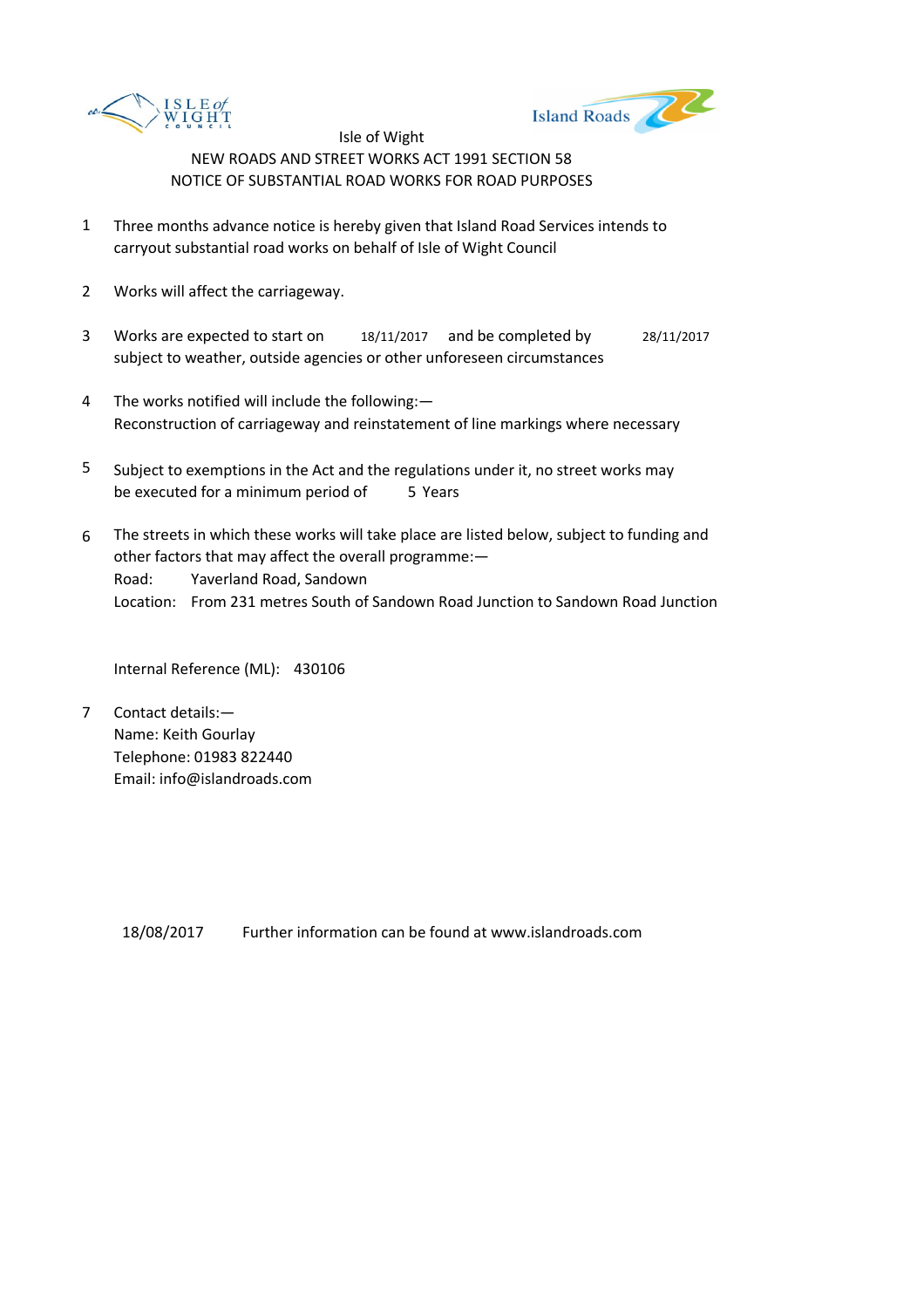



- 1 Three months advance notice is hereby given that Island Road Services intends to carryout substantial road works on behalf of Isle of Wight Council
- 2 Works will affect the carriageway.
- 3 Works are expected to start on 18/11/2017 and be completed by 28/11/2017 subject to weather, outside agencies or other unforeseen circumstances
- 4 The works notified will include the following:— Reconstruction of carriageway and reinstatement of line markings where necessary
- 5 be executed for a minimum period of 5 Years Subject to exemptions in the Act and the regulations under it, no street works may
- 6 The streets in which these works will take place are listed below, subject to funding and other factors that may affect the overall programme:—

Road: Yaverland Road, Sandown

Location: From 510 metres North of Meadow Way Junction to 231 metres South of Sandown Road Junction

Internal Reference (ML): 430105

7 Contact details:— Name: Keith Gourlay Telephone: 01983 822440 Email: info@islandroads.com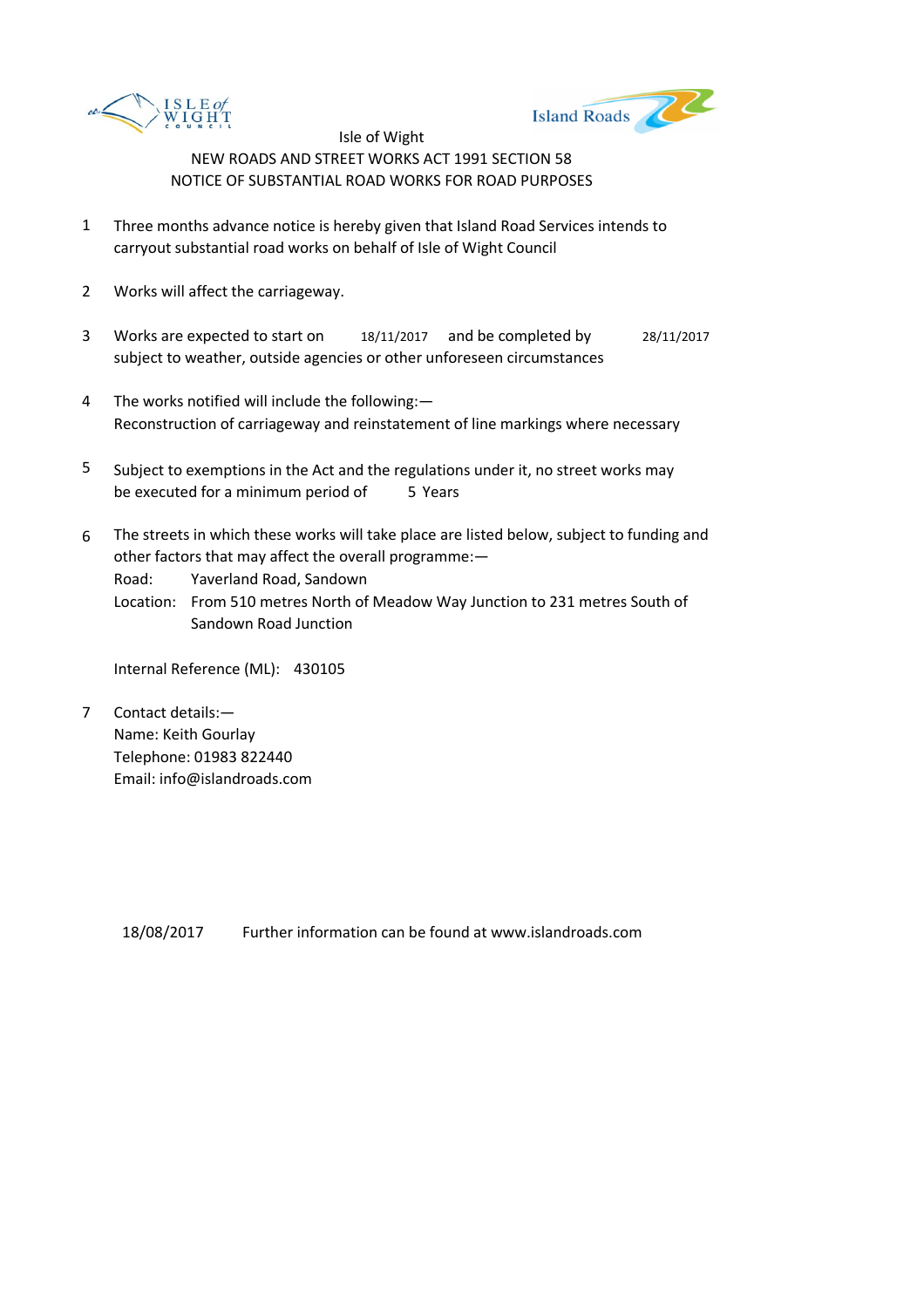



- 1 Three months advance notice is hereby given that Island Road Services intends to carryout substantial road works on behalf of Isle of Wight Council
- 2 Works will affect the carriageway.
- 3 Works are expected to start on 18/11/2017 and be completed by 28/11/2017 subject to weather, outside agencies or other unforeseen circumstances
- 4 The works notified will include the following:— Reconstruction of carriageway and reinstatement of line markings where necessary
- 5 be executed for a minimum period of 5 Years Subject to exemptions in the Act and the regulations under it, no street works may
- 6 The streets in which these works will take place are listed below, subject to funding and other factors that may affect the overall programme:—

Road: Yaverland Road, Sandown

Location: Fron 200 metres North of Meadow Way Junction to 510 metres North of Meadow Way Junction

Internal Reference (ML): 430104

7 Contact details:— Name: Keith Gourlay Telephone: 01983 822440 Email: info@islandroads.com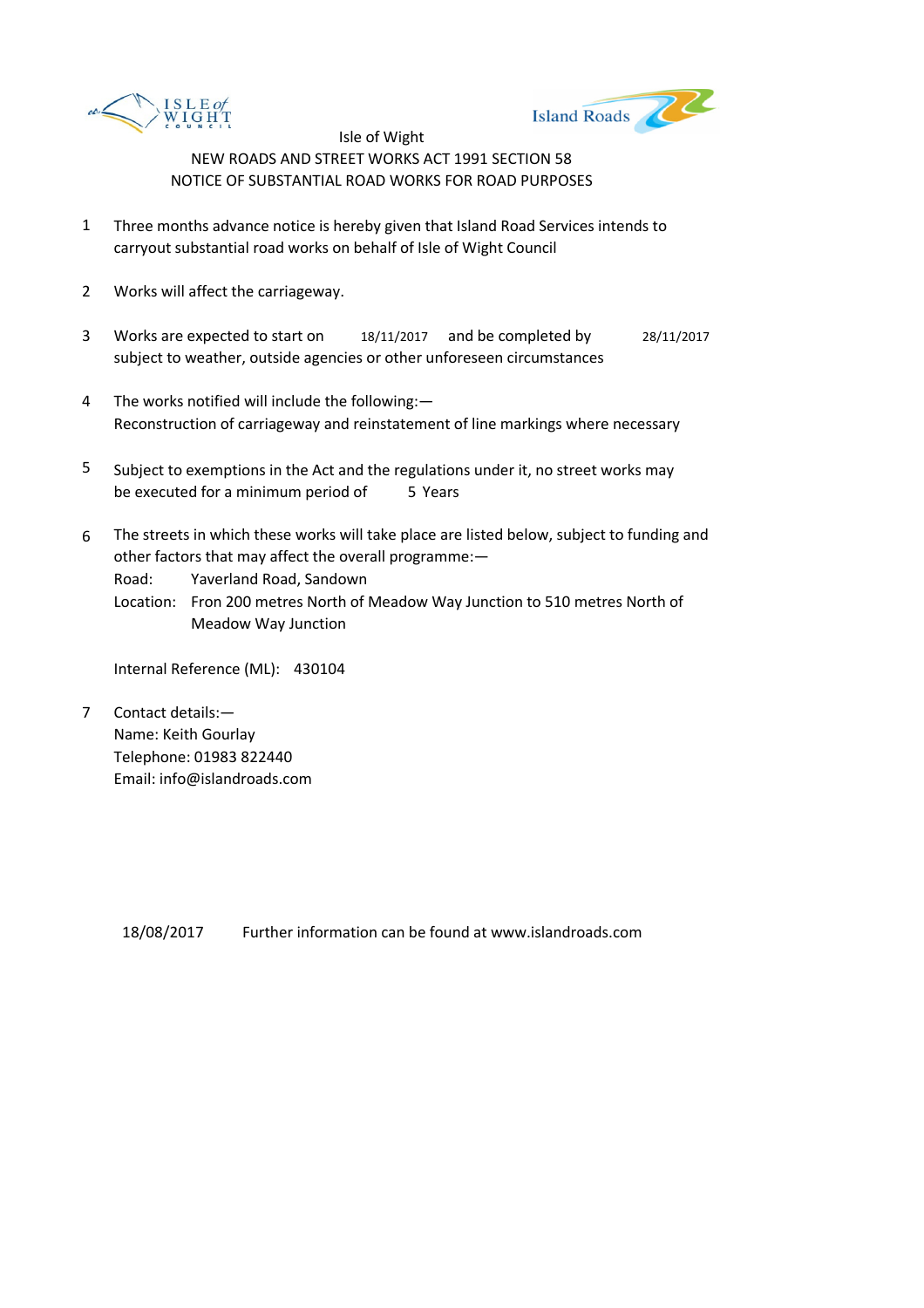



- 1 Three months advance notice is hereby given that Island Road Services intends to carryout substantial road works on behalf of Isle of Wight Council
- 2 Works will affect the carriageway.
- 3 Works are expected to start on 18/11/2017 and be completed by 28/11/2017 subject to weather, outside agencies or other unforeseen circumstances
- 4 The works notified will include the following:— Reconstruction of carriageway and reinstatement of line markings where necessary
- 5 be executed for a minimum period of 5 Years Subject to exemptions in the Act and the regulations under it, no street works may
- 6 Road: Yaverland Road, Sandown Location: From Meadow Way Junction to 200 metres North of Meadow Way Junction The streets in which these works will take place are listed below, subject to funding and other factors that may affect the overall programme:—

Internal Reference (ML): 430103

7 Contact details:— Name: Keith Gourlay Telephone: 01983 822440 Email: info@islandroads.com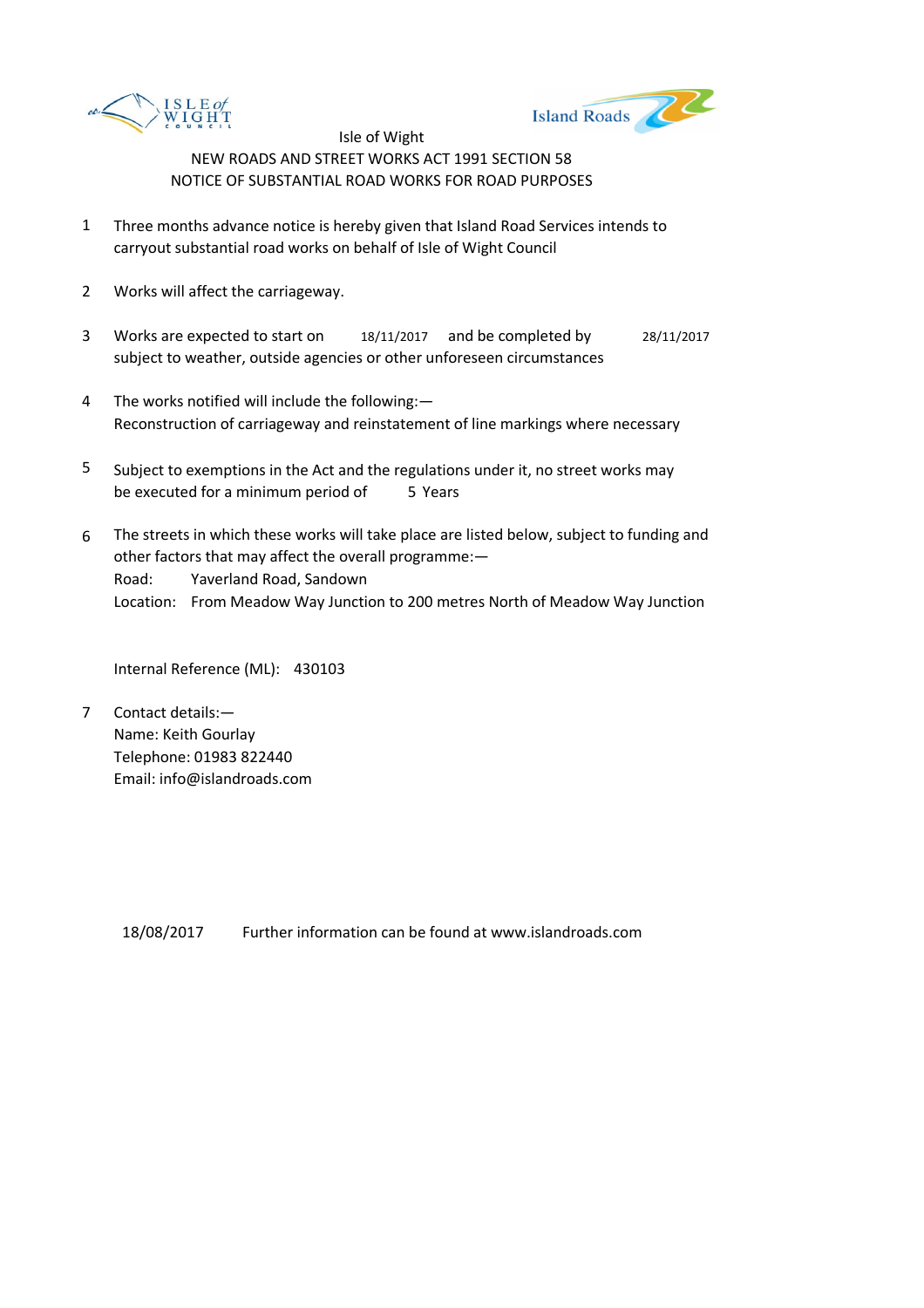



- 1 Three months advance notice is hereby given that Island Road Services intends to carryout substantial road works on behalf of Isle of Wight Council
- 2 Works will affect the carriageway.
- 3 Works are expected to start on 18/11/2017 and be completed by 28/11/2017 subject to weather, outside agencies or other unforeseen circumstances
- 4 The works notified will include the following:— Reconstruction of carriageway and reinstatement of line markings where necessary
- 5 be executed for a minimum period of 5 Years Subject to exemptions in the Act and the regulations under it, no street works may
- 6 Road: Yaverland Road, Sandown Location: From Isle of Wight Zoo Access to Meadow Way Junction The streets in which these works will take place are listed below, subject to funding and other factors that may affect the overall programme:—

Internal Reference (ML): 430102

7 Contact details:— Name: Keith Gourlay Telephone: 01983 822440 Email: info@islandroads.com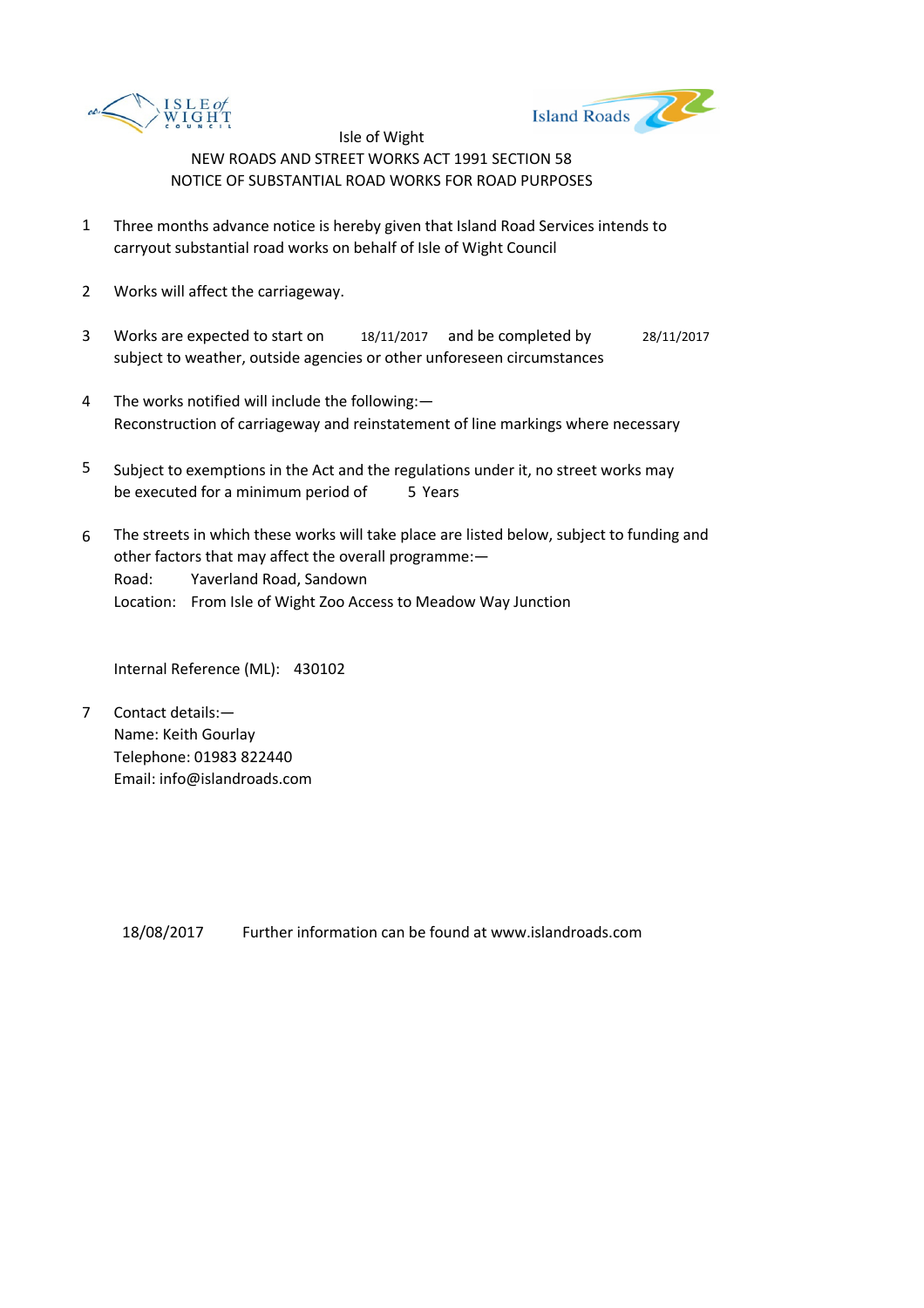



- 1 Three months advance notice is hereby given that Island Road Services intends to carryout substantial road works on behalf of Isle of Wight Council
- 2 Works will affect the carriageway.
- 3 Works are expected to start on 18/11/2017 and be completed by 28/11/2017 subject to weather, outside agencies or other unforeseen circumstances
- 4 The works notified will include the following:— Reconstruction of carriageway and reinstatement of line markings where necessary
- 5 be executed for a minimum period of 5 Years Subject to exemptions in the Act and the regulations under it, no street works may
- 6 Road: Culver Parade, Sandown Location: From Dinosaur Isle Access to Isle of Wight Zoo Access The streets in which these works will take place are listed below, subject to funding and other factors that may affect the overall programme:—

Internal Reference (ML): 430101

7 Contact details:— Name: Keith Gourlay Telephone: 01983 822440 Email: info@islandroads.com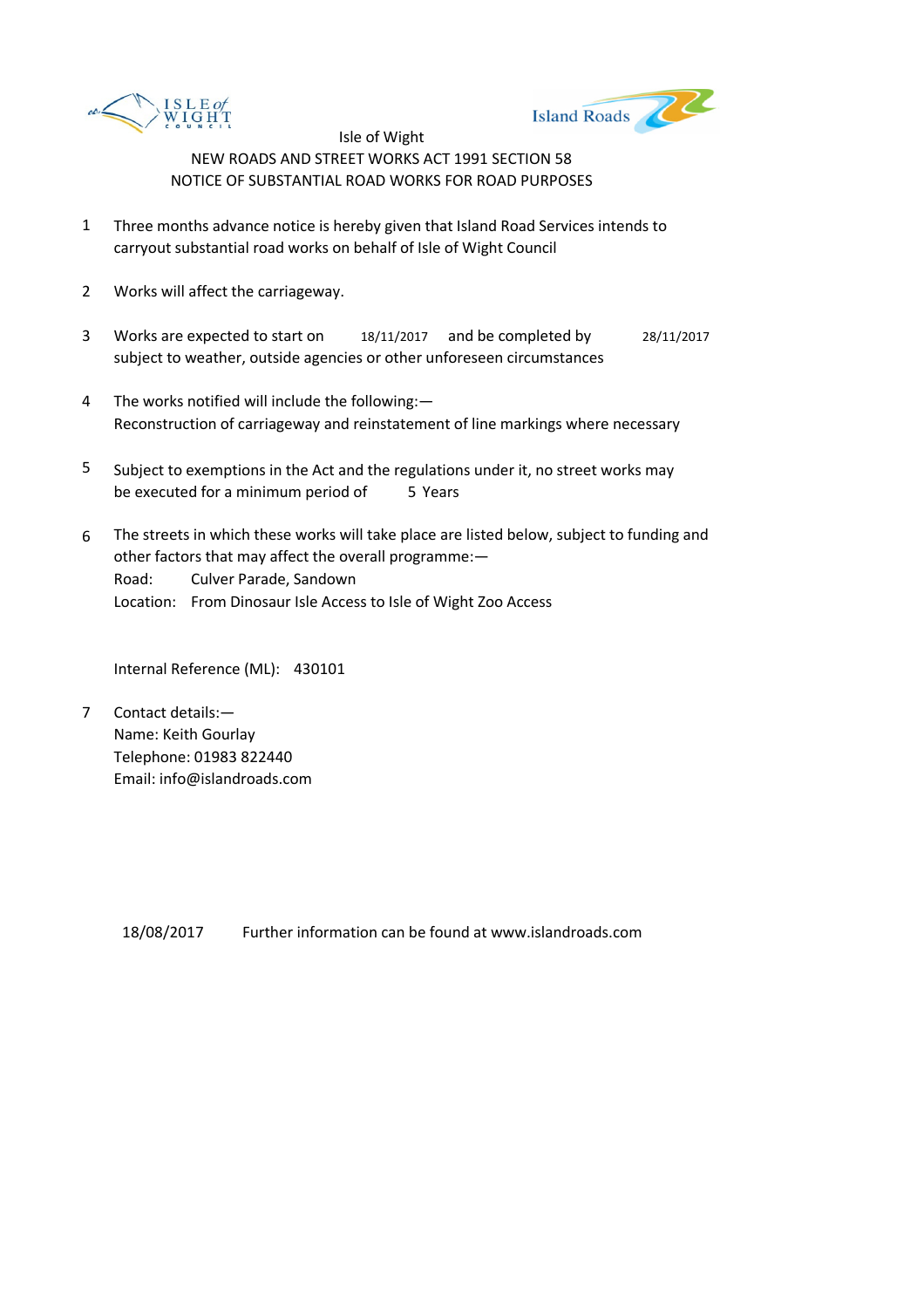



- 1 Three months advance notice is hereby given that Island Road Services intends to carryout substantial road works on behalf of Isle of Wight Council
- 2 Works will affect the carriageway.
- 3 Works are expected to start on 18/11/2017 and be completed by 28/11/2017 subject to weather, outside agencies or other unforeseen circumstances
- 4 The works notified will include the following:— Reconstruction of carriageway and reinstatement of line markings where necessary
- 5 be executed for a minimum period of 5 Years Subject to exemptions in the Act and the regulations under it, no street works may
- 6 Road: Culver Parade, Sandown Location: From Fort Street Junction to Dinosaur Isle Access The streets in which these works will take place are listed below, subject to funding and other factors that may affect the overall programme:—

Internal Reference (ML): 430100

7 Contact details:— Name: Keith Gourlay Telephone: 01983 822440 Email: info@islandroads.com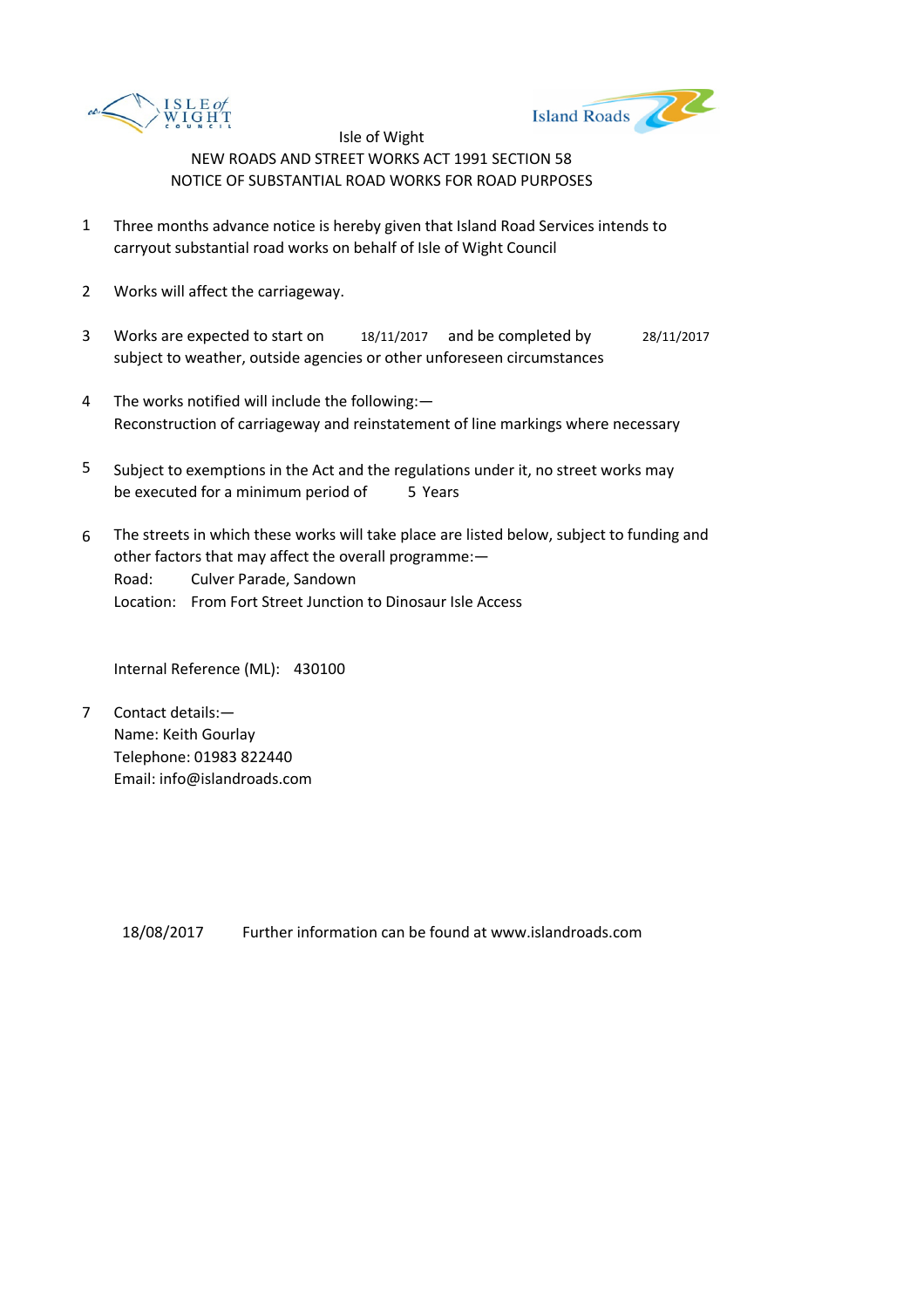



- 1 Three months advance notice is hereby given that Island Road Services intends to carryout substantial road works on behalf of Isle of Wight Council
- 2 Works will affect the carriageway.
- 3 Works are expected to start on 18/11/2017 and be completed by 28/11/2017 subject to weather, outside agencies or other unforeseen circumstances
- 4 The works notified will include the following:— Reconstruction of carriageway and reinstatement of line markings where necessary
- 5 be executed for a minimum period of 5 Years Subject to exemptions in the Act and the regulations under it, no street works may
- 6 Road: Culver Parade, Sandown Location: From Avenue Road Junction to Fort Street Junction The streets in which these works will take place are listed below, subject to funding and other factors that may affect the overall programme:—

Internal Reference (ML): 430099

7 Contact details:— Name: Keith Gourlay Telephone: 01983 822440 Email: info@islandroads.com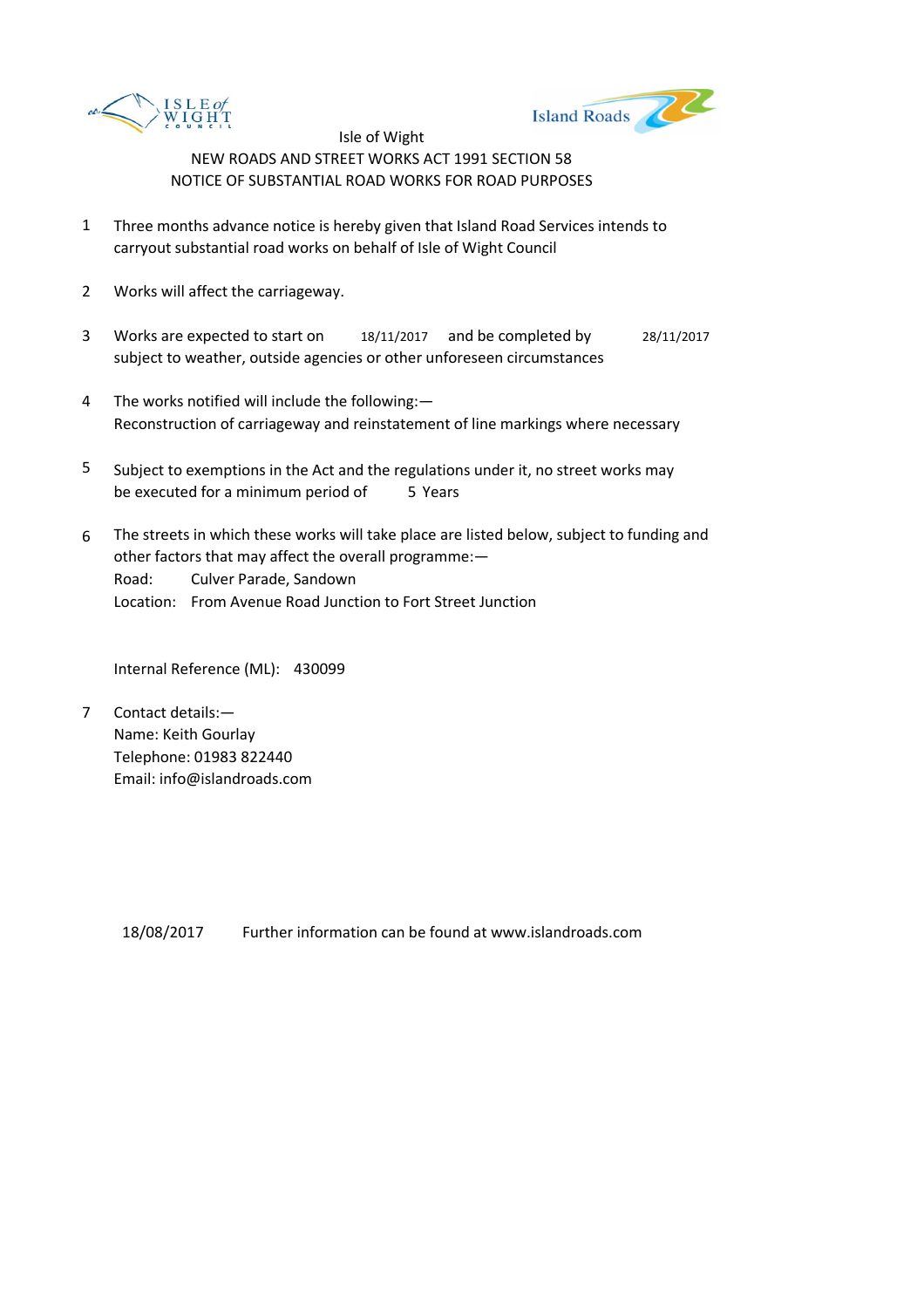



- 1 Three months advance notice is hereby given that Island Road Services intends to carryout substantial road works on behalf of Isle of Wight Council
- 2 Works will affect the carriageway.
- 3 Works are expected to start on 18/11/2017 and be completed by 28/11/2017 subject to weather, outside agencies or other unforeseen circumstances
- 4 The works notified will include the following:— Reconstruction of carriageway and reinstatement of line markings where necessary
- 5 be executed for a minimum period of 5 Years Subject to exemptions in the Act and the regulations under it, no street works may
- 6 Road: Queens Road, Shanklin Location: From Clarendon Road Junction to Hope Road Junction The streets in which these works will take place are listed below, subject to funding and other factors that may affect the overall programme:—

Internal Reference (ML): 430091/1

7 Contact details:— Name: Keith Gourlay Telephone: 01983 822440 Email: info@islandroads.com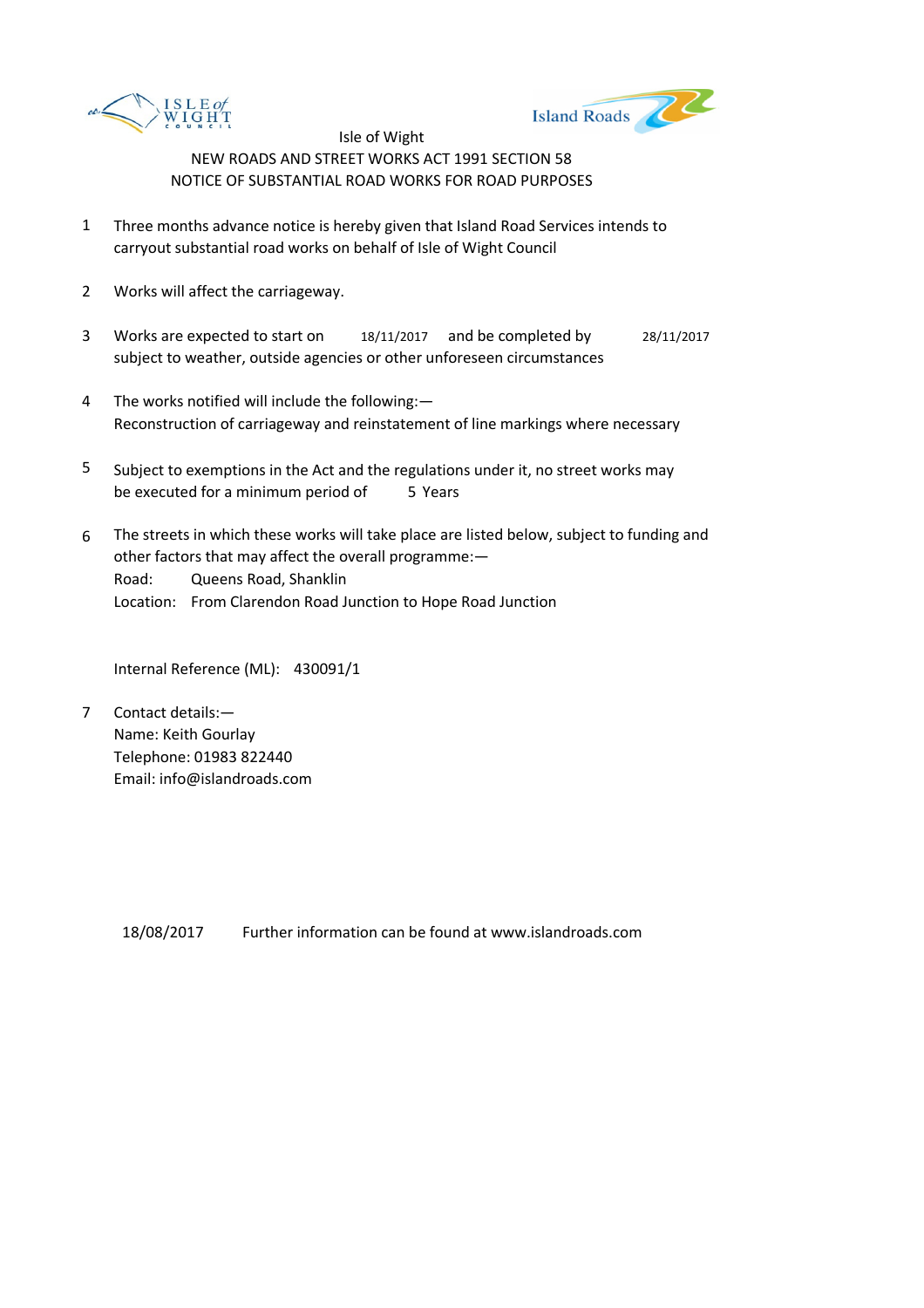



- 1 Three months advance notice is hereby given that Island Road Services intends to carryout substantial road works on behalf of Isle of Wight Council
- 2 Works will affect the carriageway.
- 3 Works are expected to start on 18/11/2017 and be completed by 28/11/2017 subject to weather, outside agencies or other unforeseen circumstances
- 4 The works notified will include the following:— Reconstruction of carriageway and reinstatement of line markings where necessary
- 5 be executed for a minimum period of 5 Years Subject to exemptions in the Act and the regulations under it, no street works may
- 6 Road: Queens Road, Shanklin Location: From Chine Avenue to Palmerstone Road Junction The streets in which these works will take place are listed below, subject to funding and other factors that may affect the overall programme:—

Internal Reference (ML): 430089/1

7 Contact details:— Name: Keith Gourlay Telephone: 01983 822440 Email: info@islandroads.com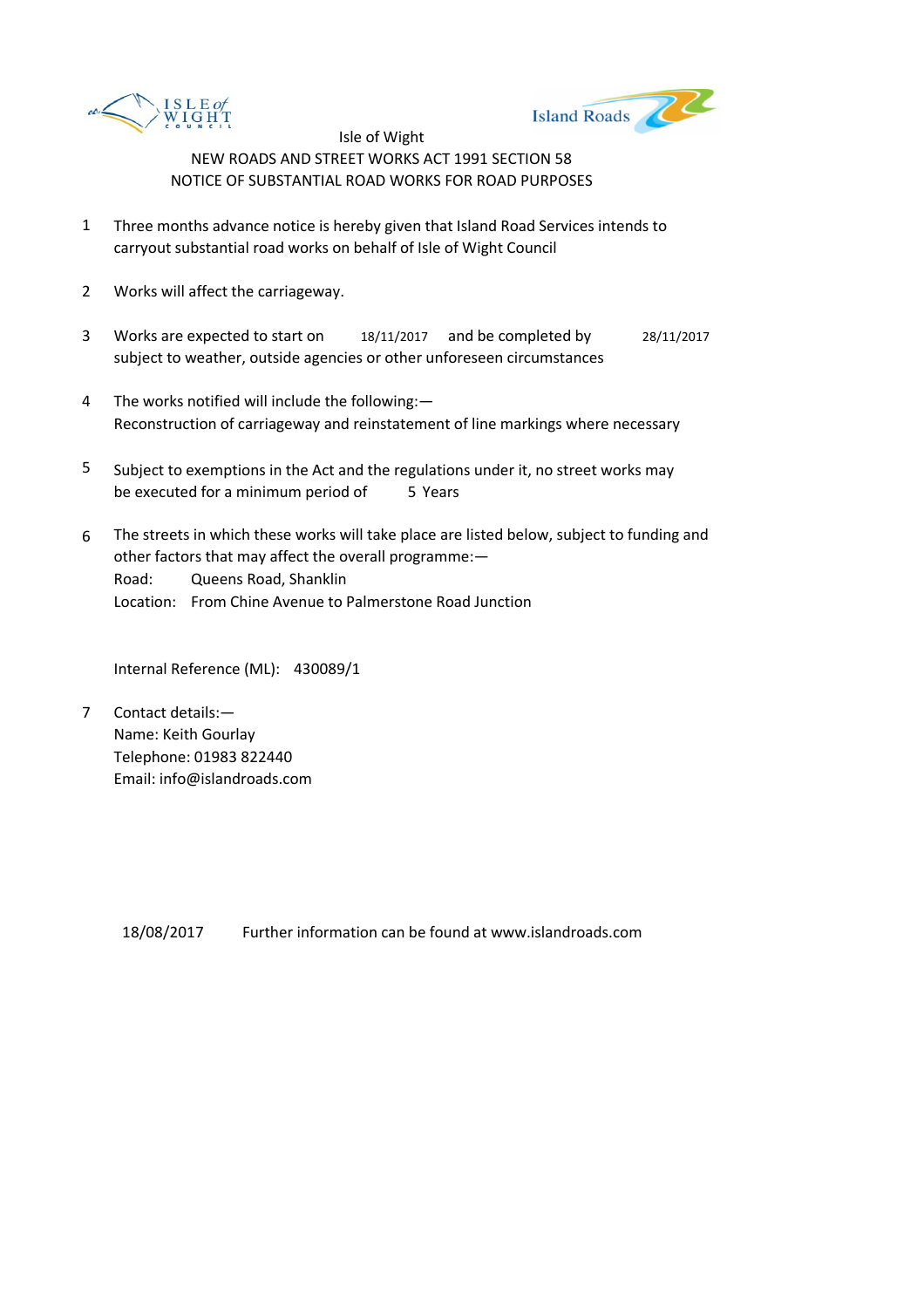



- 1 Three months advance notice is hereby given that Island Road Services intends to carryout substantial road works on behalf of Isle of Wight Council
- 2 Works will affect the carriageway.
- 3 Works are expected to start on 18/11/2017 and be completed by 28/11/2017 subject to weather, outside agencies or other unforeseen circumstances
- 4 The works notified will include the following:— Reconstruction of carriageway and reinstatement of line markings where necessary
- 5 be executed for a minimum period of 5 Years Subject to exemptions in the Act and the regulations under it, no street works may
- 6 The streets in which these works will take place are listed below, subject to funding and other factors that may affect the overall programme:—

Road: Bonchurch Road, Shanklin

Location: From 500m North of Bonchurch Shute Junction to Access to Luccombe Chine House

Internal Reference (ML): 420024/1

7 Contact details:— Name: Keith Gourlay Telephone: 01983 822440 Email: info@islandroads.com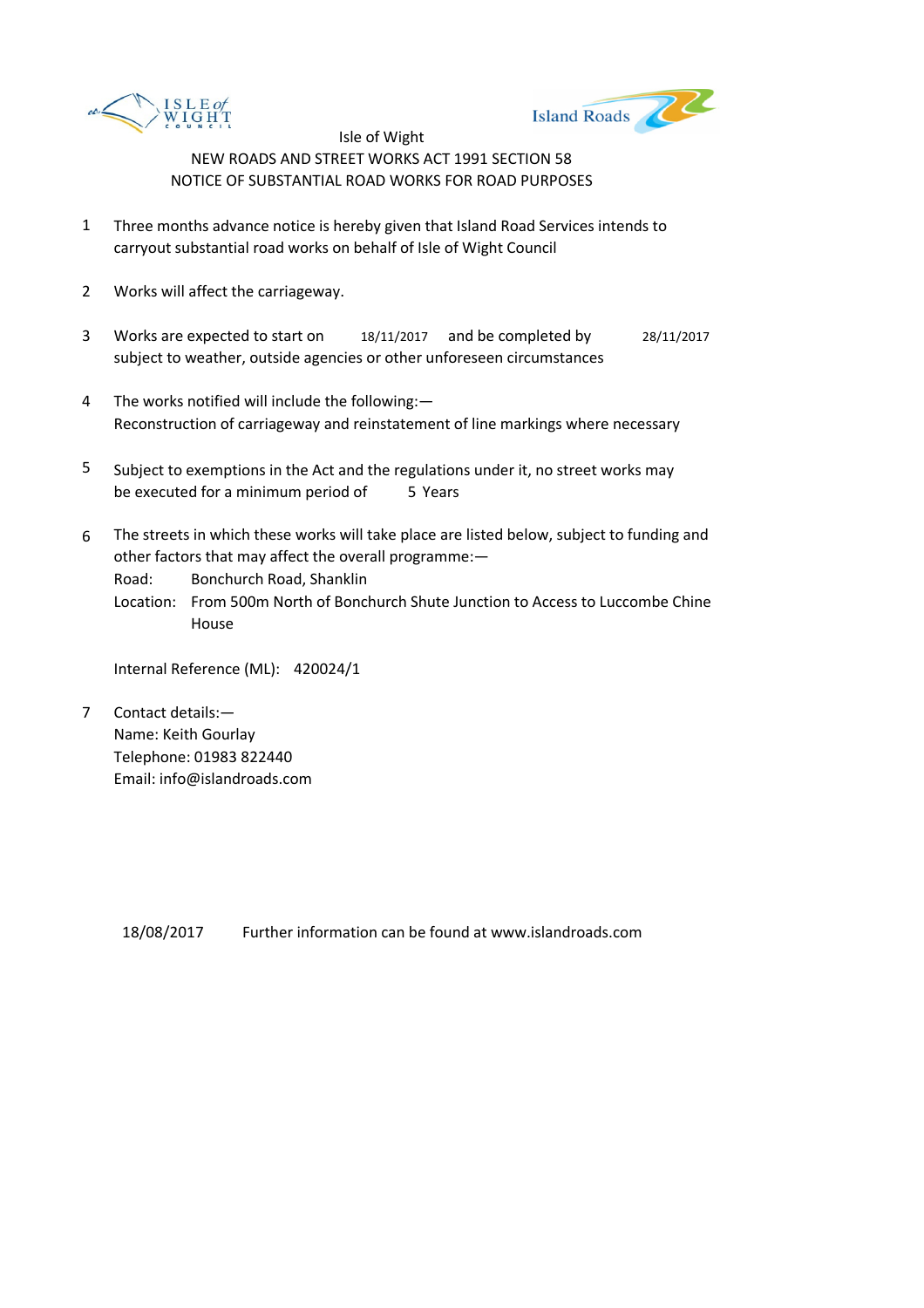



- 1 Three months advance notice is hereby given that Island Road Services intends to carryout substantial road works on behalf of Isle of Wight Council
- 2 Works will affect the carriageway.
- 3 Works are expected to start on 18/11/2017 and be completed by 28/11/2017 subject to weather, outside agencies or other unforeseen circumstances
- 4 The works notified will include the following:— Reconstruction of carriageway and reinstatement of line markings where necessary
- 5 be executed for a minimum period of 5 Years Subject to exemptions in the Act and the regulations under it, no street works may
- 6 Road: Victoria Avenue, Shanklin Location: From Westhill Road Junction to Windsor Drive Junction The streets in which these works will take place are listed below, subject to funding and other factors that may affect the overall programme:—

Internal Reference (ML): 410003/1

7 Contact details:— Name: Keith Gourlay Telephone: 01983 822440 Email: info@islandroads.com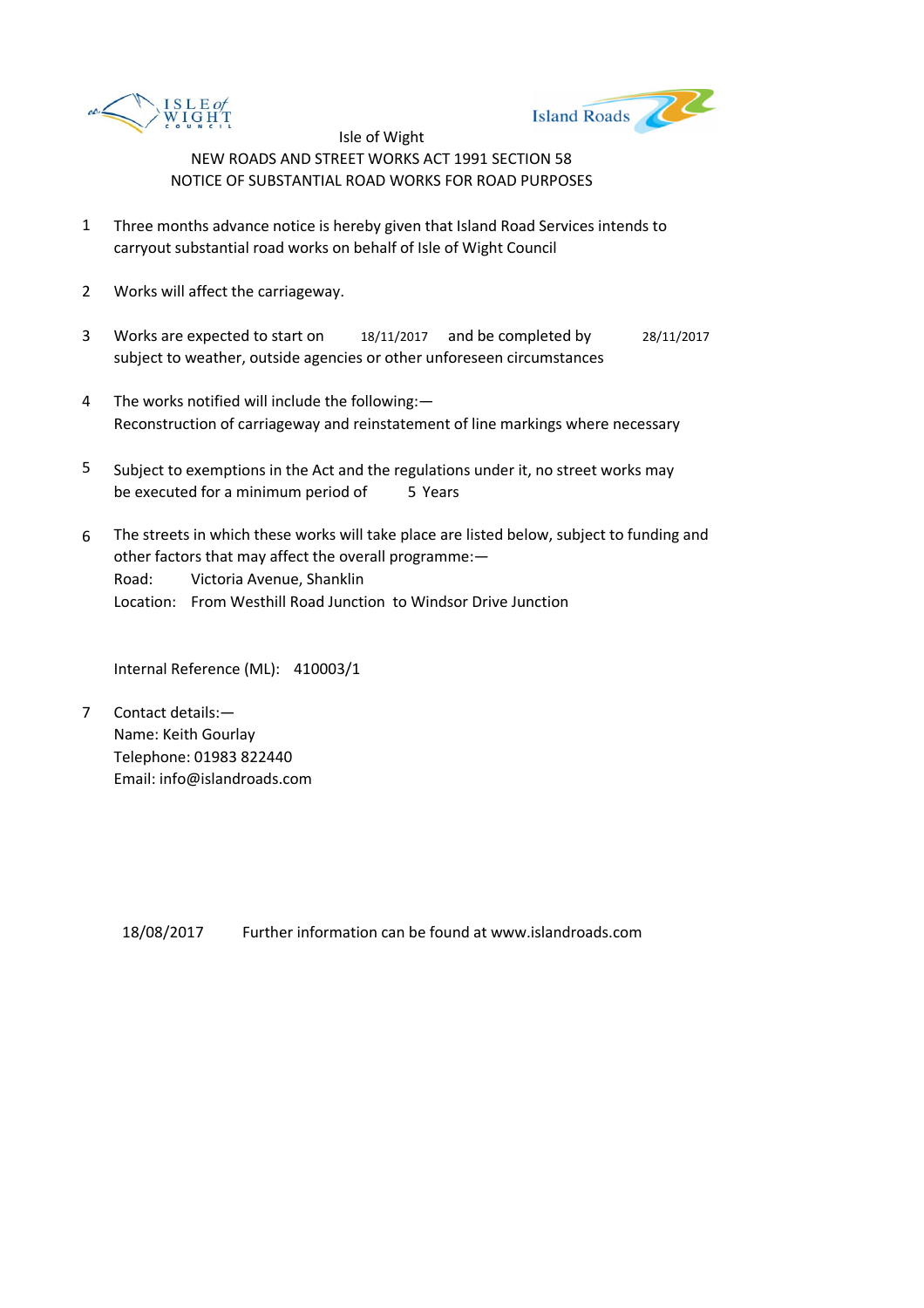



- 1 Three months advance notice is hereby given that Island Road Services intends to carryout substantial road works on behalf of Isle of Wight Council
- 2 Works will affect the carriageway.
- 3 Works are expected to start on 18/11/2017 and be completed by 28/11/2017 subject to weather, outside agencies or other unforeseen circumstances
- 4 The works notified will include the following:— Reconstruction of carriageway and reinstatement of line markings where necessary
- 5 be executed for a minimum period of 5 Years Subject to exemptions in the Act and the regulations under it, no street works may
- 6 Road: Ranalagh Drive, Wootton Location: Whole Length The streets in which these works will take place are listed below, subject to funding and other factors that may affect the overall programme:—

Internal Reference (ML): 360732a

7 Contact details:— Name: Keith Gourlay Telephone: 01983 822440 Email: info@islandroads.com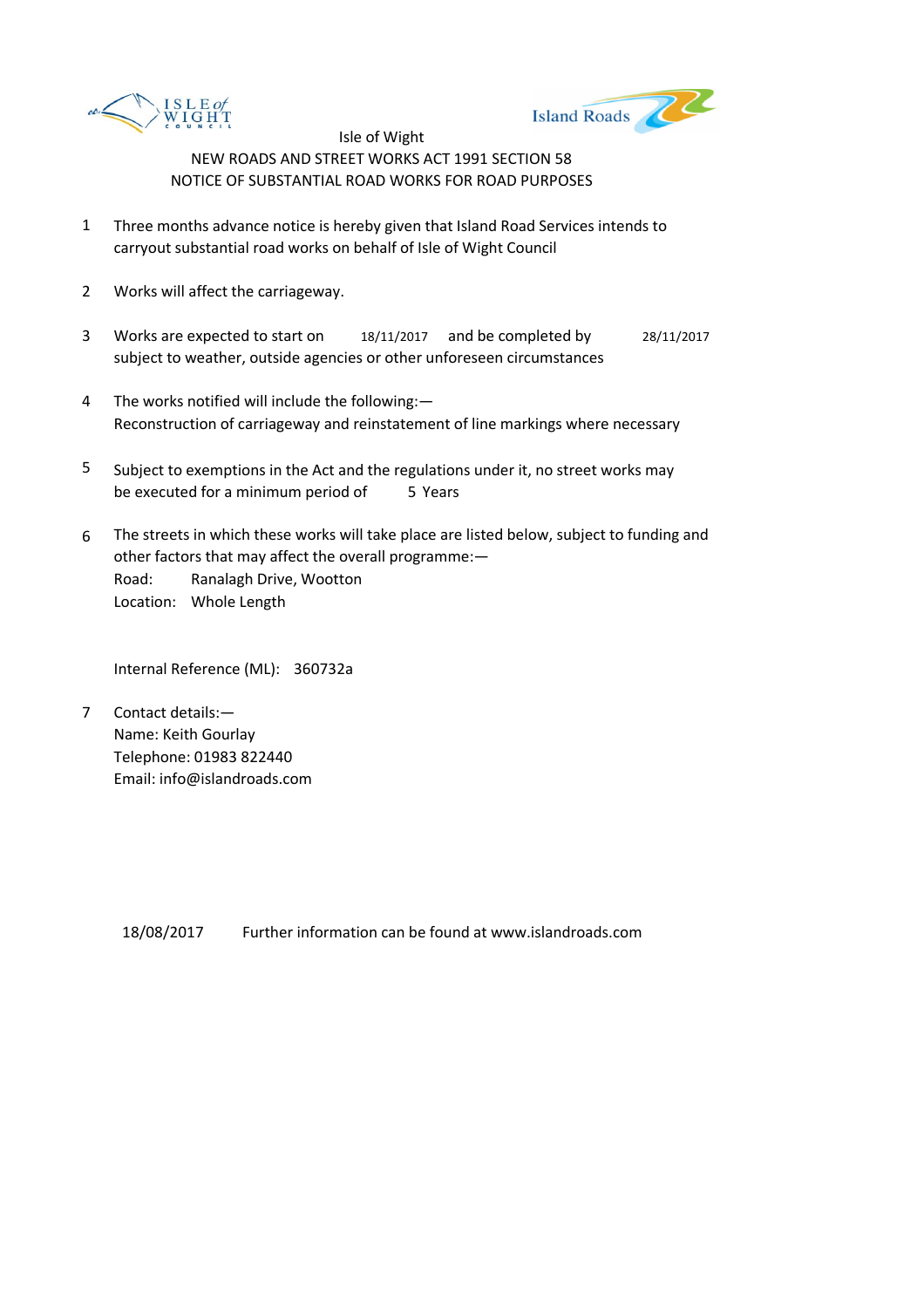



- 1 Three months advance notice is hereby given that Island Road Services intends to carryout substantial road works on behalf of Isle of Wight Council
- 2 Works will affect the carriageway.
- 3 Works are expected to start on 18/11/2017 and be completed by 28/11/2017 subject to weather, outside agencies or other unforeseen circumstances
- 4 The works notified will include the following:— Reconstruction of carriageway and reinstatement of line markings where necessary
- 5 be executed for a minimum period of 5 Years Subject to exemptions in the Act and the regulations under it, no street works may
- 6 Road: Ranalagh Drive, Wootton Location: Whole Length The streets in which these works will take place are listed below, subject to funding and other factors that may affect the overall programme:—

Internal Reference (ML): 360732

7 Contact details:— Name: Keith Gourlay Telephone: 01983 822440 Email: info@islandroads.com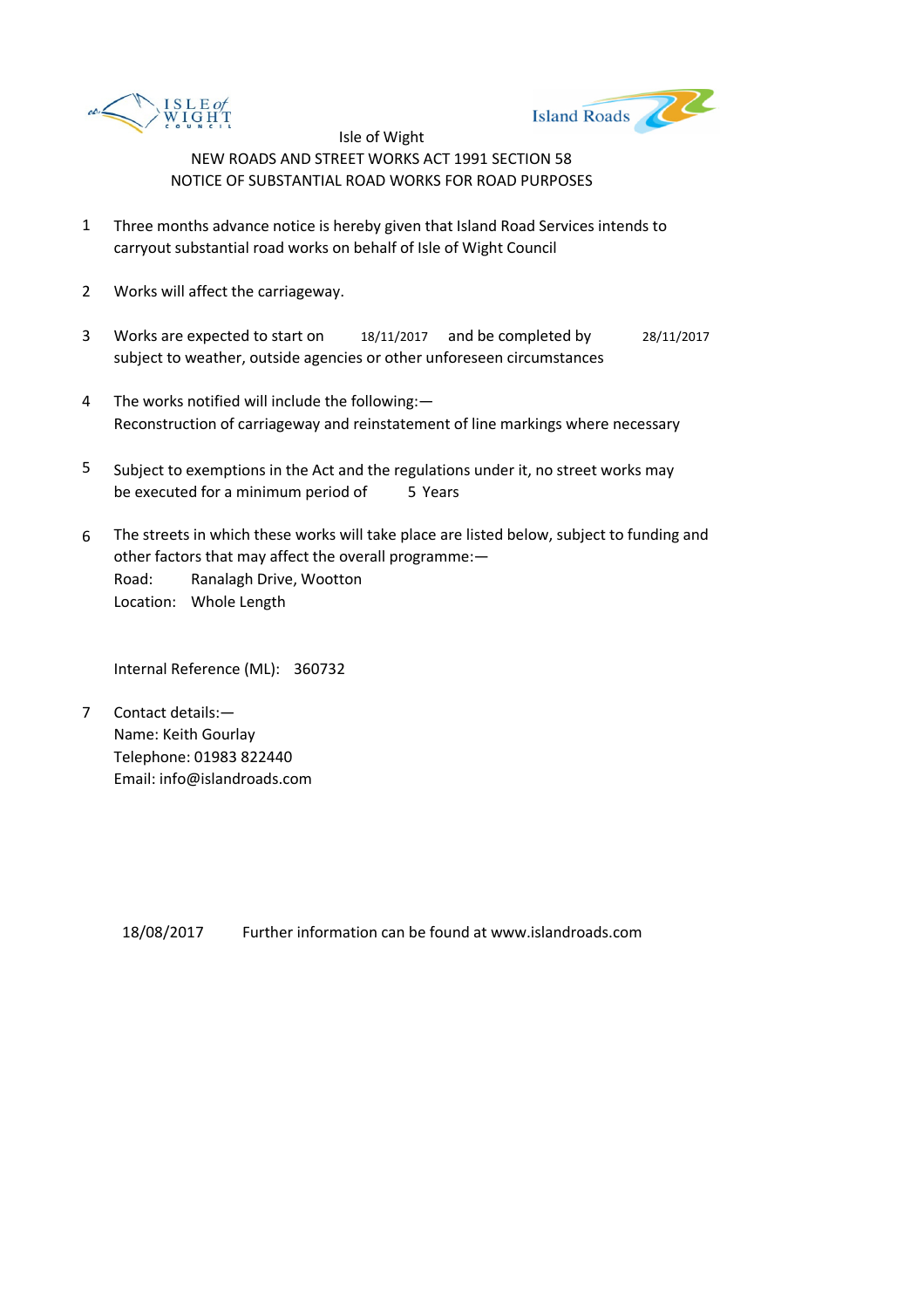



- 1 Three months advance notice is hereby given that Island Road Services intends to carryout substantial road works on behalf of Isle of Wight Council
- 2 Works will affect the carriageway.
- 3 Works are expected to start on 18/11/2017 and be completed by 28/11/2017 subject to weather, outside agencies or other unforeseen circumstances
- 4 The works notified will include the following:— Reconstruction of carriageway and reinstatement of line markings where necessary
- 5 be executed for a minimum period of 5 Years Subject to exemptions in the Act and the regulations under it, no street works may
- 6 Road: Fishbourne Lane, Wootton Location: From Roundabout 75m north of Quarr Lane to End of Fishbourne Lane The streets in which these works will take place are listed below, subject to funding and other factors that may affect the overall programme:—

Internal Reference (ML): 343291/1

7 Contact details:— Name: Keith Gourlay Telephone: 01983 822440 Email: info@islandroads.com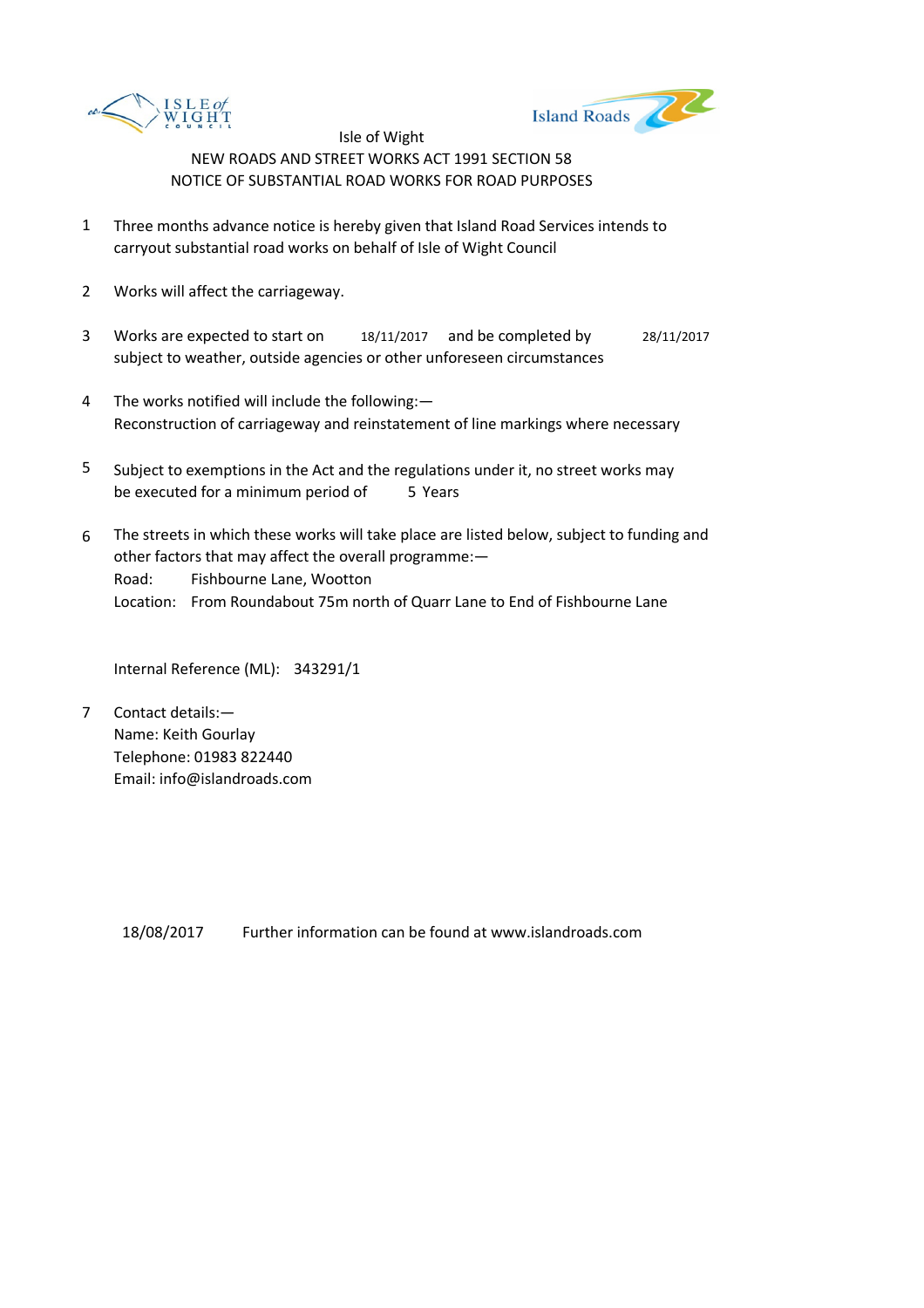



- 1 Three months advance notice is hereby given that Island Road Services intends to carryout substantial road works on behalf of Isle of Wight Council
- 2 Works will affect the carriageway.
- 3 Works are expected to start on 18/11/2017 and be completed by 28/11/2017 subject to weather, outside agencies or other unforeseen circumstances
- 4 The works notified will include the following:— Reconstruction of carriageway and reinstatement of line markings where necessary
- 5 be executed for a minimum period of 5 Years Subject to exemptions in the Act and the regulations under it, no street works may
- 6 Road: Vine Road, St Helens Location: Whole Length The streets in which these works will take place are listed below, subject to funding and other factors that may affect the overall programme:—

Internal Reference (ML): 342299/2

7 Contact details:— Name: Keith Gourlay Telephone: 01983 822440 Email: info@islandroads.com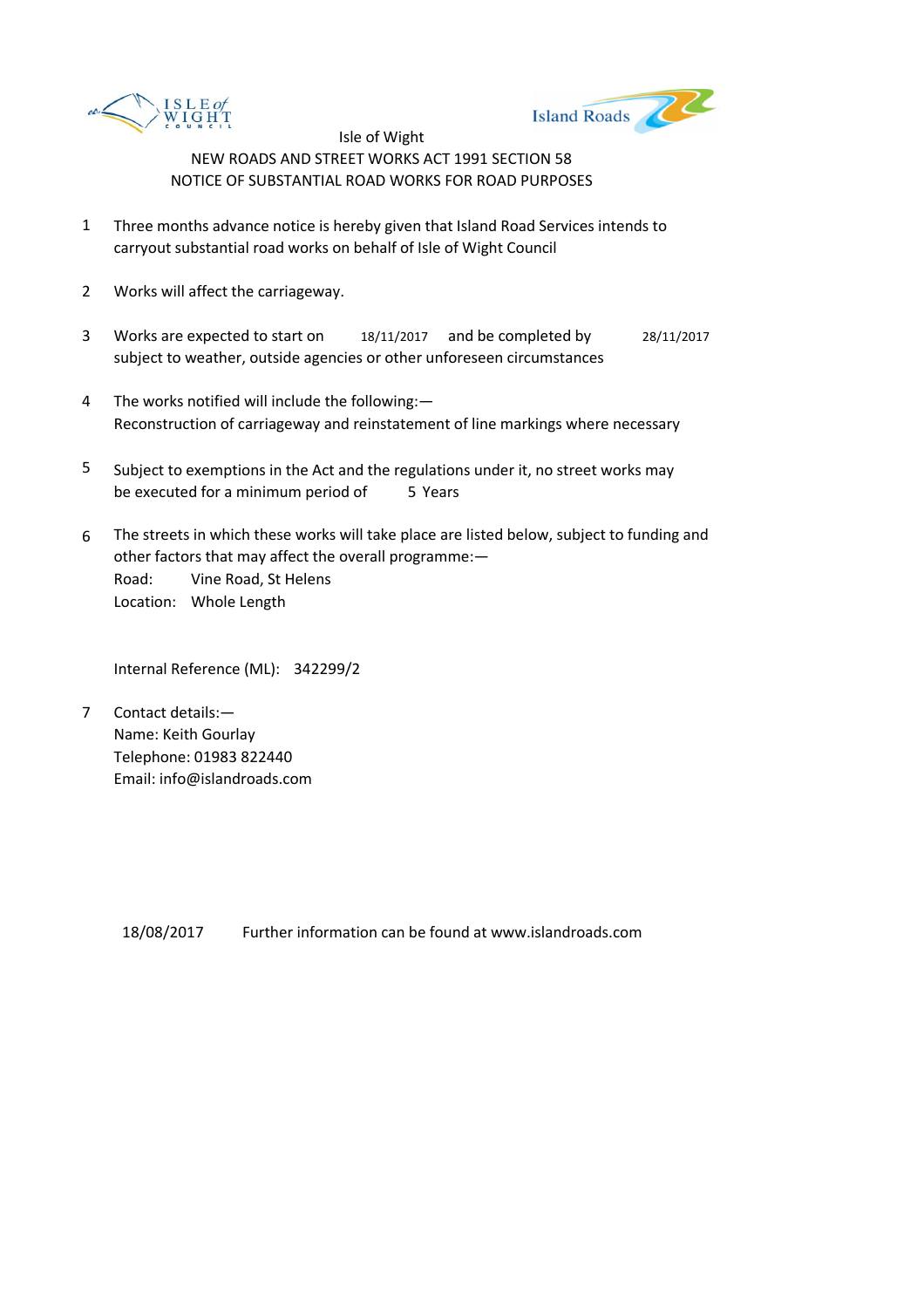



- 1 Three months advance notice is hereby given that Island Road Services intends to carryout substantial road works on behalf of Isle of Wight Council
- 2 Works will affect the carriageway.
- 3 Works are expected to start on 18/11/2017 and be completed by 28/11/2017 subject to weather, outside agencies or other unforeseen circumstances
- 4 The works notified will include the following:— Reconstruction of carriageway and reinstatement of line markings where necessary
- 5 be executed for a minimum period of 5 Years Subject to exemptions in the Act and the regulations under it, no street works may
- 6 Road: Fishbourne Lane, Wootton Location: Entire Roundabout - 75m north of Quarr Lane The streets in which these works will take place are listed below, subject to funding and other factors that may affect the overall programme:—

Internal Reference (ML): 342291/1

7 Contact details:— Name: Keith Gourlay Telephone: 01983 822440 Email: info@islandroads.com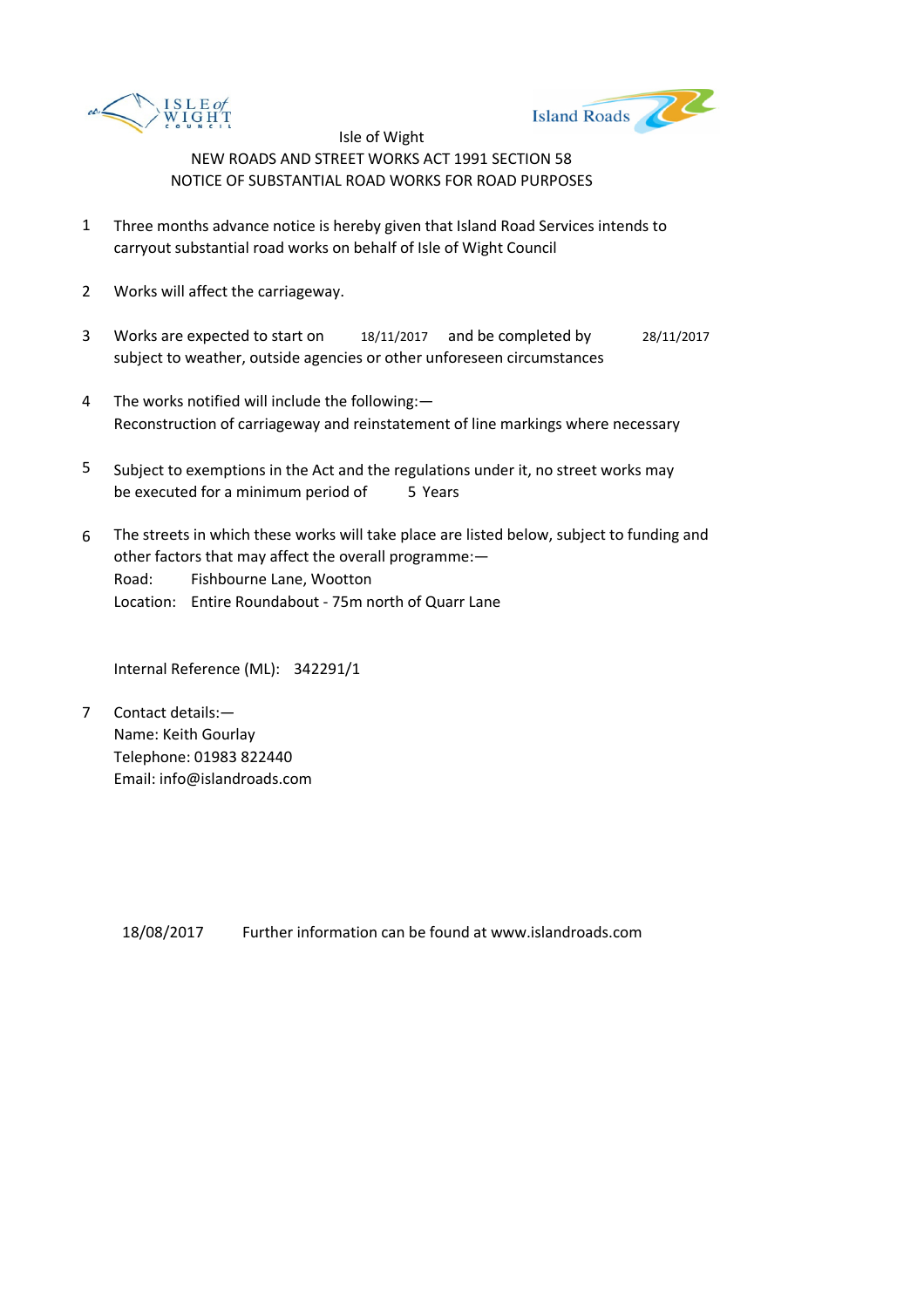



- 1 Three months advance notice is hereby given that Island Road Services intends to carryout substantial road works on behalf of Isle of Wight Council
- 2 Works will affect the carriageway.
- 3 Works are expected to start on 18/11/2017 and be completed by 28/11/2017 subject to weather, outside agencies or other unforeseen circumstances
- 4 The works notified will include the following:— Reconstruction of carriageway and reinstatement of line markings where necessary
- 5 be executed for a minimum period of 5 Years Subject to exemptions in the Act and the regulations under it, no street works may
- 6 The streets in which these works will take place are listed below, subject to funding and other factors that may affect the overall programme:—

Road: New Road, Wootton

Location: From 180 metres North of St Edmunds Walk Junction 430 metres North of St Edmunds Walk

Internal Reference (ML): 341314

7 Contact details:— Name: Keith Gourlay Telephone: 01983 822440 Email: info@islandroads.com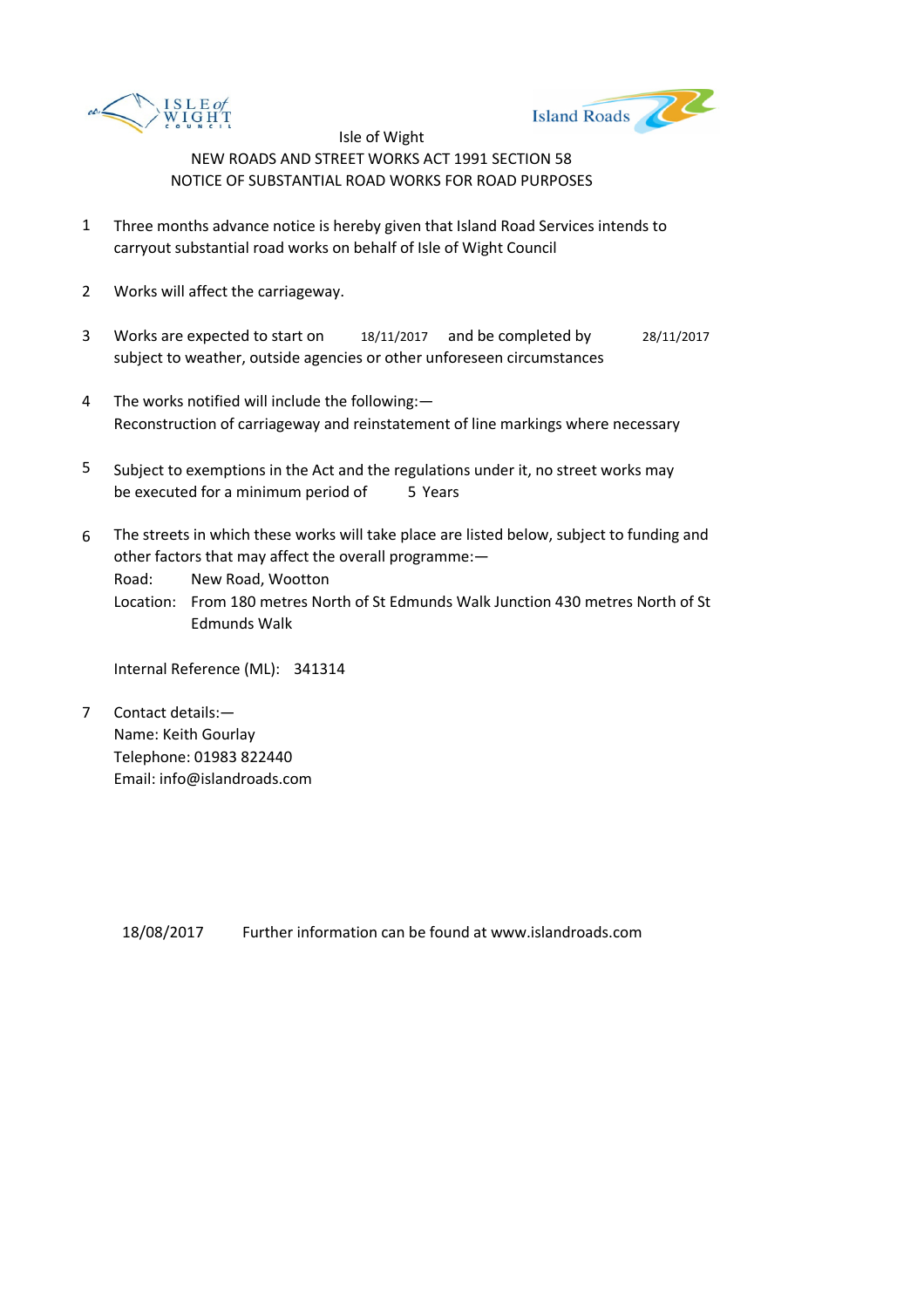



- 1 Three months advance notice is hereby given that Island Road Services intends to carryout substantial road works on behalf of Isle of Wight Council
- 2 Works will affect the carriageway.
- 3 Works are expected to start on 18/11/2017 and be completed by 28/11/2017 subject to weather, outside agencies or other unforeseen circumstances
- 4 The works notified will include the following:— Reconstruction of carriageway and reinstatement of line markings where necessary
- 5 be executed for a minimum period of 5 Years Subject to exemptions in the Act and the regulations under it, no street works may
- 6 The streets in which these works will take place are listed below, subject to funding and other factors that may affect the overall programme:—

Road: New Road, Wootton

Location: From St Edmunds Walk Junction to 180 metres North of St Edmunds Walk Junction

Internal Reference (ML): 341313

7 Contact details:— Name: Keith Gourlay Telephone: 01983 822440 Email: info@islandroads.com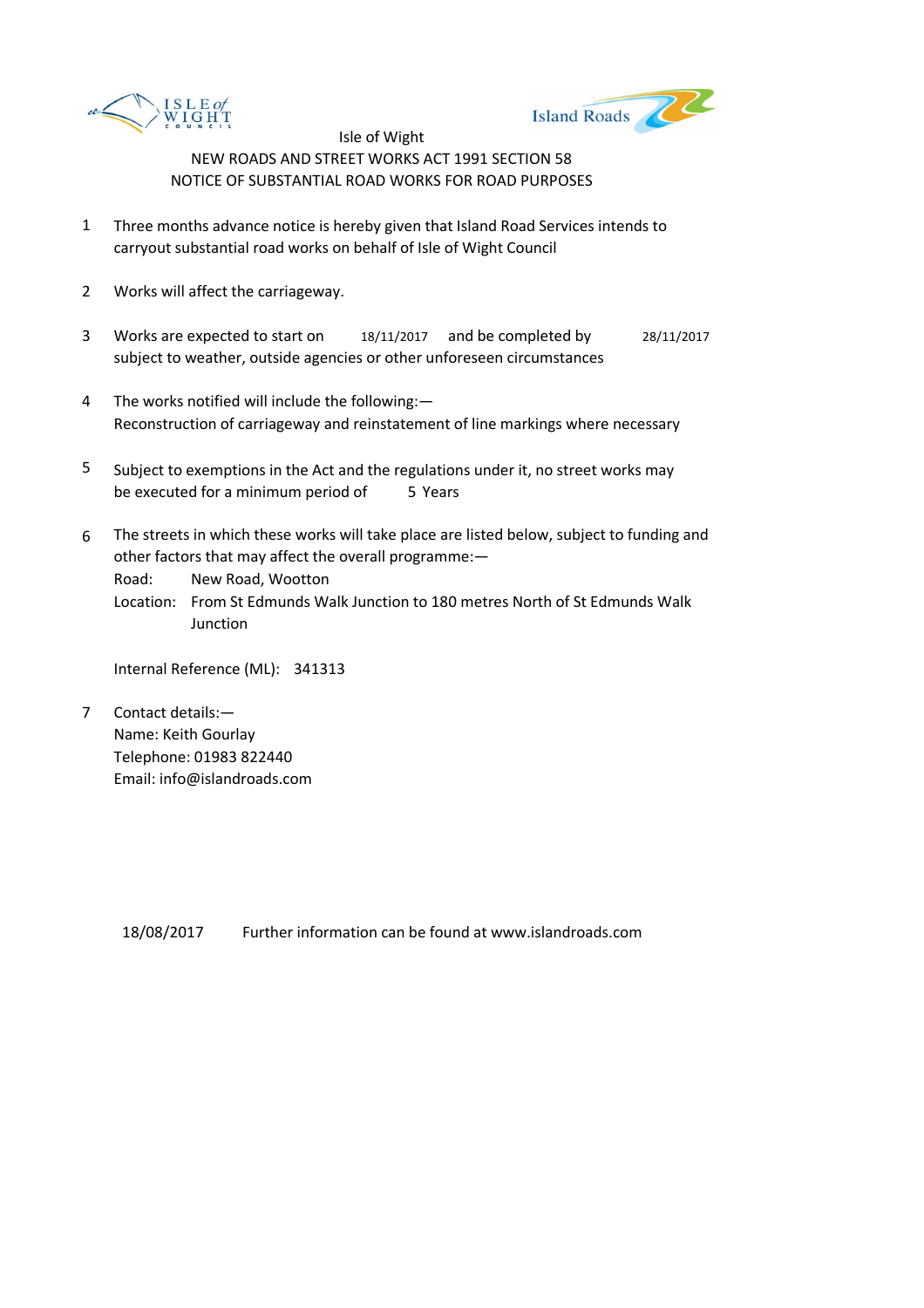



- 1 Three months advance notice is hereby given that Island Road Services intends to carryout substantial road works on behalf of Isle of Wight Council
- 2 Works will affect the carriageway.
- 3 Works are expected to start on 18/11/2017 and be completed by 28/11/2017 subject to weather, outside agencies or other unforeseen circumstances
- 4 The works notified will include the following:— Reconstruction of carriageway and reinstatement of line markings where necessary
- 5 be executed for a minimum period of 5 Years Subject to exemptions in the Act and the regulations under it, no street works may
- 6 Road: New Road, Wootton Location: From High Street Junction to 168 metres North of High Street Junction The streets in which these works will take place are listed below, subject to funding and other factors that may affect the overall programme:—

Internal Reference (ML): 341312a

7 Contact details:— Name: Keith Gourlay Telephone: 01983 822440 Email: info@islandroads.com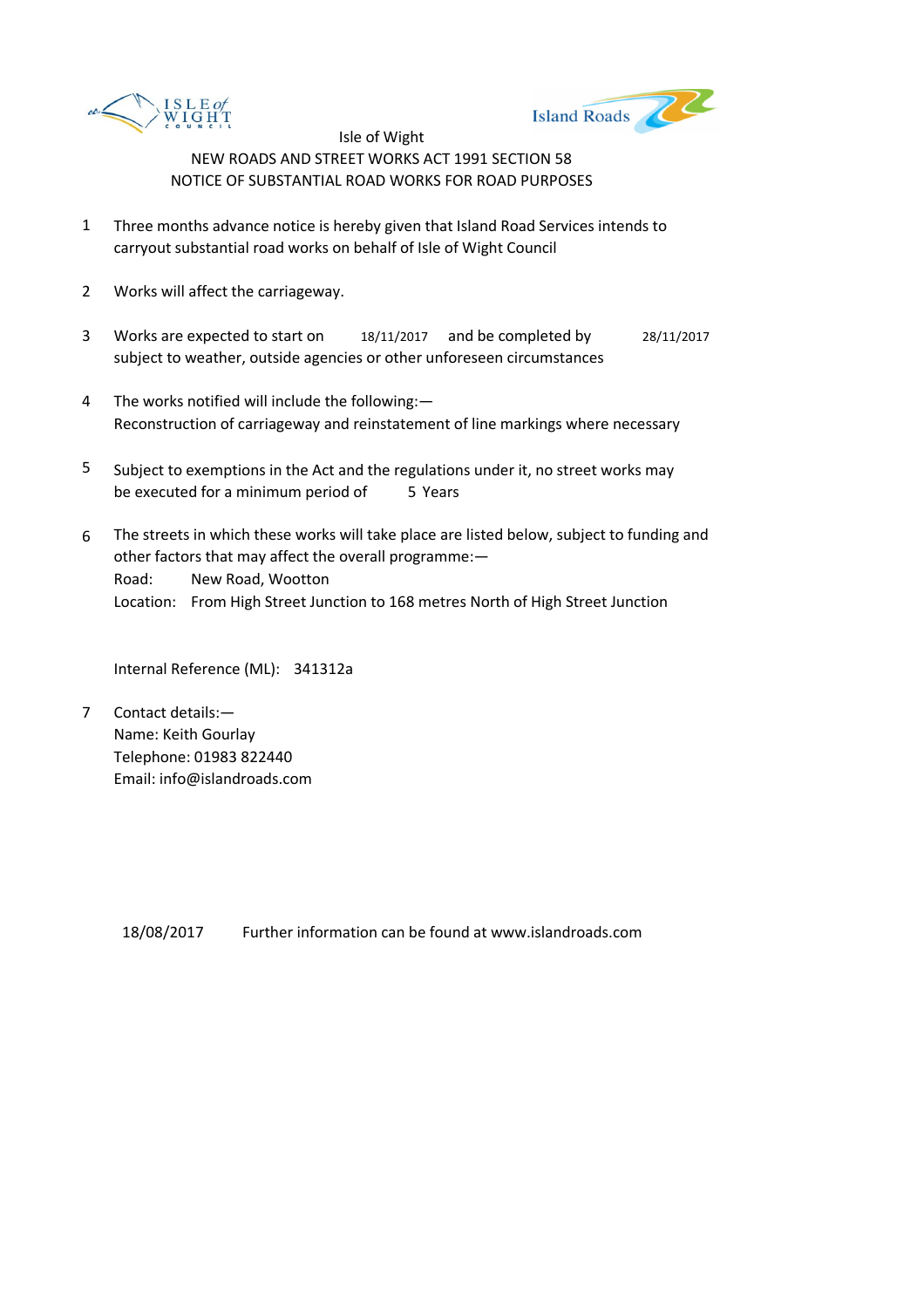



- 1 Three months advance notice is hereby given that Island Road Services intends to carryout substantial road works on behalf of Isle of Wight Council
- 2 Works will affect the carriageway.
- 3 Works are expected to start on 18/11/2017 and be completed by 28/11/2017 subject to weather, outside agencies or other unforeseen circumstances
- 4 The works notified will include the following:— Reconstruction of carriageway and reinstatement of line markings where necessary
- 5 be executed for a minimum period of 5 Years Subject to exemptions in the Act and the regulations under it, no street works may
- 6 Road: New Road, Wootton Location: From 168 metres North of High Street Junction to St Edmunds Walk Junction The streets in which these works will take place are listed below, subject to funding and other factors that may affect the overall programme:—

Internal Reference (ML): 341312

7 Contact details:— Name: Keith Gourlay Telephone: 01983 822440 Email: info@islandroads.com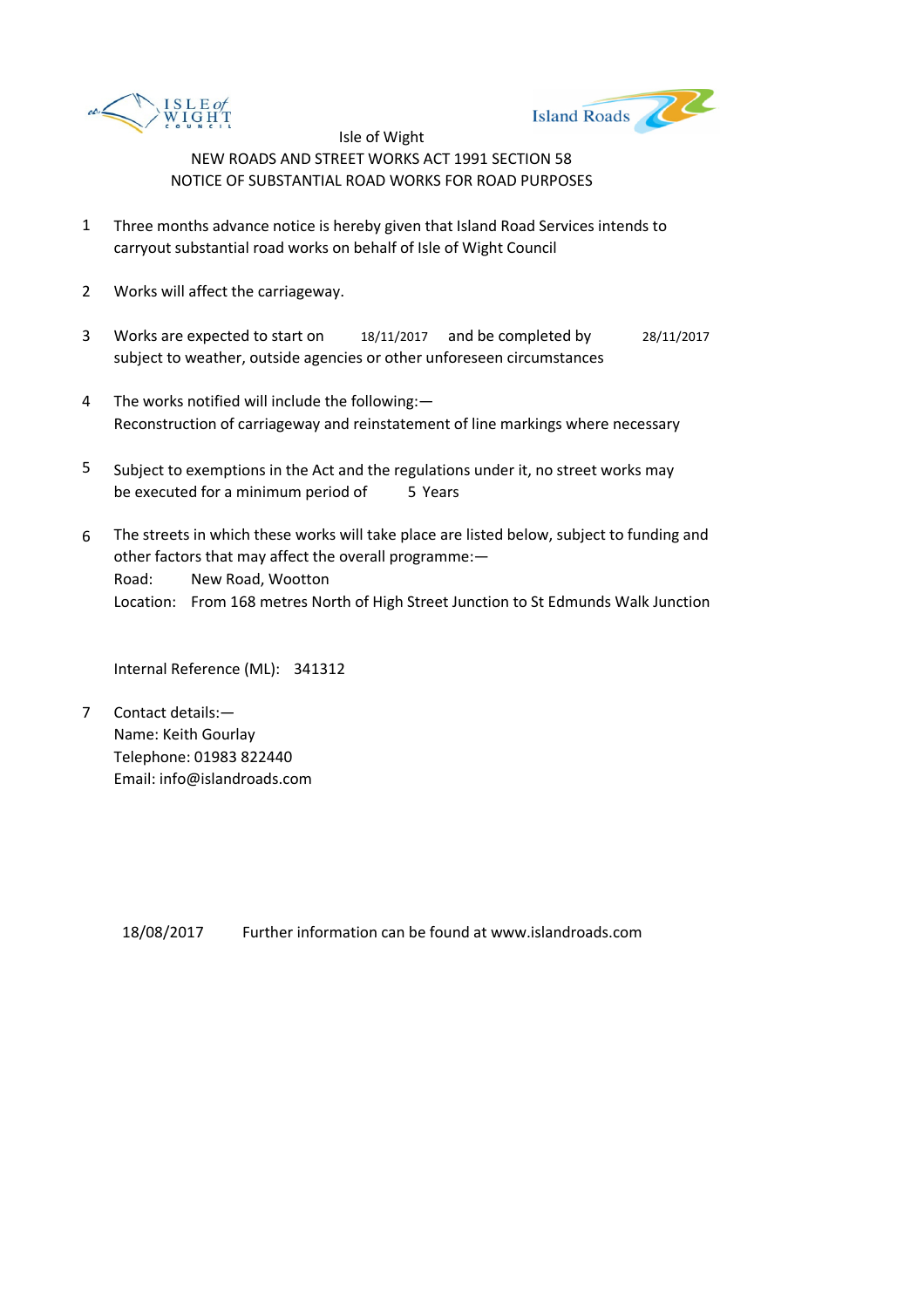



- 1 Three months advance notice is hereby given that Island Road Services intends to carryout substantial road works on behalf of Isle of Wight Council
- 2 Works will affect the carriageway.
- 3 Works are expected to start on 18/11/2017 and be completed by 28/11/2017 subject to weather, outside agencies or other unforeseen circumstances
- 4 The works notified will include the following:— Reconstruction of carriageway and reinstatement of line markings where necessary
- 5 be executed for a minimum period of 5 Years Subject to exemptions in the Act and the regulations under it, no street works may
- 6 Road: Fishbourne Lane, Wootton Location: From Quarr Lane to Roundabout 75m north of Quarr Lane The streets in which these works will take place are listed below, subject to funding and other factors that may affect the overall programme:—

Internal Reference (ML): 341291/1

7 Contact details:— Name: Keith Gourlay Telephone: 01983 822440 Email: info@islandroads.com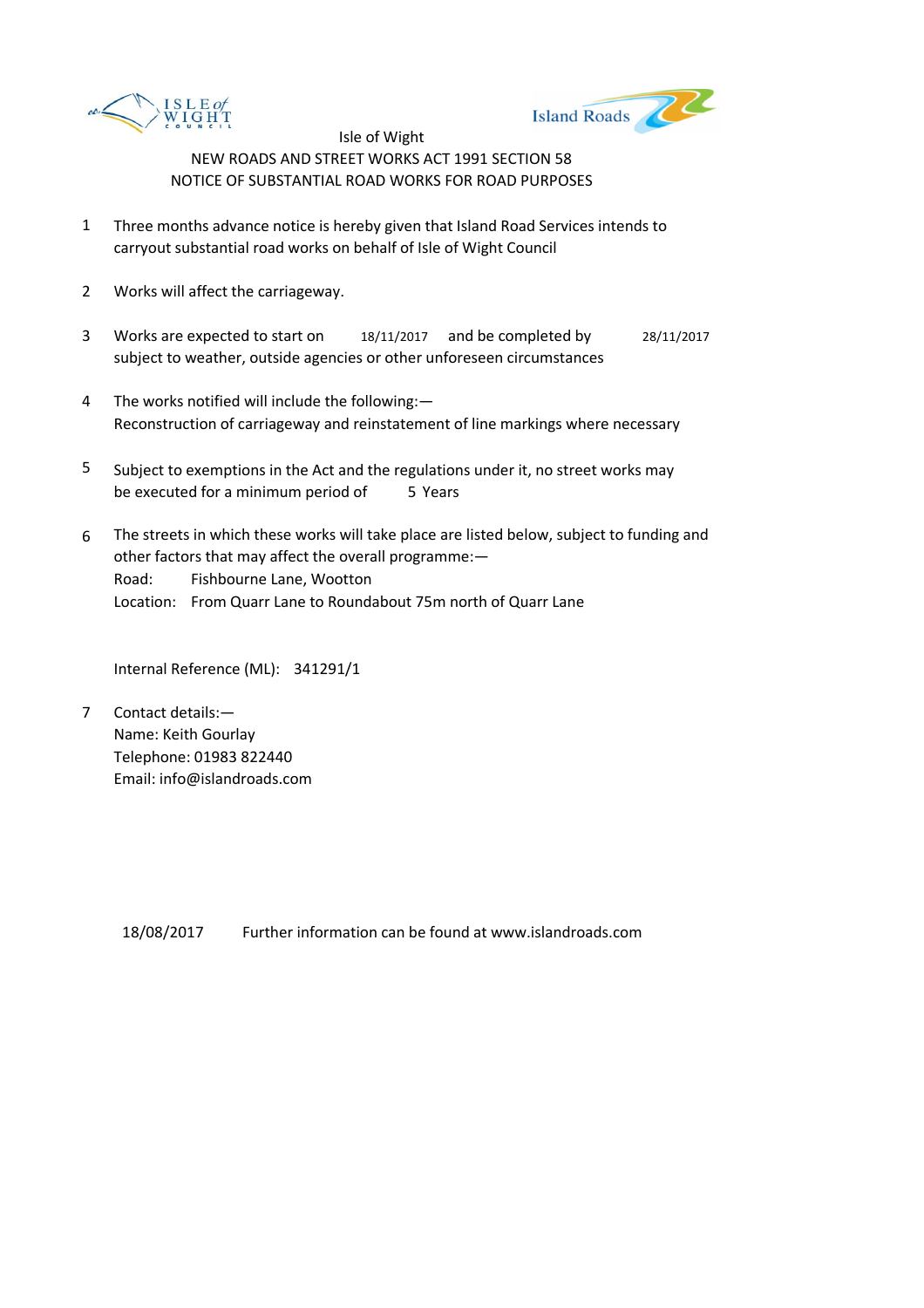



- 1 Three months advance notice is hereby given that Island Road Services intends to carryout substantial road works on behalf of Isle of Wight Council
- 2 Works will affect the carriageway.
- 3 Works are expected to start on 18/11/2017 and be completed by 28/11/2017 subject to weather, outside agencies or other unforeseen circumstances
- 4 The works notified will include the following:— Reconstruction of carriageway and reinstatement of line markings where necessary
- 5 be executed for a minimum period of 5 Years Subject to exemptions in the Act and the regulations under it, no street works may
- 6 Road: Church Road, Binstead Location: From Quarr Road Junction to Pitts Lane Junction The streets in which these works will take place are listed below, subject to funding and other factors that may affect the overall programme:—

Internal Reference (ML): 340503/1

7 Contact details:— Name: Keith Gourlay Telephone: 01983 822440 Email: info@islandroads.com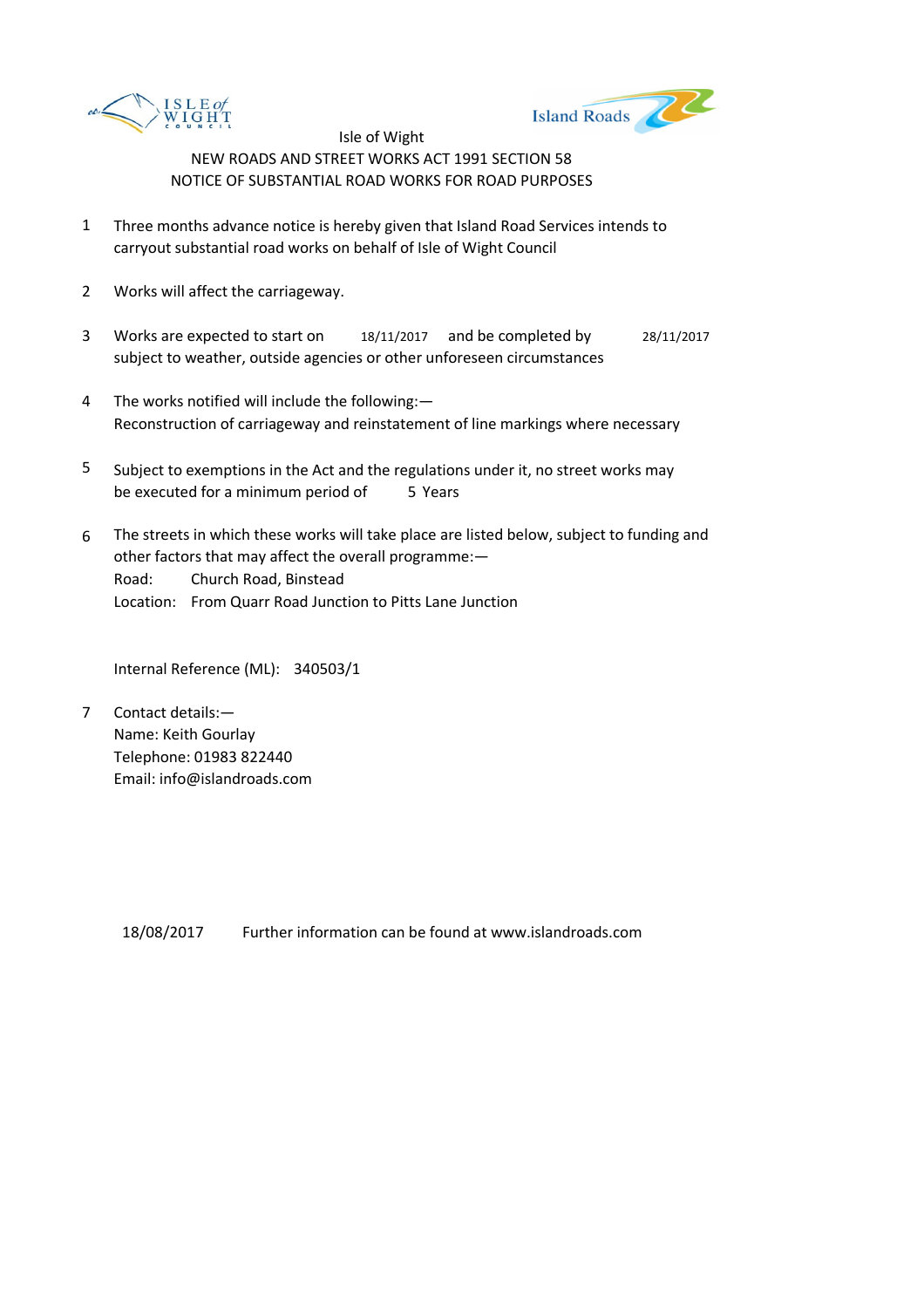



- 1 Three months advance notice is hereby given that Island Road Services intends to carryout substantial road works on behalf of Isle of Wight Council
- 2 Works will affect the carriageway.
- 3 Works are expected to start on 18/11/2017 and be completed by 28/11/2017 subject to weather, outside agencies or other unforeseen circumstances
- 4 The works notified will include the following:— Reconstruction of carriageway and reinstatement of line markings where necessary
- 5 be executed for a minimum period of 5 Years Subject to exemptions in the Act and the regulations under it, no street works may
- 6 The streets in which these works will take place are listed below, subject to funding and other factors that may affect the overall programme:—

Road: Mill Road, St Helens

Location: From 150 metres South of Lower Green Road Junction to 388 metres South of Lower Green Road Junction

Internal Reference (ML): 340308

7 Contact details:— Name: Keith Gourlay Telephone: 01983 822440 Email: info@islandroads.com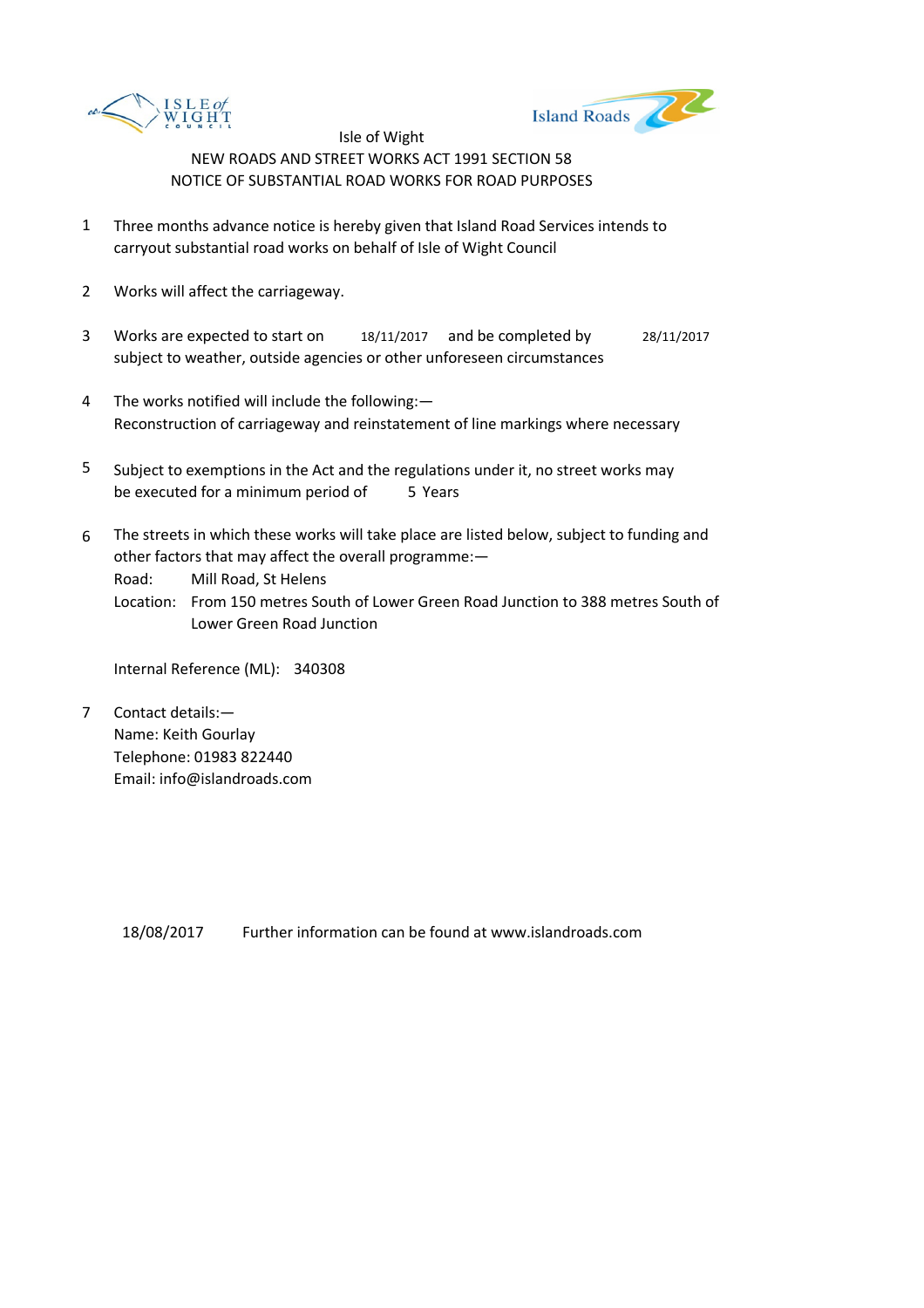



- 1 Three months advance notice is hereby given that Island Road Services intends to carryout substantial road works on behalf of Isle of Wight Council
- 2 Works will affect the carriageway.
- 3 Works are expected to start on 18/11/2017 and be completed by 28/11/2017 subject to weather, outside agencies or other unforeseen circumstances
- 4 The works notified will include the following:— Reconstruction of carriageway and reinstatement of line markings where necessary
- 5 be executed for a minimum period of 5 Years Subject to exemptions in the Act and the regulations under it, no street works may
- 6 Road: Fishbourne Lane, Wootton Location: From Ranalagh Drive to Quarr Lane The streets in which these works will take place are listed below, subject to funding and other factors that may affect the overall programme:—

Internal Reference (ML): 340101/1

7 Contact details:— Name: Keith Gourlay Telephone: 01983 822440 Email: info@islandroads.com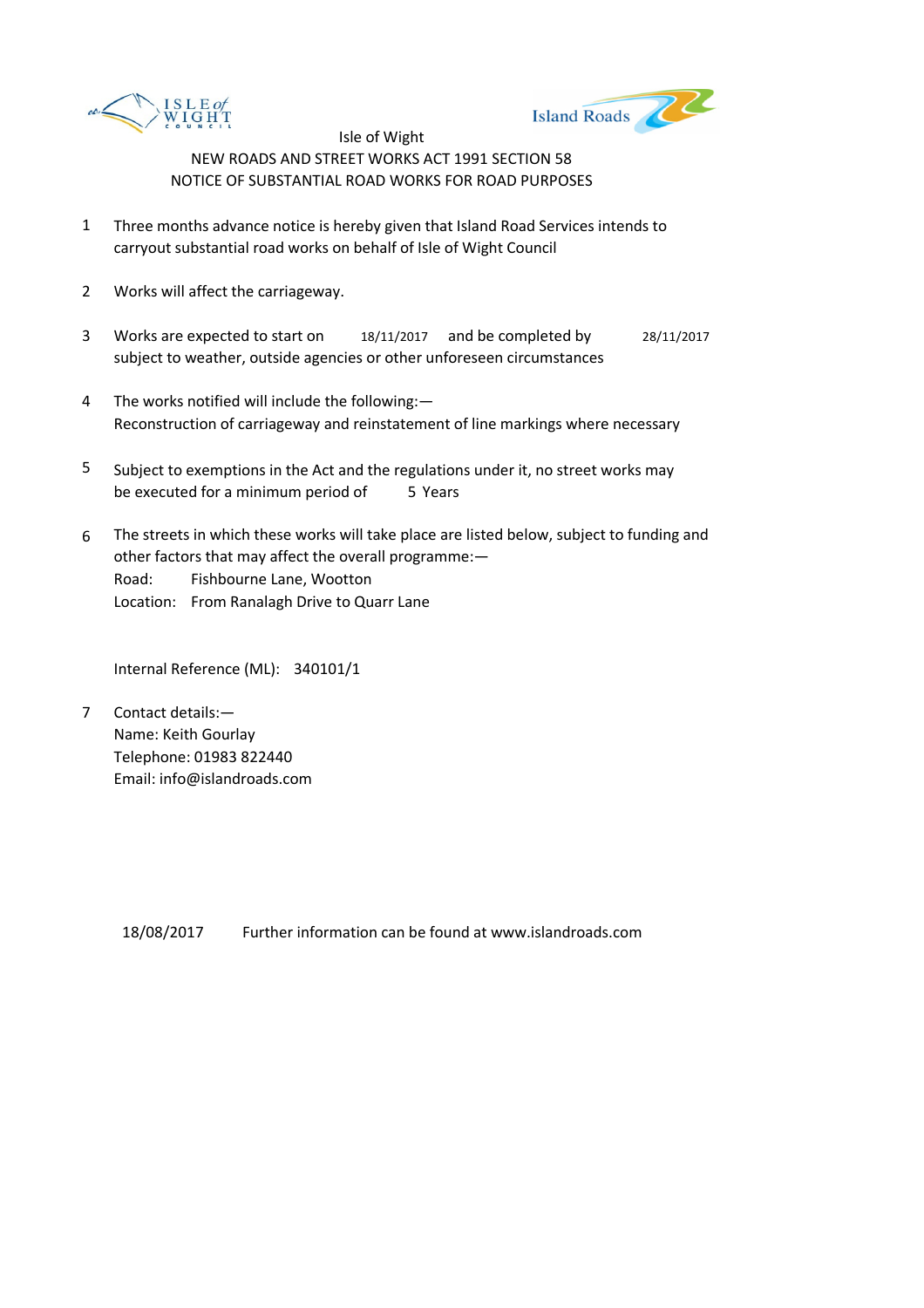



- 1 Three months advance notice is hereby given that Island Road Services intends to carryout substantial road works on behalf of Isle of Wight Council
- 2 Works will affect the carriageway.
- 3 Works are expected to start on 18/11/2017 and be completed by 28/11/2017 subject to weather, outside agencies or other unforeseen circumstances
- 4 The works notified will include the following:— Reconstruction of carriageway and reinstatement of line markings where necessary
- 5 be executed for a minimum period of 5 Years Subject to exemptions in the Act and the regulations under it, no street works may
- 6 Road: Fishbourne Lane, Wootton Location: From 7 metres South of Ashlake Copse Road to Ranalagh Drive The streets in which these works will take place are listed below, subject to funding and other factors that may affect the overall programme:—

Internal Reference (ML): 340100/1

7 Contact details:— Name: Keith Gourlay Telephone: 01983 822440 Email: info@islandroads.com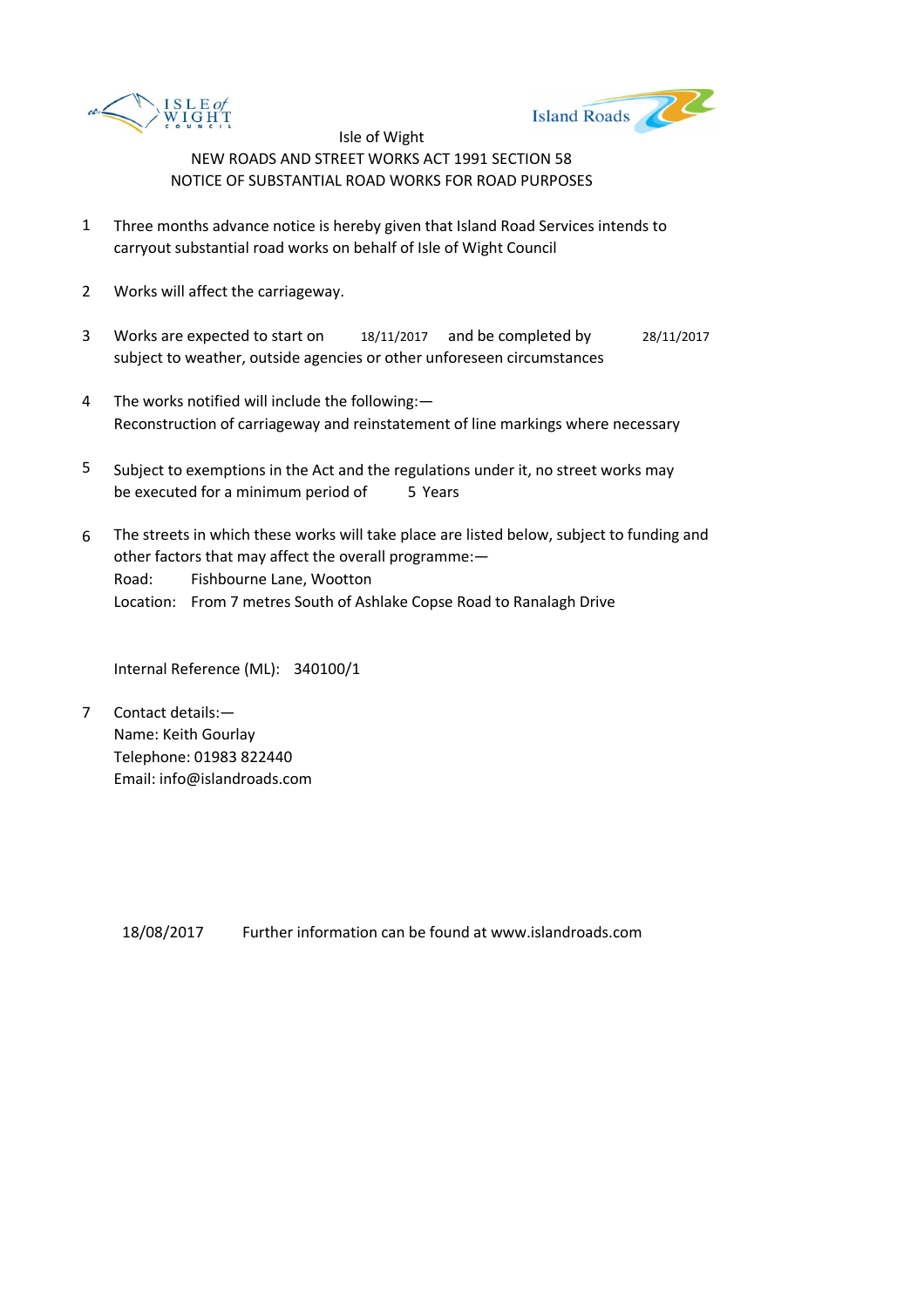



- 1 Three months advance notice is hereby given that Island Road Services intends to carryout substantial road works on behalf of Isle of Wight Council
- 2 Works will affect the carriageway.
- 3 Works are expected to start on 18/11/2017 and be completed by 28/11/2017 subject to weather, outside agencies or other unforeseen circumstances
- 4 The works notified will include the following:— Reconstruction of carriageway and reinstatement of line markings where necessary
- 5 be executed for a minimum period of 5 Years Subject to exemptions in the Act and the regulations under it, no street works may
- 6 Road: Fishbourne Lane, Wootton Location: From Junction with Kite Hill to 7 metres South of Ashlake Copse Road The streets in which these works will take place are listed below, subject to funding and other factors that may affect the overall programme:—

Internal Reference (ML): 340099/1

7 Contact details:— Name: Keith Gourlay Telephone: 01983 822440 Email: info@islandroads.com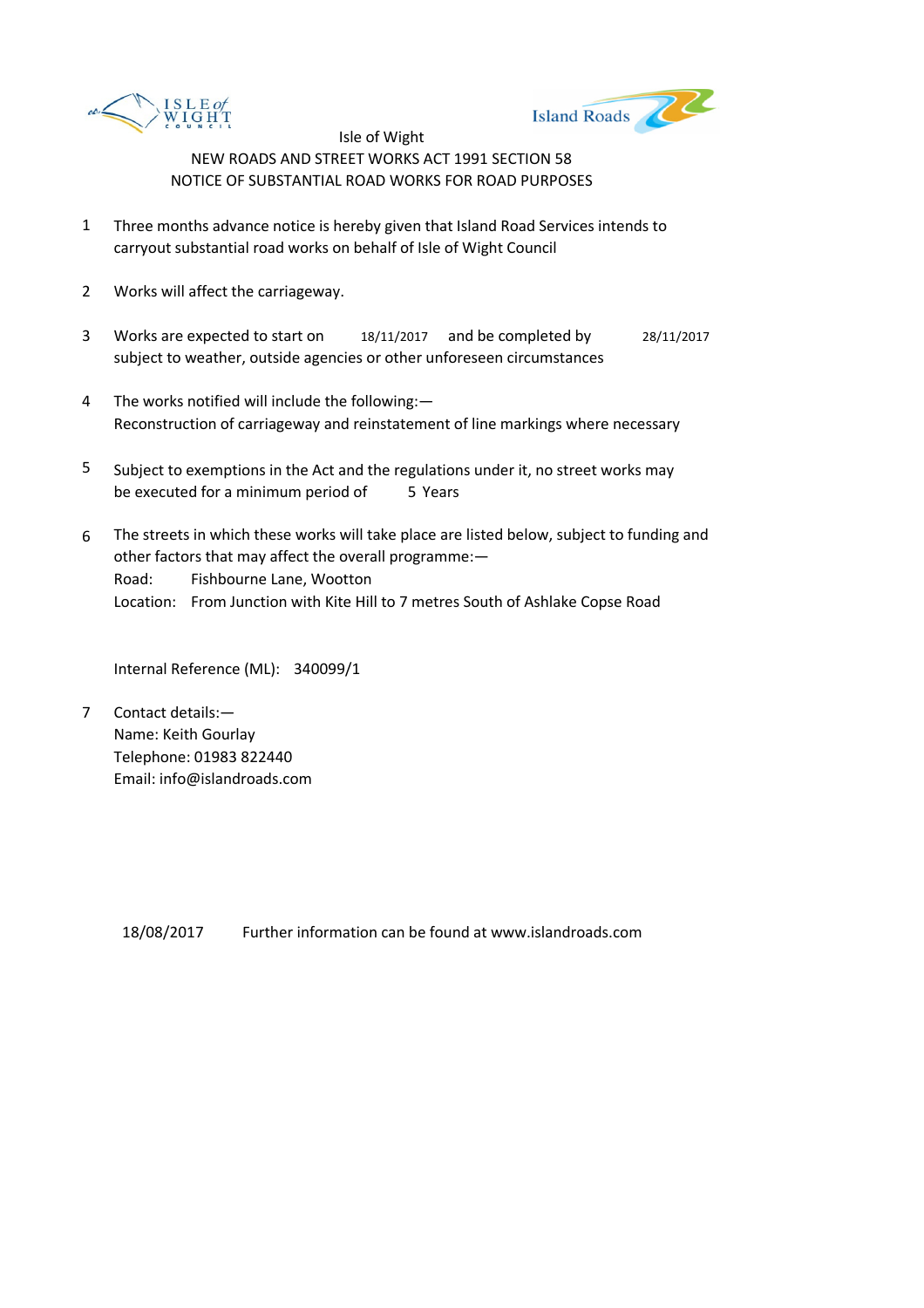



- 1 Three months advance notice is hereby given that Island Road Services intends to carryout substantial road works on behalf of Isle of Wight Council
- 2 Works will affect the carriageway.
- 3 Works are expected to start on 18/11/2017 and be completed by 28/11/2017 subject to weather, outside agencies or other unforeseen circumstances
- 4 The works notified will include the following:— Reconstruction of carriageway and reinstatement of line markings where necessary
- 5 be executed for a minimum period of 5 Years Subject to exemptions in the Act and the regulations under it, no street works may
- 6 Road: Lower Green Road, St Helens Location: Whole Length The streets in which these works will take place are listed below, subject to funding and other factors that may affect the overall programme:—

Internal Reference (ML): 330306/1

7 Contact details:— Name: Keith Gourlay Telephone: 01983 822440 Email: info@islandroads.com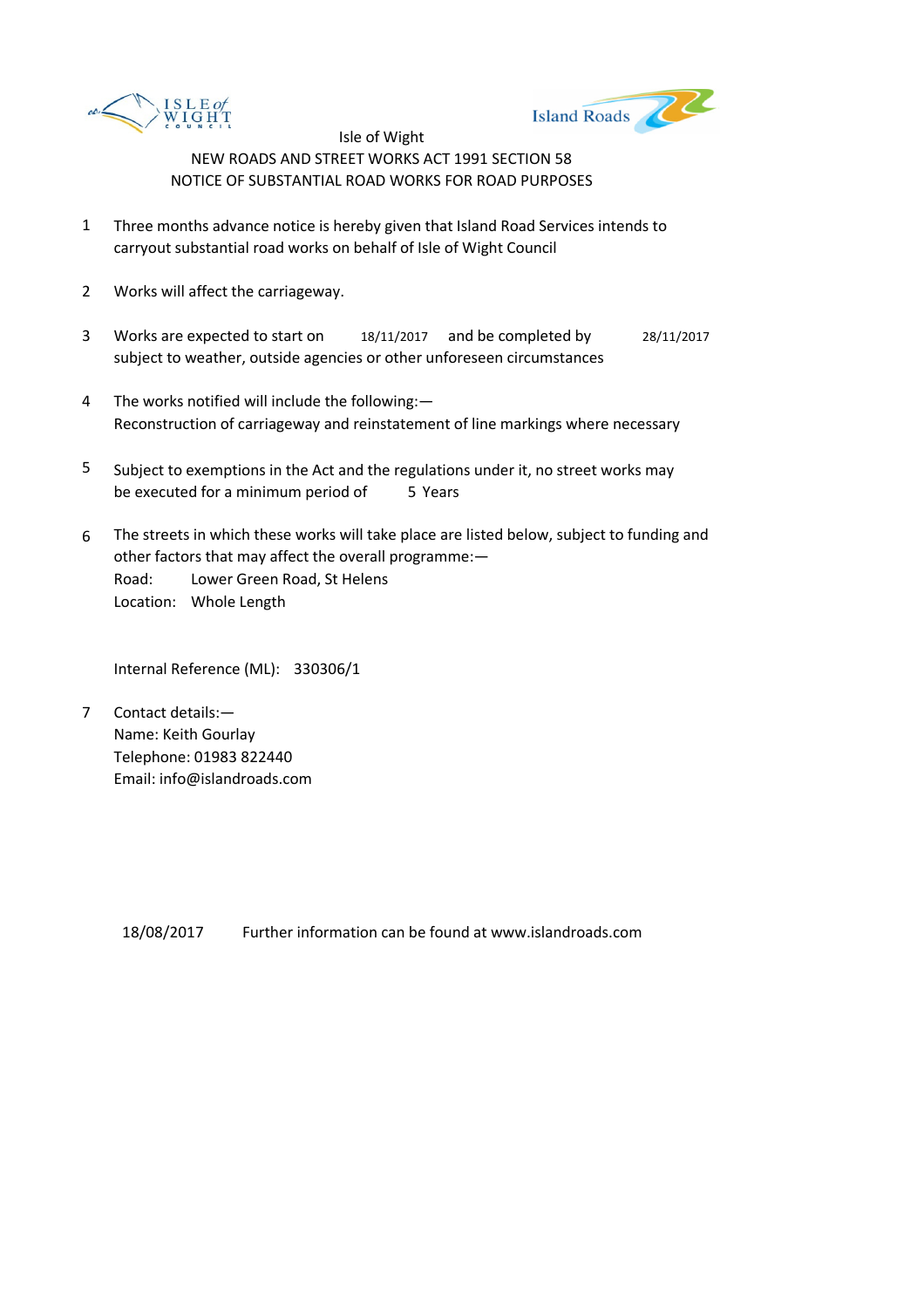



- 1 Three months advance notice is hereby given that Island Road Services intends to carryout substantial road works on behalf of Isle of Wight Council
- 2 Works will affect the carriageway.
- 3 Works are expected to start on 18/11/2017 and be completed by 28/11/2017 subject to weather, outside agencies or other unforeseen circumstances
- 4 The works notified will include the following:— Reconstruction of carriageway and reinstatement of line markings where necessary
- 5 be executed for a minimum period of 5 Years Subject to exemptions in the Act and the regulations under it, no street works may
- 6 Road: Madeira Road, Ventnor Location: From Trinity Road Junction to 180m South of Trinity Road Junction The streets in which these works will take place are listed below, subject to funding and other factors that may affect the overall programme:—

Internal Reference (ML): 540265/2

7 Contact details:— Name: Keith Gourlay Telephone: 01983 822440 Email: info@islandroads.com